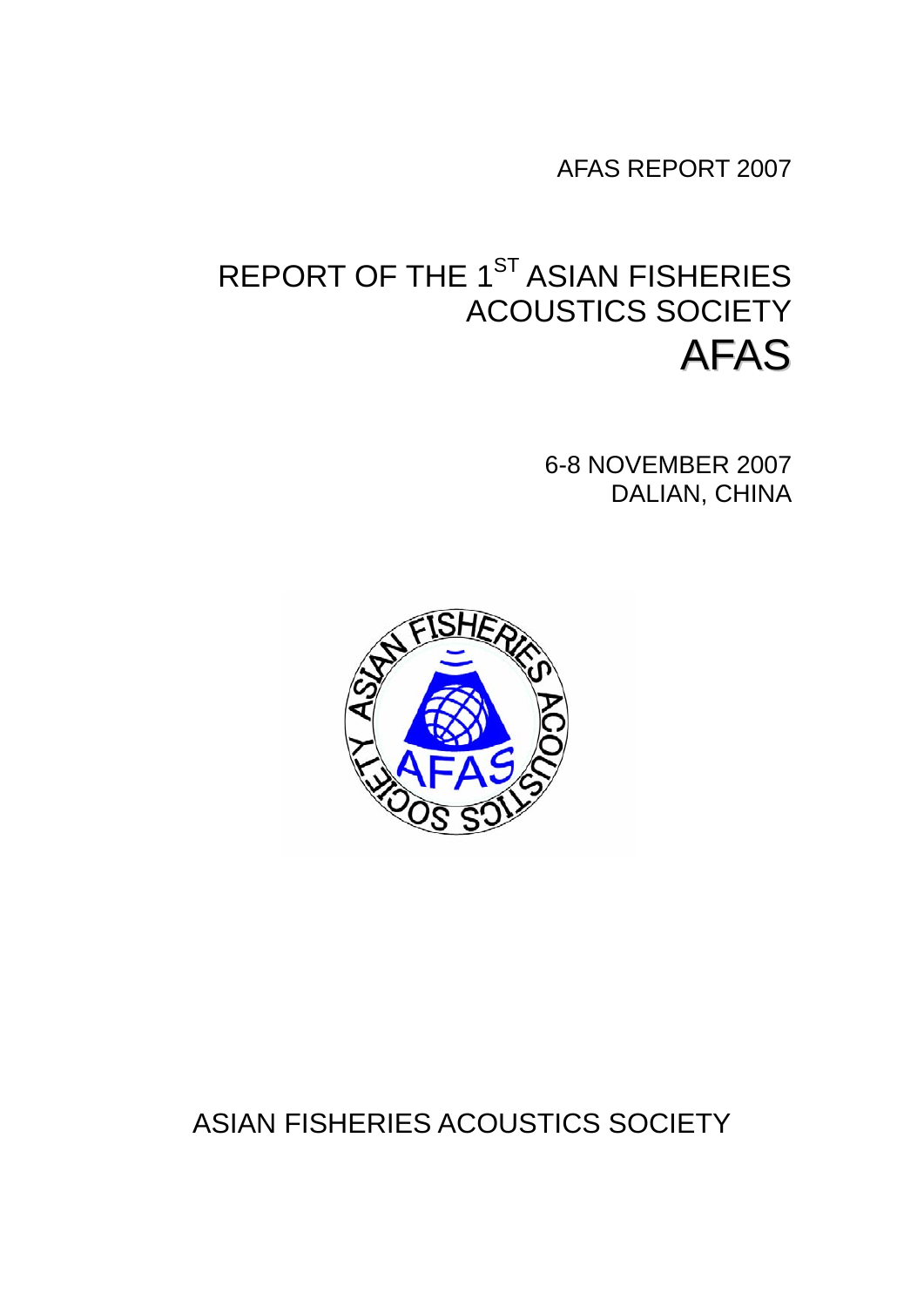#### Asian Fisheries Acoustics Society

c/o Kohji IIDA Hokkaido University Faculty of Fisheries Sciences Minato-cho 3-1-1, Hokodate Hokkaido, 041-8611 Japan Telephone (+81)138 40 8852 Telefax (+81) 138 40 8854 E-mail: afas@fish.hokudai.ac.jp Home page: http://www.hucc.hokudai.ac.jp/~a11197/ Mailing list: afas@ml.hokudai.ac.jp

○C 2007 Asian Fisheries Acoustics Society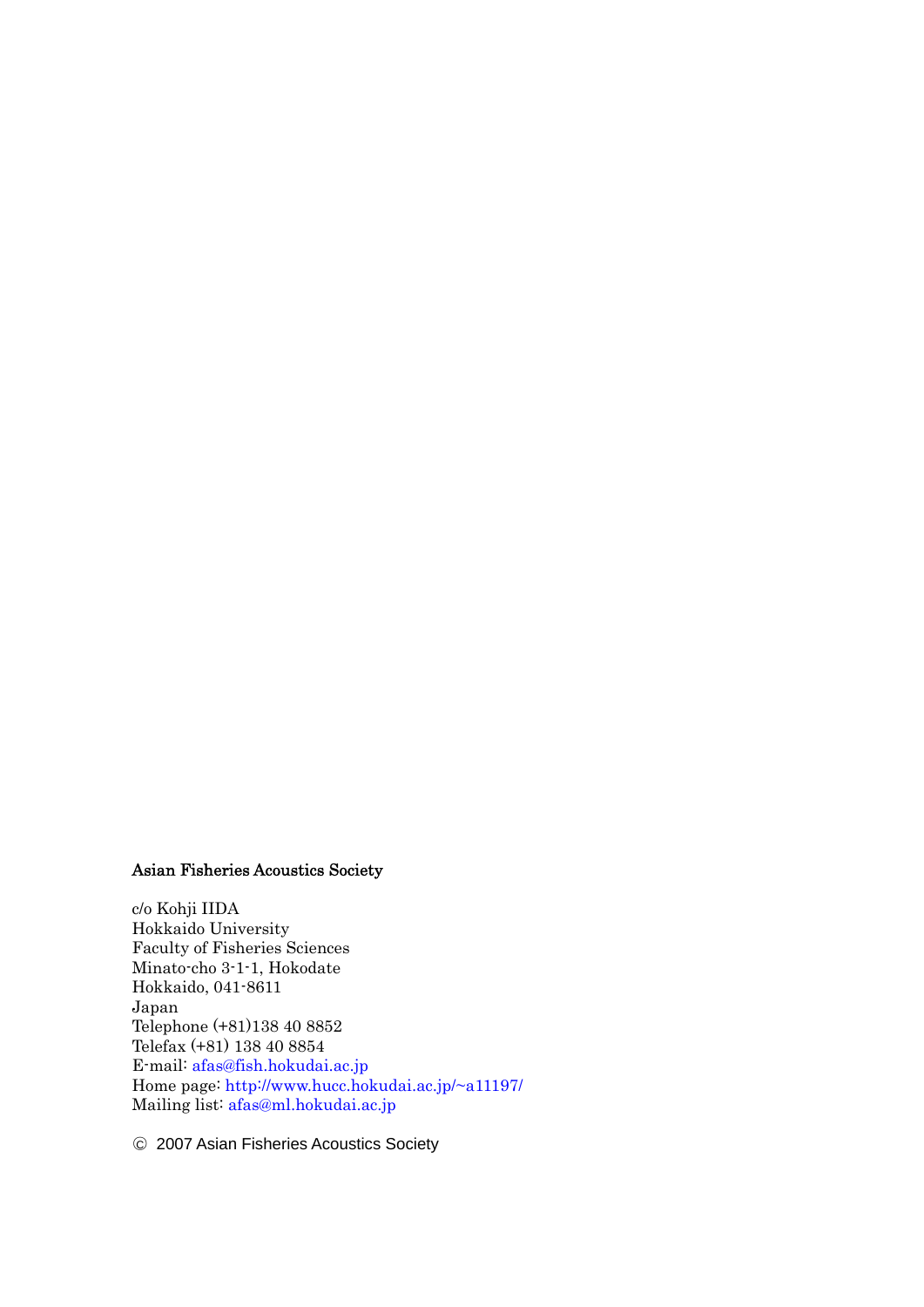# **Contents**

- 1. Preface
- 2. Executive Summary
- 3. Opening Session
- 4. Board Meeting
- 5. General Meeting
- 6. Science Reports
- 7. Discussions
- 8. Recommendations
- 9. Appendix
	- 1) AFAS Statutes
	- 2) Agenda of AFAS2007
	- 3) Questionnaire Sheets
	- 4) Application form for AFAS Membership
	- 5) Proposal form for Working Group
	- 6) List of Participants
	- 7) List of Directors
	- 8) Brochure of AFAS 2007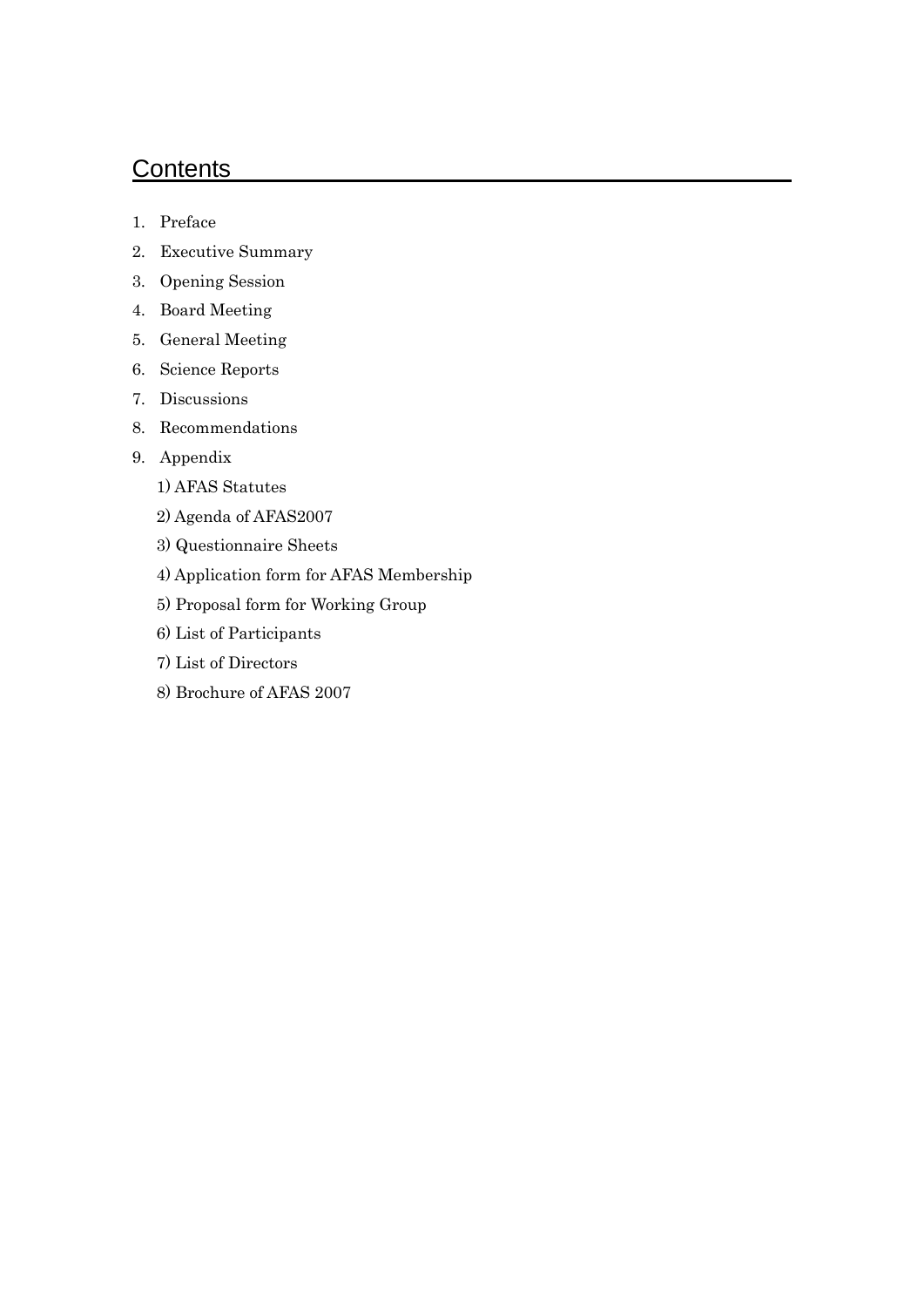#### **1. PREFACE**

During the last decade, we had two International meetings on Fisheries Acoustics in Asia. The first meeting was held in Pusan, Korea in 1997, entitled "International Workshop on Acoustic Surveys of North Pacific Fisheries Resources", and the second meeting was held in Hakodate, Japan in 2000, entitled "International Symposium on Advanced Techniques of Sampling Gear and Acoustical Surveys for Estimation of Fish Abundance and Behavior", both in conjunction with the PICES (The North Pacific Marine Science Organization) annual meetings.

Since after the symposium, the number of researchers in Asia has been increased year by year, and the technologies on underwater acoustics have been highly developed in Asian countries. However, so far, the exchanging information and cooperative works on fisheries acoustics over the countries still look like quite few.

So in this meeting in Dalian, we independently establish the Asian Fisheries Acoustics Society (AFAS) based on past activities in order to promote further progress of science and technologies on Fisheries Acoustics in Asian countries.

Since there are many particular problems in Asian fisheries such like small quantities with numerous species, benthic animals, freshwater fish, and aquaculture, the AFAS aims to apply the acoustical technologies for those problems.

#### **2. Executive Summary**

The first meeting of Asian Fisheries Acoustics Society was held at the Dalian Fisheries University, Dalian, China from the 6th to the 8th of November 2007, hosted by Dr. Tang Yong. There were 70 participants from 4 countries. During the meeting, general presentations, discussions for special topics, board meeting and general meeting to establish the AFAS were held.

The statutes, the members of directors, and the action policy of AFAS proposed by the board meeting were approved by all attendants in the general meeting.

In the general presentations, a total of 23 papers were presented and discussed.

Also four discussions for special topics were held, the action policy of AFAS was discussed for the recommendations. Lastly the Chair man declared the establishment of AFAS and recommendations, the first AFAS meeting was closed.

## **3. Opening Session**

Previous to the meeting, the inauguration was held chaired by Prof. Guosheng ZHANG (DFU). VIP guests and leaders were introduced. Prof. Yong CHEN, vice president of Dalian Fisheries University, the host of the meeting, gave a welcome address. Subsequently Prof. Kohji IIDA (HU) gave address as an organizer of the meeting. After the opening ceremony all participants were taken a commemorative picture.

## **4. Board Meeting**

Previous to the general meeting, promoters are called by K. IIDA, the representative of promoters, to have a promoter's meeting. Agenda for the general meeting including the statutes, candidates of directors, action plan of AFAS were discussed.

## **5. General Meeting**

Subsequently, the general meeting chaired by M. FURUSAWA was held in the presence of all attendants, elected K. IIDA as the chairman, nine board members and one advisor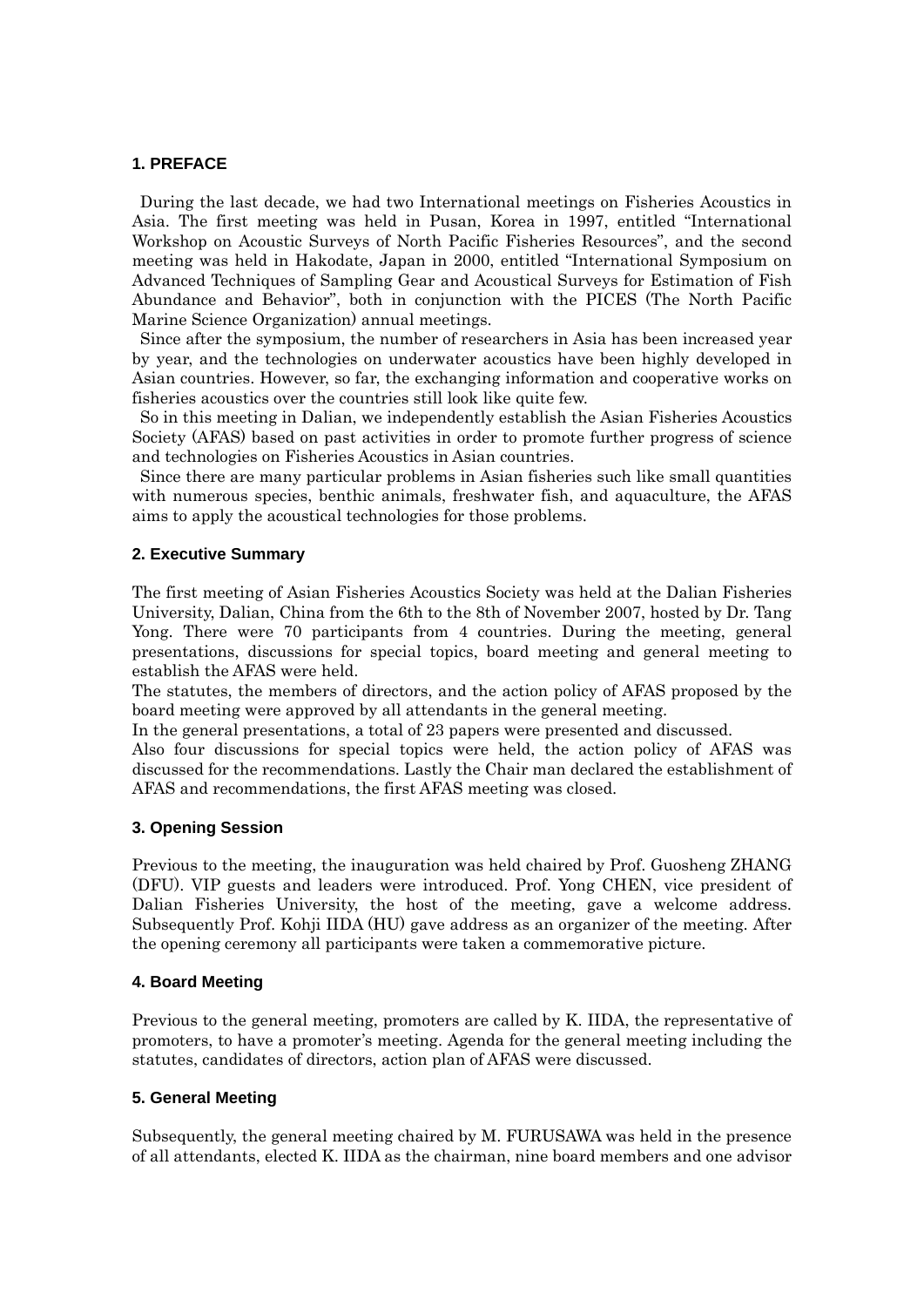of AFAS. Also the AFAS Statutes and the placement of board meeting (BM), science groups (SG), working groups (WG) were approved. Lastly the chairman K. IIDA declared the establishment of the AFAS, the general meeting was then closed.

## **5.1 Statutes of AFAS**

The Statutes consists of 9 items. 1)Name of the society, 2)Objectives of the society, 3)Activities of the society, 4)the right and the duty of Membership, 5)kinds and election rules of Directors, 6)Management of the society, 7)kinds of Conference, 8)methods and contents of Publication, and 9)Secretariat are defined. (See Appendix 1)

## **5.2 Directors**

Following members were elected as directors. (1)Chairman: Kohji IIDA, Japan (2)Board members: Yasushi Nishimori, Japan. Tohru Mukai, Japan. Kazushi MIYASHITA, Japan. Koki ABE, Japan. Yoshinori MIYAMOTO, Japan. Shenyong ZHAO, China. Yong TANG, China. Doojin HWANG, Korea. Rajabidin HASSAN, Malaysia (3)Advisor: Masahiko FURUSAWA, Japan.

## **5.3 Science Group (SG)**

Placed science groups are follows: 1)Acoustic Technology(SGAT chaired by Y. NISHIMORI) 2)Theory and Target Strength(SGTS chaired by T. MUKAI) 3)Echo Survey(SGES chaired by K. MIYASHITA) 4)Acoustic Application(SGAA chaired by Y. MIYAMOTO)

## **5.4 Working group (WG)**

If the member wants to organize working group on special interest, he/she must submit the proposal which includes (1)Name of WG, (2)Chairperson, (3)Members,(4)Purpose, and (5)Action plan, to the general meeting, then the WG is authorized in AFAS. The chairperson of the WG must report their activities to the general meeting of AFAS. Working groups start their activities following the recommendation of this meeting.

## **6. Science Reports**

Total 23 papers are submitted, of which 5 papers are invited, 4 papers are for short presentation. These papers were allotted to 5 sessions.

- 1) Present States and Characteristics of Fisheries in Asia.
- 2) Technological Trends in Fisheries Acoustics in Asia.
- 3) Advanced Technologies in Fisheries Acoustics in Asia.
- 4) Practical Acoustic Fisheries Surveys in Asia.
- 5) Promising Technologies in Underwater Acoustics for Fisheries.

## 6.1 Topic 1: Present States and Characteristics of Asian Fisheries.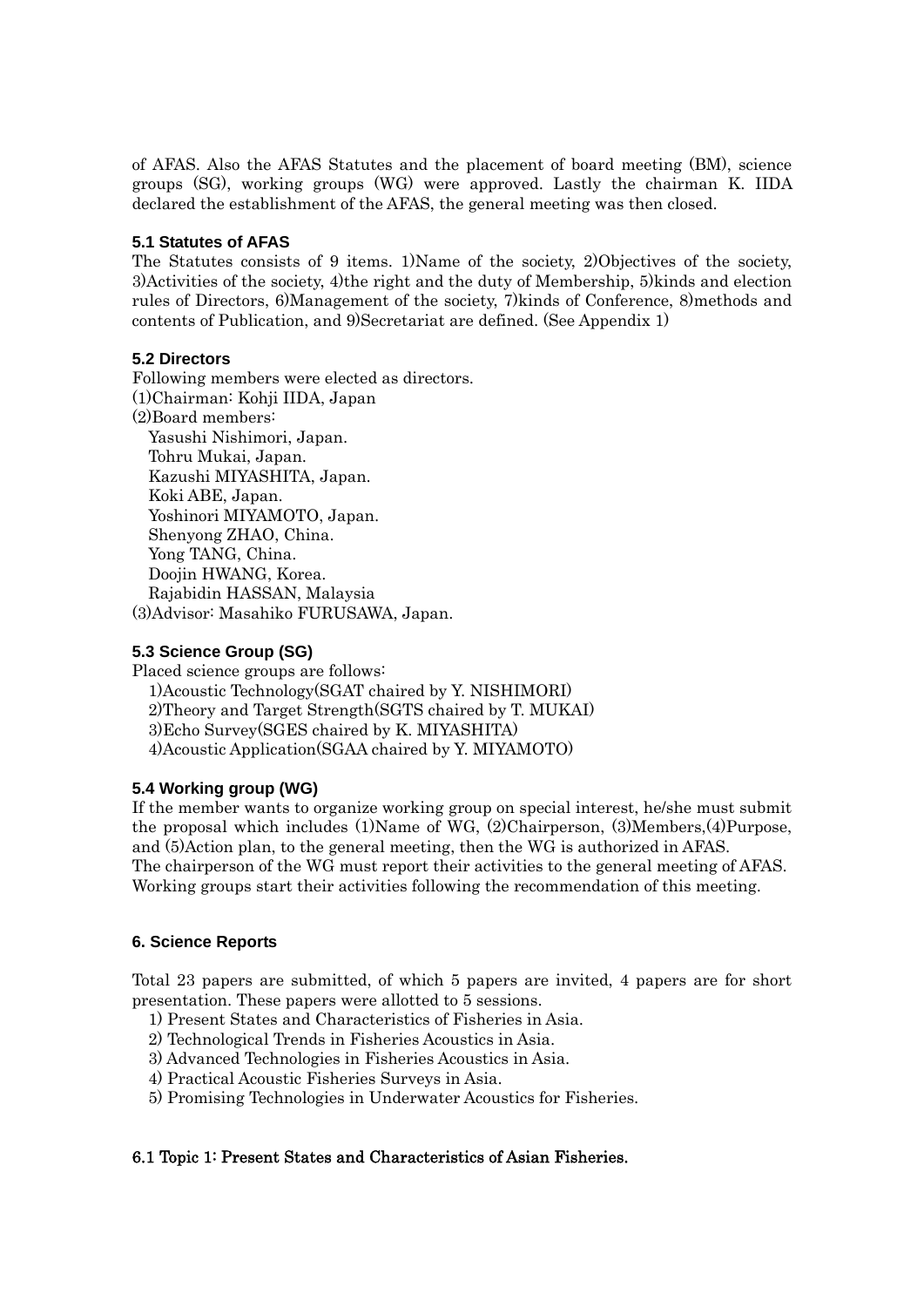#### (Chaired by K. IIDA)

#### 6.1.1 Jing Dong: Management and Utilization of Fishery Resources in China (Invited)

Liaoning Ocean and Fisheries Science Research Institute, Dalian 116023, P.R. China

China is one of the world's leading fishery countries. In the past twenty years, China has made rapid development in fishery industry. In 2005, the fisheries output in China was 51.02 million tons, accounting for 38% of the world's total, sum of the economic output value was RMB 760 billion Yuan. Of which, marine aquatic products output was 28.38 million tons, accounting for 55.6% of the national total. Marine fishing was 14.53 million tons (including 1.44 million t of the high sea fishing), accounting for 51.2% of the total marine aquatic products. In 2005 the average of everybody's aquatic products possessed 39 kilograms, exceeded 13 kilograms of world's average level. Marine fishery is playing very important function in improving people's food structure, enhancing nutrition level and healthy level. One of the most important reasons of our marine fishery's speedy and steady growth is due to the continuous innovation of fishery technology and resultful fishery management measures which provide powerful support for fishery's sustainable utilization.

#### 6.1.2 Doojin HWANG: Overview of Fisheries in Korea(Invited)

College of Fisheries and Ocean Science, Chonnam National University (No abstract)

#### 6.1.3 Yasuaki Nakamura: Prospect of Fisheries, and its Research and Technological Development in Japan (Invited)

Dalian Fisheries University & Shanghai Fisheries University, China Incorporated Administrative Agency: Fisheries Research Agency, Japan

 As you know, we, Japanese people, have been using fish as food materials for thousands years, and our animal protein intakes still depend on aquatic products more than 40%. Japanese Fisheries have played important roles in providing stable food supply contributing to the promotion of healthy life and the rich diversity of the Japanese diet. In addition, fishing villages have provided a national relaxation forming inherent culture through its fishing activity with their beautiful natural environment in coastal regions.

 Fishery products are very important in the Japanese diet, accounting for 20%of the whole protein (40% of the animal protein )taken in by citizens. Since they also have remarkable nutritional properties, it is necessary to secure stable supply of fishery production the long term. The total fish catch in Japan was more than ten million tons in the 1980's, and is the largest in the world (1972-1988. It amounted to twelve million tons in 1988. However fishery production in Japan has been on the decline since 1989. In recent years, the amount decreased to around six million tons.

 The Japanese nation highly expecting sound and sustainable fishing practice under severe circumstance at present. Moreover, because of explosive increase of the world population, balance of supply and demand of food and energy is anticipated to become tightening in future. So, we are urged to strongly increase the capacity of fish production for protein sources, with long-term perspective. Stable food production, environmental conservation and sustainable use of resources are considered as significant challenges toward the 21st century.

 Japan is one of the world's leading fishery producers. However, production has been decreasing in recent years due to depleting resources in surrounding waters and tightened international regulations concerning distant water fisheries. Therefore, it is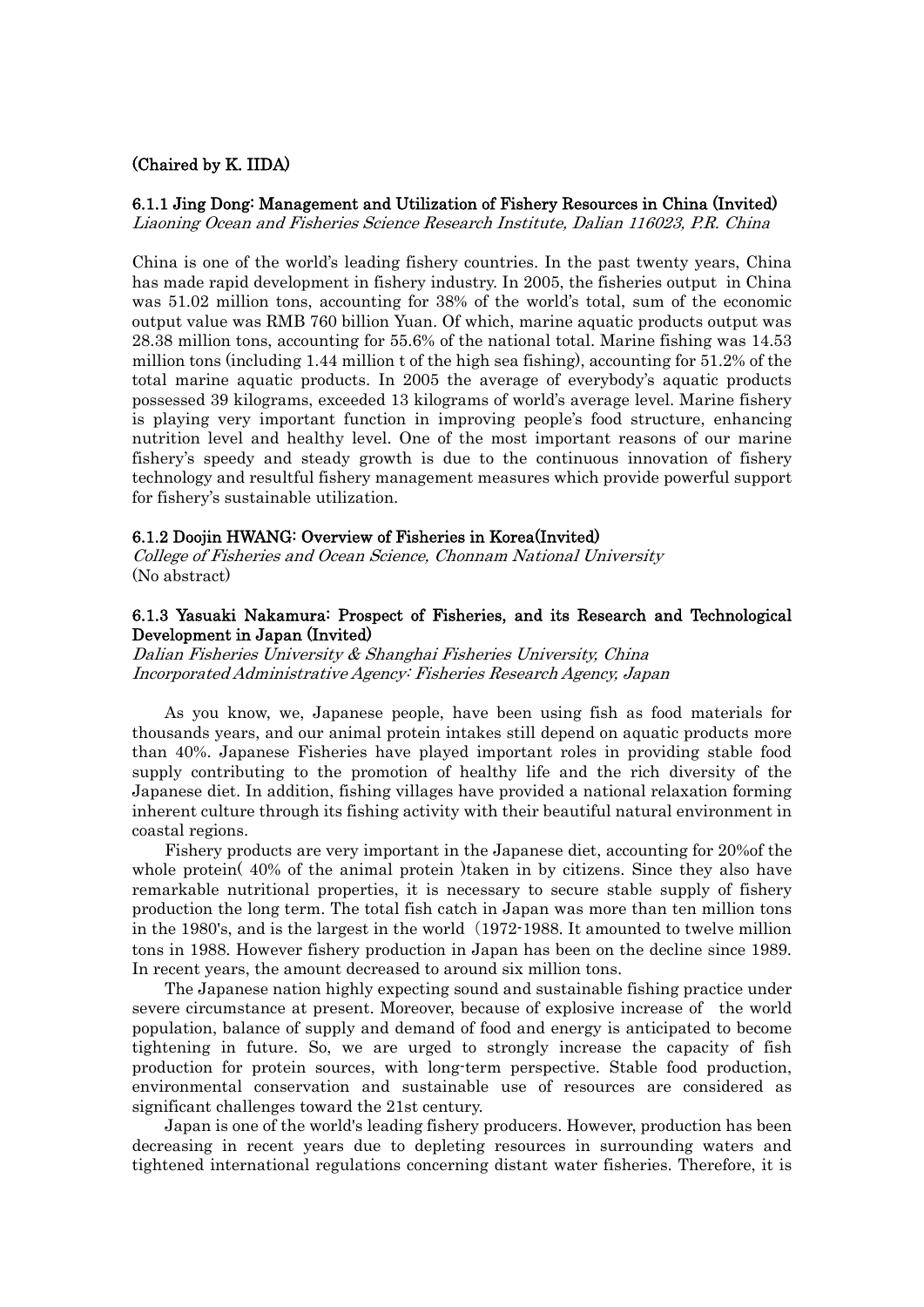necessary need to take measures for conservation, management, and sustainable use of resources in Japan's coastal waters. In the 200 nautical miles era, the aims of the Japanese Government to sustain fisheries supply are, ①to rationalize managing structure of fisheries resources of our country in the surrounding waters areas, ②to establish feasible fisheries management based on abundance of its stocks, ③supply safe & secure, and high quality sea foods to meet nation's demand, and ④to encourage fisheries successors for brisk fisheries region.

 Research and technological developments on the fisheries, which have taken initiative are also expected to play important roles for promotion of further development. To make fisheries research contribute to fisheries industry and economy in the 21st century, prompt correspondence of the research focus with the administrative guidance is required to resolve the problems as well as technological creativity based on the long-term perspectives.

 The Japanese fisheries research is carried out by the Fisheries Research Agency(FRA : separated from Fisheries Agency, 2001,as a new, incorporated administrative agency), universities, prefectural fisheries experiment stations and private companies. FRA is endeavoring to be a mainstay addressing to research, study, technology improvement and development study for fisheries in the 21st century. Based on these activities, the FRA contributes to achieve the policy targets of securing the stable supply of fishery products and promoting the sound development of the fisheries industries, as stipulated by the Basic Plan for Fisheries Policy(in 2002 by the Fisheries Agency, Ministry of Agriculture, Forestry and Fisheries).

 FRA consists of Headquarters, nine(9) National Fisheries Institutes, National Salmon Resources Center, Marine Fisheries Research &development Center and sixteen(16) National Centers for Stock Enhancement, twelve(12) Fisheries Research Vessels and about one thousand (1,000) Officials、a wide range of research and development activities on fisheries standing on international arena, from basic research and application through practical use of them, fundamental and application studies for fisheries oceanography, fisheries resources, aquaculture & enhancement, fisheries engineering, fishing ground & environment conservation, fish processing, and fisheries management & economics.

 FRA effects overall research and development ranging from development of technology for stock enhancement to research for exploring marine fisheries resources and rationalization of their usage, furthermore, conducting the hatching and releasing of salmon fry to maintain their population, in promoting and facilitating researches and studies in depth to respond to exact needs in field. Also the FRA promotes efficient and affective research and development, disseminates the results and encourages the practical use in their respective fields.

Here in this presentation, I would like to introduce several topics "Prospects of Fisheries, and its Research and Technological Development in Japan" on the following items.

- 1) Japanese fisheries with special reference to the present status and its promotion.
- 2) Framework of the fisheries research to promote fisheries development.
- 3)Recent achievements in fisheries research.
- 4) Concentration of research on fisheries with its problems and prospects.

## 6.2 Topic 2: Technological Trends in Fisheries Acoustics. (Chaired by Y. Tang and K. IIDA)

#### 6.2.1 Masahiko FURUSAWA: Progress in Fisheries Acoustics (Invited)

Tokyo University of Marine Science and Technology, 4-5-7 Konan, Minato, Tokyo 108-8477, Japan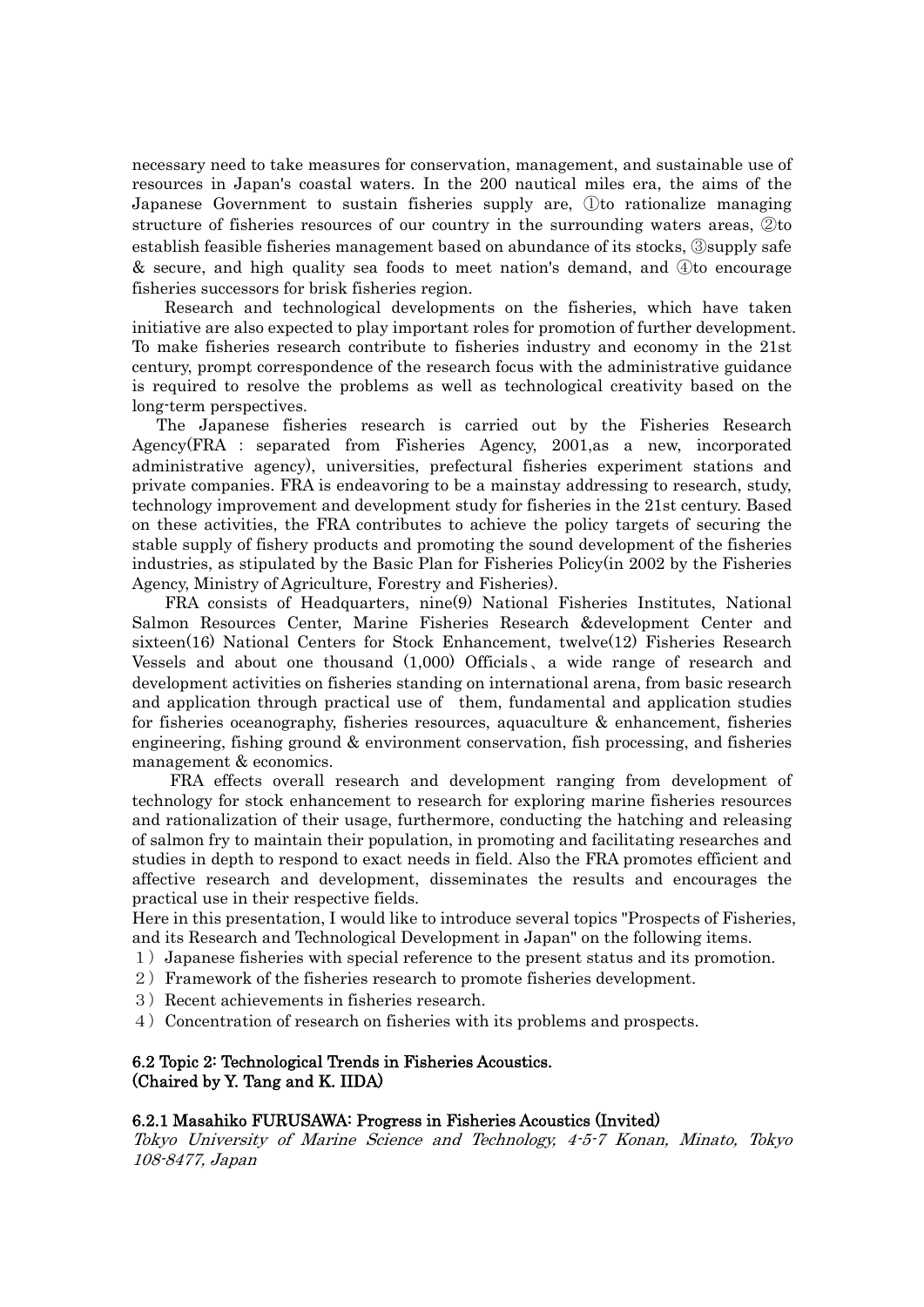Keywords: Fisheries acoustics, Sonar equation, Target strength, Species identification

 Fisheries acoustic technology a representative apparatus of which is a fisheries echo sounder has developed as "eyes" of fisheries. Fisheries resources are special resources which could not be sustained if their utilization was not properly governed. For the resources survey purpose, fisheries acoustics plays important roles. In this presentation, the progress in such fisheries acoustics is reviewed with special attention to author's and his colleague's works and to application in Asia. First, the brief outline and history of the fisheries acoustics are shown. Second, important items in the progress or author's work are introduced. Finally, future of fisheries acoustics especially in Asia is surveyed.

 A sonar equation plays central roles in designing, evaluation, and utilization of echo sounders and sonars. Appropriate frequencies and detection ranges can be deduced from the equation. One of the components of the equation is the target strength (TS) of fish and it has long been investigated and measured. The study results of the fish TS by author's and other researcher's are introduced. The TSs for fish species abundant in Asian waters have not been well elucidated and should be further studied. The method and accuracy and precision of the acoustics survey which the author have learned from the experiments using culture nets and through the cooperative surveys of walleye pollock with US are described.

 There are specific or important problems for acoustic surveys in Asia. Seas around Asia contain multi-species fish, therefore acoustic fish species identification has great importance. Surveys of freshwater fish should be necessary especially in China; we must know some special acoustic features of freshwater and its fish different from seawater. Asian countries generally do not have large scale research vessels, therefore a quantitative echo sounder with robust nature especially against ship noise should be developed. The most important is to make cooperative surveys and an evaluation system of fisheries resources in Asian waters by the acoustic method which is most appropriate because the method is scientific, standardized, efficient compared with other methods.

## 6.2.2 Xianyong ZHAO: Fisheries Acoustics in Chin – A Brief Review(Invited)

Yellow Sea Fisheries Research Institute Chinese Academic of Fisheries Science (No abstract)

#### 6.2.3 Tadanori Fujino: Japanese fisheries acoustic study in the past and the future: from the review of presentations given at the annual meeting of Japanese society of fisheries science from 1994 to 2007

Laboratory of Marine Ecosystem Change Analysis, Field Science Center for Northern Biosphere, Hokkaido University. 3-1-1 Minato, Hakodate 041-8611, Japan. Email: fnori@fish.hokudai.ac.jp

Keywords: Japan, fisheries acoustic

Presentations given at the Japanese society of fisheries science was reviewed from 1994 to 2007. Presentations were categorized into seven fields: Target strength (T.S.), acoustic survey (A.S.), new monitoring method using current technologies (N.M.), development of new technology (N.T.), verification of the measurement value (V.M.), improvement of accuracy (I.A.) and others (O). Species studied were examined too. One hundred seventy two presentations were conducted from 1994 to 2007. Number of presentations has been increasing from 5.7(Average of 1994-1996) to 22.3 (Average of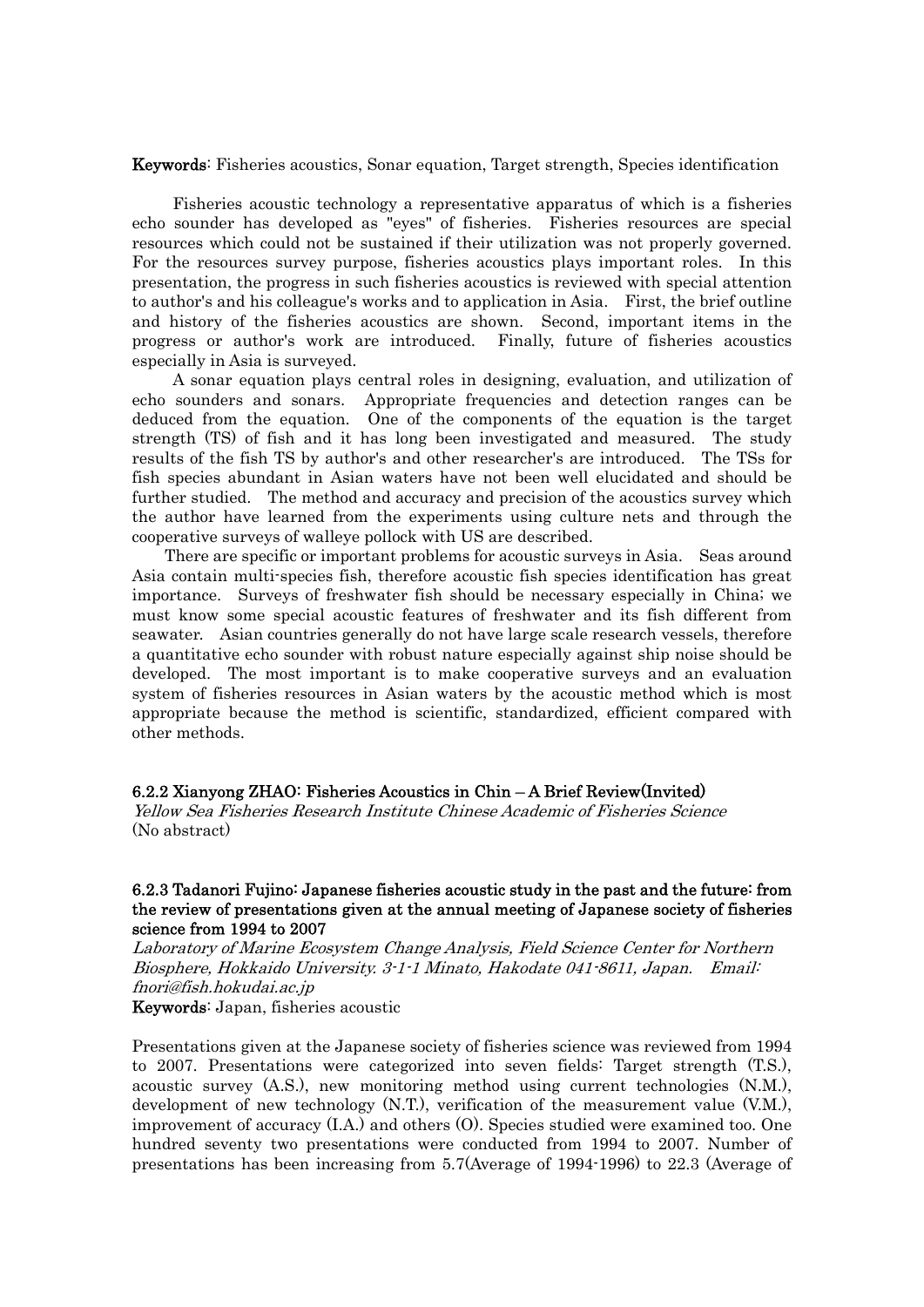2005-2007) per meeting. The most major presentation category was TS (30%) followed by A.S. (27%), V.M. (15%), N.M. (15%), N.T. (8%), I.A. (4%) and O (1%). In total 23 species (fish 16, invertebrate 7) were studied. Major species studied were Walleye Pollock (*Theragra chalcogramma*), Isada krill (*Euphausia pacifica*) and Japanese anchovy (*Engraulis japonica*). They occupied 21%, 13% and 12% respectively among the studies focused on living organisms. The high proportion of Walleye Pollock was to answer the ABC (Available Biological Catch) under the TAC (Total Available Catch) system, which started with the ratification of "United Nations Convention on the Law of the Sea" in 1996. Isada krill is commercially important at some northern regions in Japan and it is also an important key species in the marine ecosystem. In the future we need to monitor more species that is important for local commercial fishing and key species that is important to understand the marine ecosystem.

## 6.2.4 Koki ABE1, Kazuhiro SADAYASU1, Kazuo AMAKASU2, Kouichi SAWADA1, Ken ISHII1, Yoshimi TAKAO1: Introduction of Target Strength Measurements at NRIFE in Recent Years

<sup>1</sup>National Research Institute of Fisheries Engineering, Fisheries Research Agency. 7620-7 Hasaki, Kamisu, Ibaraki, 314-0408, JAPAN

<sup>2</sup>Tokyo University of Marine Science and Technology. 4-5-7 Konan, Minato, Tokyo, 108-8477, JAPAN

Keywords: Target strength, Tethered method, Swimbladder, Soft X-ray, Theoretical model

Target strength (TS) measurements of juvenile walleye pollock, Japanese anchovy, horse mackerel, grunt, and rockfish have been carried out in a fresh water tank of National Research Institute of Fisheries Engineering (NRIFE). These species are important for commercial fisheries or marine ecosystem, so knowledge of TS are needed for developing of acoustical survey in classification of schools, estimation of fish length, and observation of fish behavior. The tank is 15 m long, 10 m wide, and 10 m deep, and it has such four frequencies as 38 kHz, 70 kHz, 120 kHz, and 200 kHz. TS of large target or the fish that has a swimbladder is measured mainly in this tank. Four transducers are aligned on the motor-driven steel base mounted on the floor of the tank. TS is measured by the tethered method, and a target is suspended above the selected transducer and tilted relative to the beam axis by a computer-controlled rotating system. The tilt angle can be incremented by  $1$ , ranging from  $-50$  to  $50$  (positive angles correspond to the head towards the source transducer). During TS measurement a prudent attention is paid for the handling of samples. Live samples are transported to NRIFE any samples are not exposed to air until the end of the TS measurement. Swimbladder shape of each sample is observed using a soft X-ray imaging device, before and after the TS measurement. Before the TS measurement a live sample is anesthetized in the water and the swimbladder shape and the whole body shape are X-ray photographed. Target strength pattern of each sample is calculated based on the swimbladder and body shapes. Agreement is found between measurements and calculations. We are trying to construct a TS database of important species.

#### 6.3 Topic 3: Advanced Technologies in Fisheries Acoustics. (Chaired by D. HWANG and K. IIDA)

6.3.1 Yuriko Ohnishi, Takanobu Sato: Developments of a Split Beam Echo Sounder FCV-30

Furuno Electric Company, LTD., Nishinomiya, Japan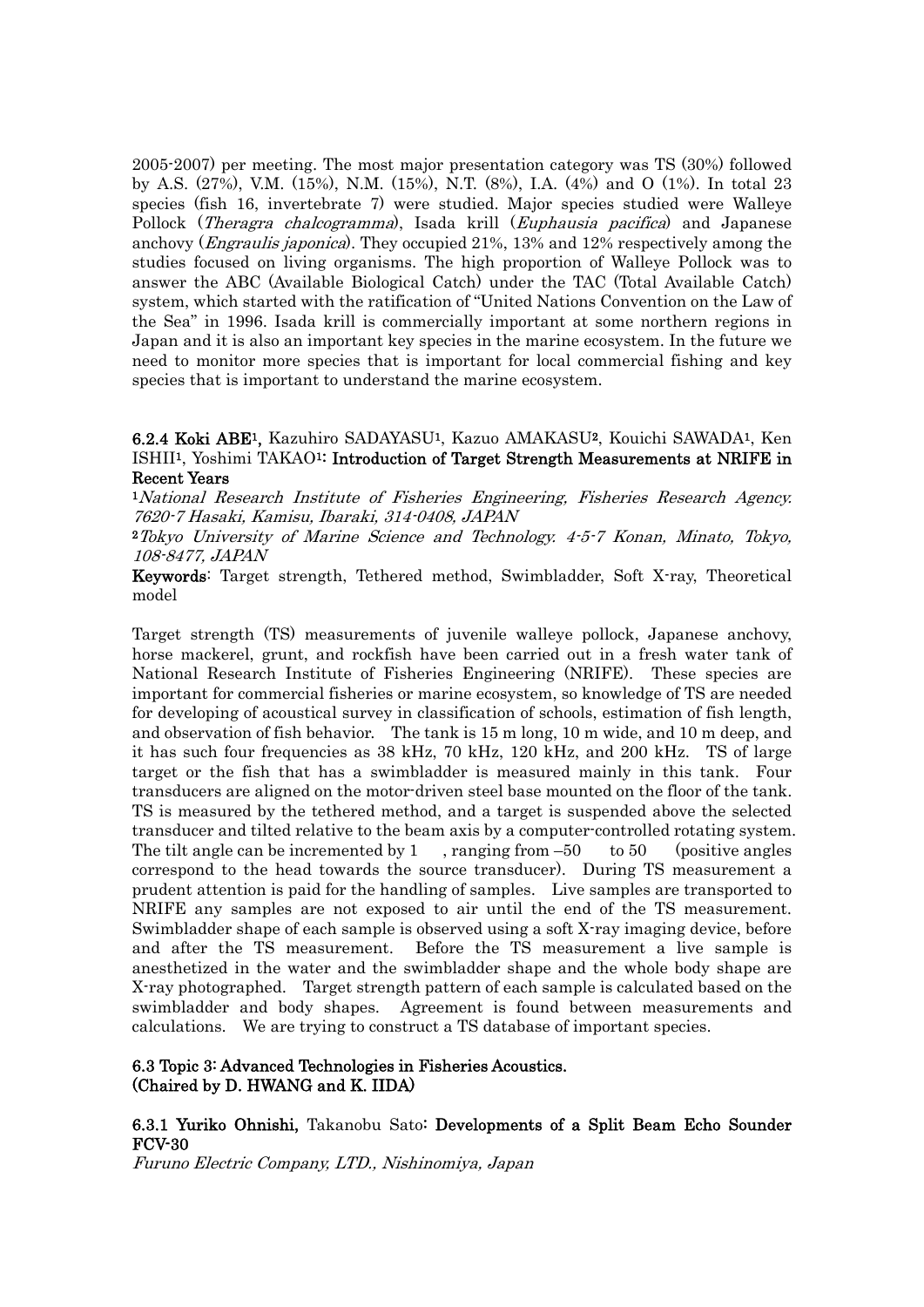Keywords: fish size assessment, split beam, beam stabilization, heave compensation

Recently fishermen has began to require the fish species and size assessment function in Echo Sounder. They would like to select the fish school before the catch not only for their efficient catch also for saving their fishery resources. In this background 38kHz Split Beam Echo Sounder FCV-30 was developed. The FCV-30 is a high-performance echo sounder designed for variety of fishing applications. This echo sounder employs two new innovate techniques. One is "Multi-Beam" that facilitates multi directional and long-range fish detection. The other is "Split-Beam" which is commonly used in fish resource surveys. Leading-edge array technologies or processing technologies such as Beam Stabilization, Heave Compensation makes the FCV-30 unparalleled in this class of sounder.

#### 6.3.2 Mitsuhiro Inouchi, Yasushi Nishimori: Development of a new general echo sounder FCV-620 with the fish size assessment funciton.

Furuno Electric Company, LTD., Nishinomiya, Japan Keywords: fish size assessment

The fish size assessment function has been applied to high class echo sounder so far. Such sounders are difficult to be equipped with small fishing vessels because of the size of units and economical situation.

In this background a general type echo sounder FCV-620 was developed for small fishing boats or pleasure boats, having 50/200 kHz transducer and the fish size assessment function. The evaluation result in the fishing field and how fishermen utilize this echo sounder will be presented.

#### 6.3.3 Mengru XU1, Kohji IIDA2: Determination of Fish Direction Using Double Acoustic Beams

<sup>1</sup>College of Ocean Engineering, Dalian Fisheries University, China

<sup>2</sup> Faculty of Fisheries Sciences, Hokkaido University, Japan

Keywords: the acoustic dual beam, position measurement, directive, cross angle

The paper intends to build the hardware and software of the double acoustic beams fish detector, with the object of estimating the distance and position of the target by way of the double acoustic beams method, carries out the position measurement experiment of the standard reflection ball in the aquarium(3m×3m×12m) on June and July, 2006. After that it gets the ratio directive function A/B(dB)with the method of echo strength of transducer and then analyzes the got data. It compares the data with the theoretical one to calculate the estimated precision of position angle. We can conclude if the cross angle is much bigger, t the frequency is much higher and the straight line of he ratio directive function is more inclined, the sphere which is can be measured will be much more smaller. Under the former condition, it is hard to measure the position of the angle. With the help of theoretical calculation, it concludes that the most appropriate condition is the experiment with 400KHz frequency and 5°cross angle. Under this situation, the ratio directive function would be the straight line whose inclined ration is 1.8(dB/deg) from  $8^{\circ}$  to  $+3^{\circ}$ .

6.3.4 Kohji Iida<sup>1</sup>, Yong Tang<sup>2</sup>, Tohru Mukai<sup>1</sup>, and Yasushi Nishimori<sup>3:</sup> Fish Abundance Estimation by Quantitative Multi-beam Sonar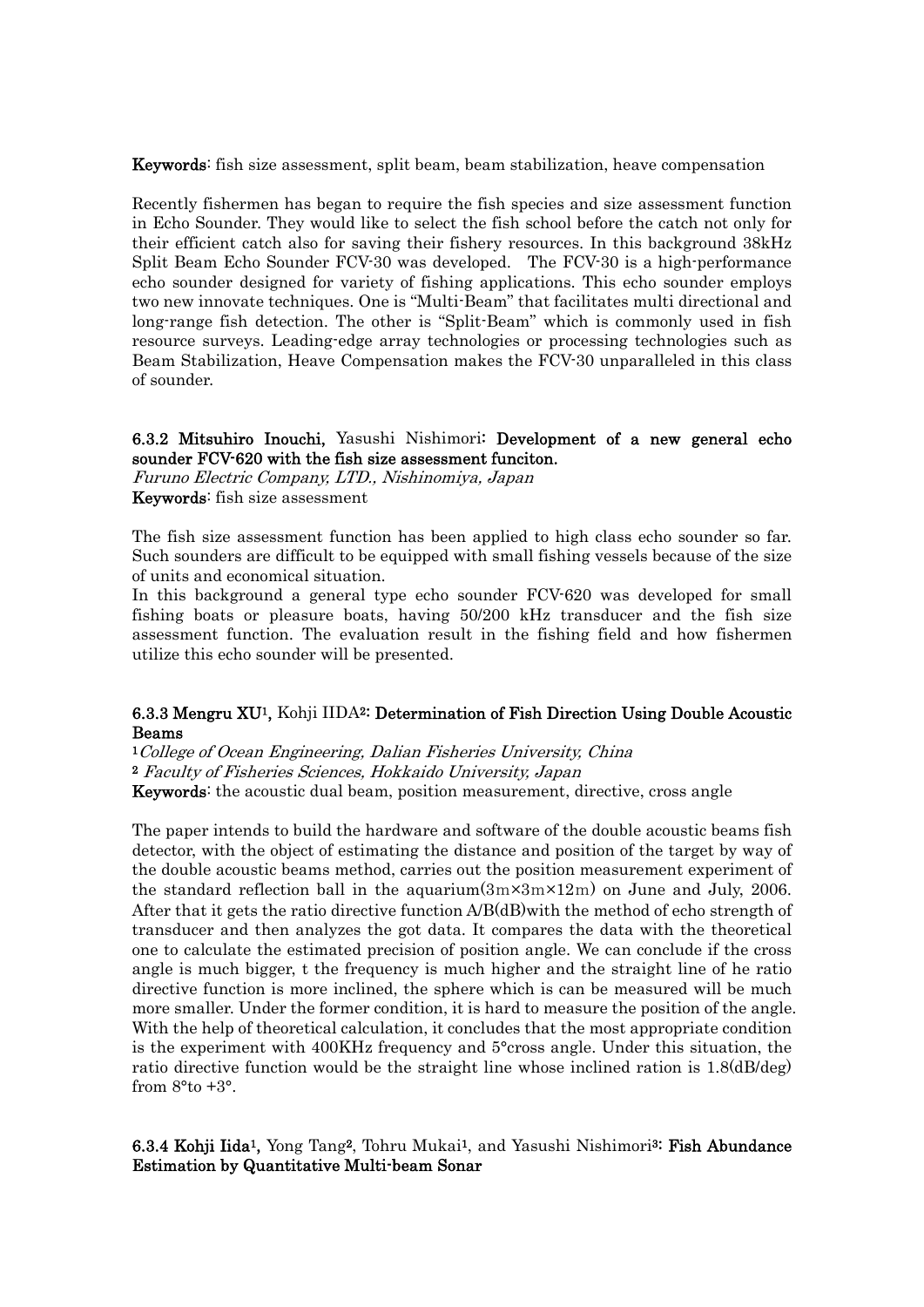<sup>1</sup>Faculty of Fisheries Sciences, Hokkaido University, Japan <sup>2</sup>Dalian Fisheries University, Dalian, China <sup>3</sup>Furuno Electric Company, LTD., Nishinomiya, Japan

Keywords: quantitative sonar, multi-beam sonar, acoustic survey, school count, echo

integration

An echosounder provides the information about vertical distribution of fish school along the ship course. However it has some problems such like small sampling volume, and the fish avoidance from the vessel. On the other hand, the scanning sonar provides a horizontal distribution of fish school with long range. Especially recently developed multi-beam sonar provides a 3-dimensional distribution of fish school.

There are four possible methods to estimate fish school abundance using sonar, namely, School counting, Area estimation, Volume estimation, and Echo integration. However all of those methods involve some problems and difficulties. For example, there is an ambiguity of fish school definition in school counting method, non-linearity between fish abundance and fish school area or fish school volume in those two methods, and the uncertainty of target strength of fish in echo integration method. However, in spite of those difficulties, the volume estimation method and echo integration methods are reasonably reliable method to estimate fish abundance using sonar.

This paper discusses about the principles and the applications for fisheries survey using multi-beam sonar.

## 6.3.5 Kozo Tokuyama<sup>1</sup>, Yasush<sup>1</sup> Nishimori<sup>1</sup>, Emi Okazaki<sup>1</sup>, Koji Iida<sup>2:</sup> Development of low frequency and middle frequency Scanning Sonars and their application for scientific survey

<sup>1</sup>Furuno Electric Company, LTD., Nishinomiya, Japan

<sup>2</sup>Faculty of Fisheries Sciences, Hokkaido University, Japan

Keywords: scanning sonar, quantitative sonar, low frequency sonar, middle frequency sonar

The acoustic survey of fishery resources using Scanning Sonar is more effective compared to the Echo Sounder survey thanks of the capability of wide range detection. We had developed low frequency Scanning Sonar FSV-30 for fishery use and evolved it to the quantitative scientific Sonar which enabling the survey of fishery abundance. Recently the new middle frequency Scanning Sonar FSV-84 was developed. The middle frequency Sonar is designed to get higher resolution image than low frequency Sonar, contributing the skipper's estimation of species and abundance of fish schools. Therefore the accuracy improvement of the survey is expected by using middle frequency sonar. The field evaluation result in the fishing ground of FSV-84 and the plan for scientific application will be presented.

## 6.4 Topic 4: Practical Acoustic Fisheries Surveys. (Chaired by Y. NAKAMURA and K. IIDA)

6.4.1 Doojin HWANG1, Eunho KIM1, Sunbeom JUNG1, Ilsu CHOI1, Wonseok YANG2, Jooil KIM2, Taegyun Oh2, Youngsu AN3, Sandra PARKER STETTER4 and John HORNE4: Comparison of Geostatistic and Traditional Acoustic Estimates of Anchovy Biomass in Tongyoung Fishing Grounds In 2006

<sup>1</sup>College of Fisheries and Ocean Science, Chonnam National University. San 96-1, Dunduck-dong Yeosu, Chonnam, 550-749, Korea

2National Fisheries Research and Development Institute. 408-1 Sirang-ri, Gijang-eup,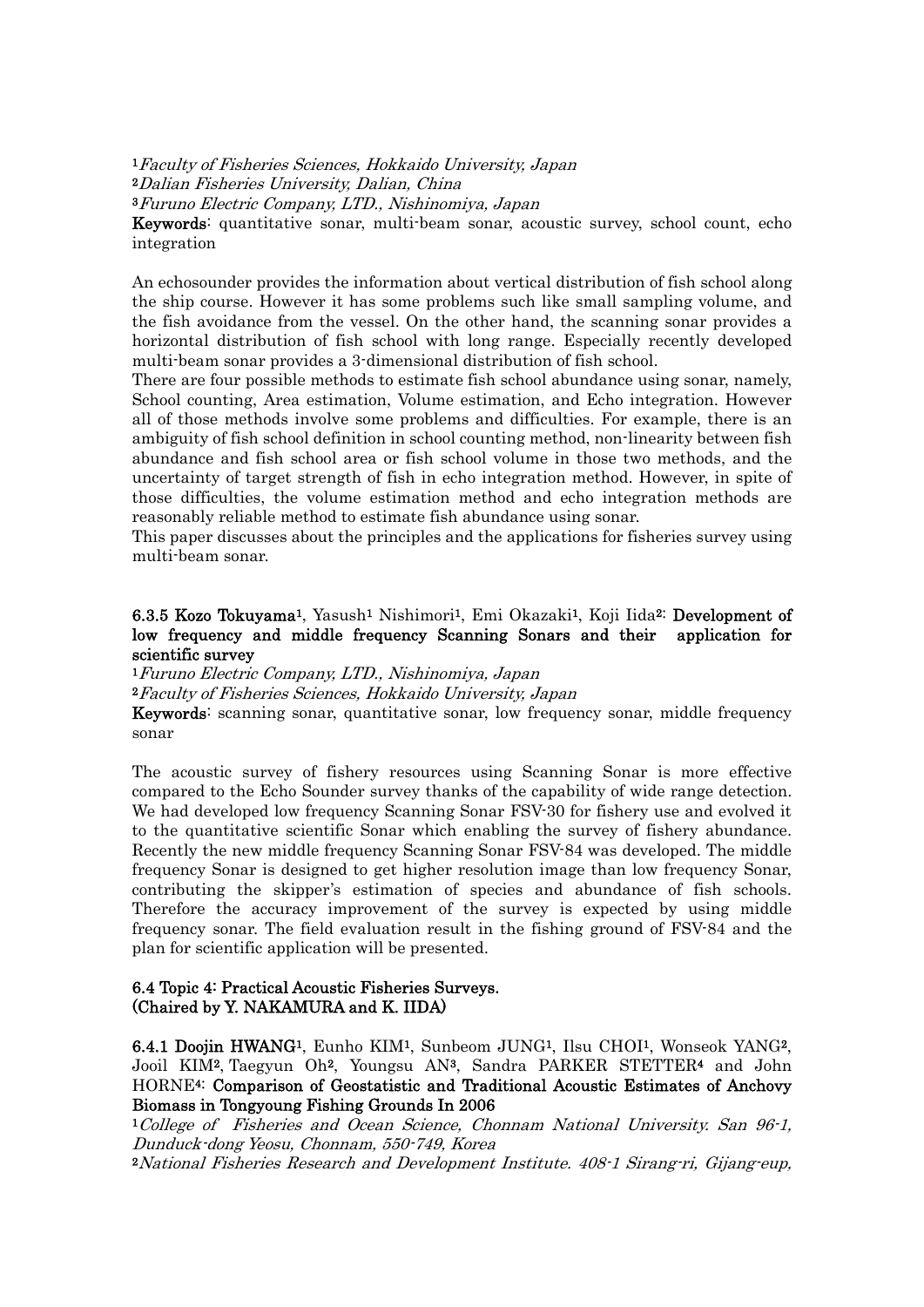Gijang-gun, Busan, 619-705, Korea <sup>3</sup>Institute of marine Industry, Gyeongsang National University. 445 Inpyeong-dong, Tongyoung, Gyeongnam 650-160, Korea <sup>4</sup>School of Aquatic and Fishery Sciences, University of Washington. 1122 NE Bost Street Seattle, WA 98105, USA

Acoustic technologies are commonly used to estimate biomass and distribution of fisheries resources in coastal areas and the open ocean. In the southern part of the Sea of Korea, where the pelagic species of anchovy, mackerel and sardine spawn and migrate, catches of these 3 species comprised 50% of the total abundance in Korean waters. Acoustic surveys were conducted on 15-18, June and 27-30, July in 2006 around the Tongyoung, Geojae, and Namhae anchovy fishing ground using a dual beam echosounder (DT-5000, 200kHz Biosonics). Information was obtained on zooplankton, and adult and juvenile anchovy distribution (depth and position). We calculate and compare anchovy biomass using simple summation and geostatistic methods to examine advantages and constraints of the two techniques. In this study, all backscatter is attributed to anchovy. We assumed that the average target strength of anchovy were -65dB and -70dB and that's average body weight were 5g and 3g. Anchovy biomass in June were estimated to be 0.207 million ton by the traditional method and 0.116 million ton by the geostatistic method. In July, anchovy biomass was estimated to be 0.414 million ton at pelagic and 0.021 million ton at bottom by the traditional method and 0.632 million ton at pelagic and 0.028 million ton at bottom by the geostatistic method. In anchovy biomass estimates comparison traditional acoustic method with geostatsitic method, the biomass is similar with two biomass estimates method. But standard deviation are very different both methods. The stand deviation of traditional biomass estimates are 4,457 ton, 6,323 ton and 589 ton. On the other hand geostatistic based biomass estimates are 1,802 ton, 3,730 ton and 147 ton. The standard deviation of traditional biomass estimates are larger than geostatistic based biomass estimates.

## 6.4.2 Raja Bidin b Raja Hassan<sup>1</sup>, Adil b Mohd<sup>2</sup>, Nadzri b Seman<sup>1:</sup> Pelagic Fish Stock Assessment Using FQ80 System in Malaysia

<sup>1</sup>Marine Fishery Resources Development and Management Department, Department of Fisheries Malaysia, Chendering Kuala Terengganu, Malaysia.

<sup>2</sup>Research Management Centre, University of Technology Malaysia, Skudai Johor Baru Malaysia

Keywords: Acoustic survey, pelagic fishery, fish density, biomass estimation

An acoustic survey in the waters of Kedah, Penang, Perak and Selangor were carried out from 23rd February to 13th March 2006 as one of the project components to evaluate pelagic resources in the West Coast of Peninsular Malaysia. The survey was conducted by using the vessel MV SEAFDEC 2 equipped with a scientific echo sounder FQ80. The survey runs simultaneously with other research components including physical and biological oceanography and fish larvae. The total areas of 27,838 km2 were surveyed comprising coastal and offshore waters. Raw data of back scattering strength from 81 transects were recorded by FQ80 data analyzer. Data were analyzed using the built-in FQ80 Data Analyzer software and EXCEL. Quantitative assessment for biomass estimation was carried out using average fish density for each transect. Calculation of fish density was based on dominant pelagic species for each transect. The total pelagic biomass was estimated about 209,798 metric tones not including another 11.9% of the whole survey area in 1998.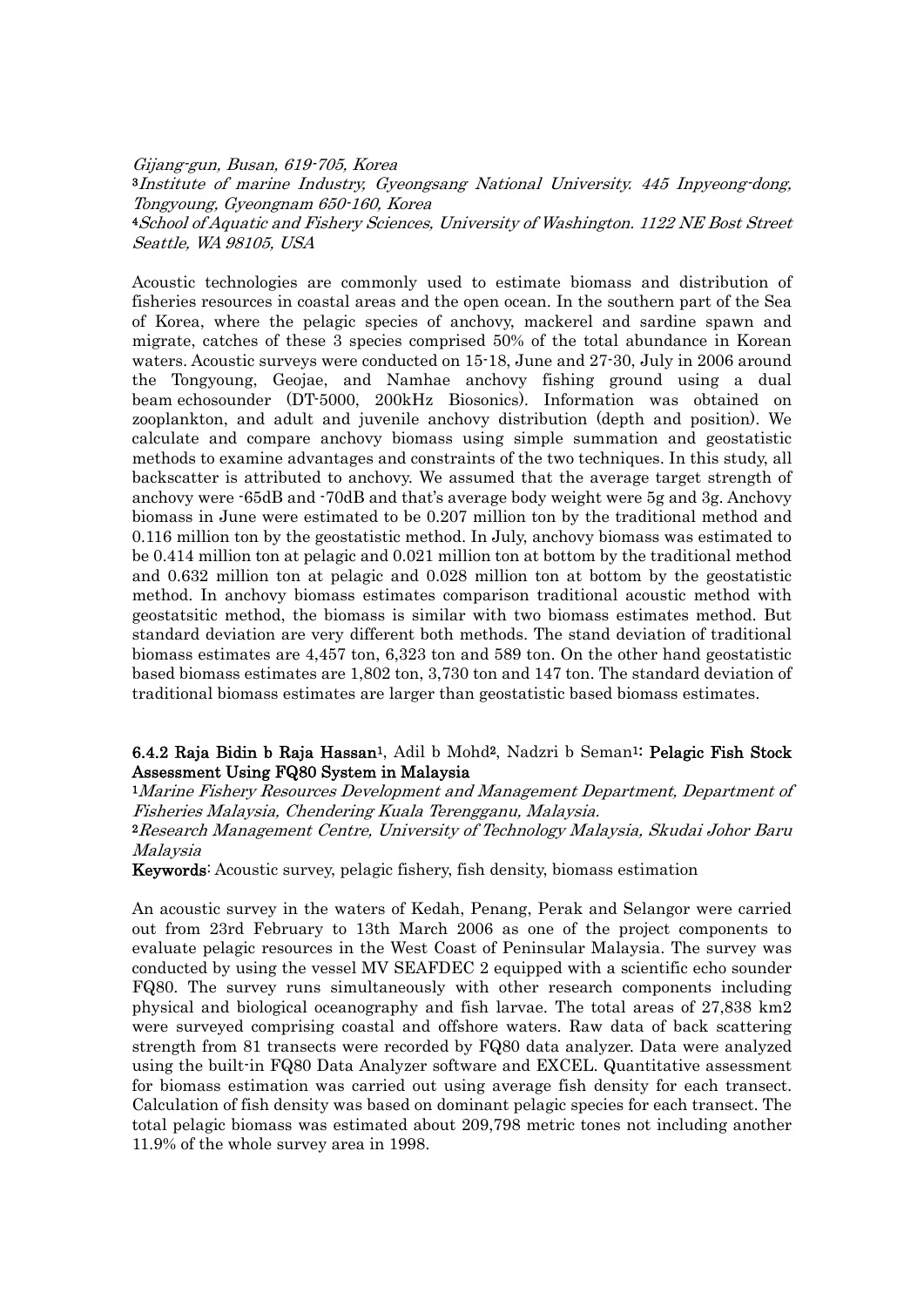# 6.4.3 Tohru MUKAI1, Miyuki HIROSE2, Doo-Jin HWANG3, and Kohji IIDA1: The Challenges of Acoustically Estimating the Distribution and Abundance of Giant

Jellyfish Nemopilema nomurai<br>1 Faculty of Fisheries Sciences, Hokkaido University, 3-1-1, Minato, Hakodate, Hokkaido, 041-8611, Japan

<sup>2</sup>Graduate School of Fisheries Sciences, Hokkaido University (Pres. Addr.: Japan Sea National Fisheries Research Institute, Fisheries Research Agency, Chuou, Niigata, 951-8121, Japan)

<sup>3</sup>College of Fisheries and Ocean Science, Chonnam National University, San 96-1, Dundeok-dong, Yeosu-shi, Jeollanam-do, 550-749, Republic of Korea

Keywords: echo sounder, jellyfish, target strength, frequency characteristics, ex situ and in situ

Recently, massive agglomerations of giant jellyfish have been observed very frequently near the Japanese coast. This phenomenon could damage local fisheries, so prevention measures are urgently required. Information about the species' widespread distribution and abundance is vital to predict the appearance of these huge groups of giant jellyfish. Acoustic techniques are frequently employed to gather this kind of information. If this type of technique is applicable to giant jellyfish, it should reveal their three-dimensional distribution over a broad area within a short period of time. Monitoring an organism using acoustic techniques requires a good understanding of the organism's acoustic characteristics, but no previous studies have investigated the acoustic characteristics of giant jellyfish. The final goal of this study was to apply acoustic techniques to monitor giant jellyfish; this required, initially, investigating their acoustic scattering properties and determining how acoustic techniques could be applied to estimate their distribution and abundance.

From 2003 to 2007, the acoustic scattering properties of giant jellyfish were investigated by conducting ex situ measurements in a sea-water tank using a tethered method, theoretical estimations using an acoustic scattering model, and in situ field surveys using a quantitative echo sounder. Three frequencies were used when surveying the giant jellyfish: 38, 120, and 200 kHz.

The results showed that giant jellyfish have relatively low target strength (TS), as compared to fish and other organisms, and that this is greatly affected by changes in their morphology and swimming profile. Furthermore, ex situ measurements in the sea-water tank, and theoretical approximations using acoustic models, revealed that their TS reaches a maximum at 120 kHz, and becomes progressively lower at frequencies of 200 kHz and 38 kHz, respectively. Furthermore, field surveys revealed that echogram responses of giant jellyfish become spotty at frequencies of 38, 120, and 200 kHz. It is plausible that we will be able to use these characteristics to differentiate giant jellyfish from other organisms and, in so doing, shed light on some of their characteristics, such as vertical distribution, diurnal behavior, etc. We plan to conduct more studies to explain other characteristics, including their swimming action and their symbiotic relationship with fish, among other features. In the future, if suitable periods and times for acoustic surveying were selected, we will enable a practical application of acoustic monitoring to giant jellyfish.

6.4.4 Yong TANG1, Yongzhen LI2, Guobao CHEN2, Zhongze ZHANG1, Chuancai XU1 and Kouji IIDA3: Investigation of White Fish Coregonus peled Using EY60 in China's Salimu Lake

1Dalian Fisheries University, 52 Heishijiao-jie Shahekou Dalian, 116023 China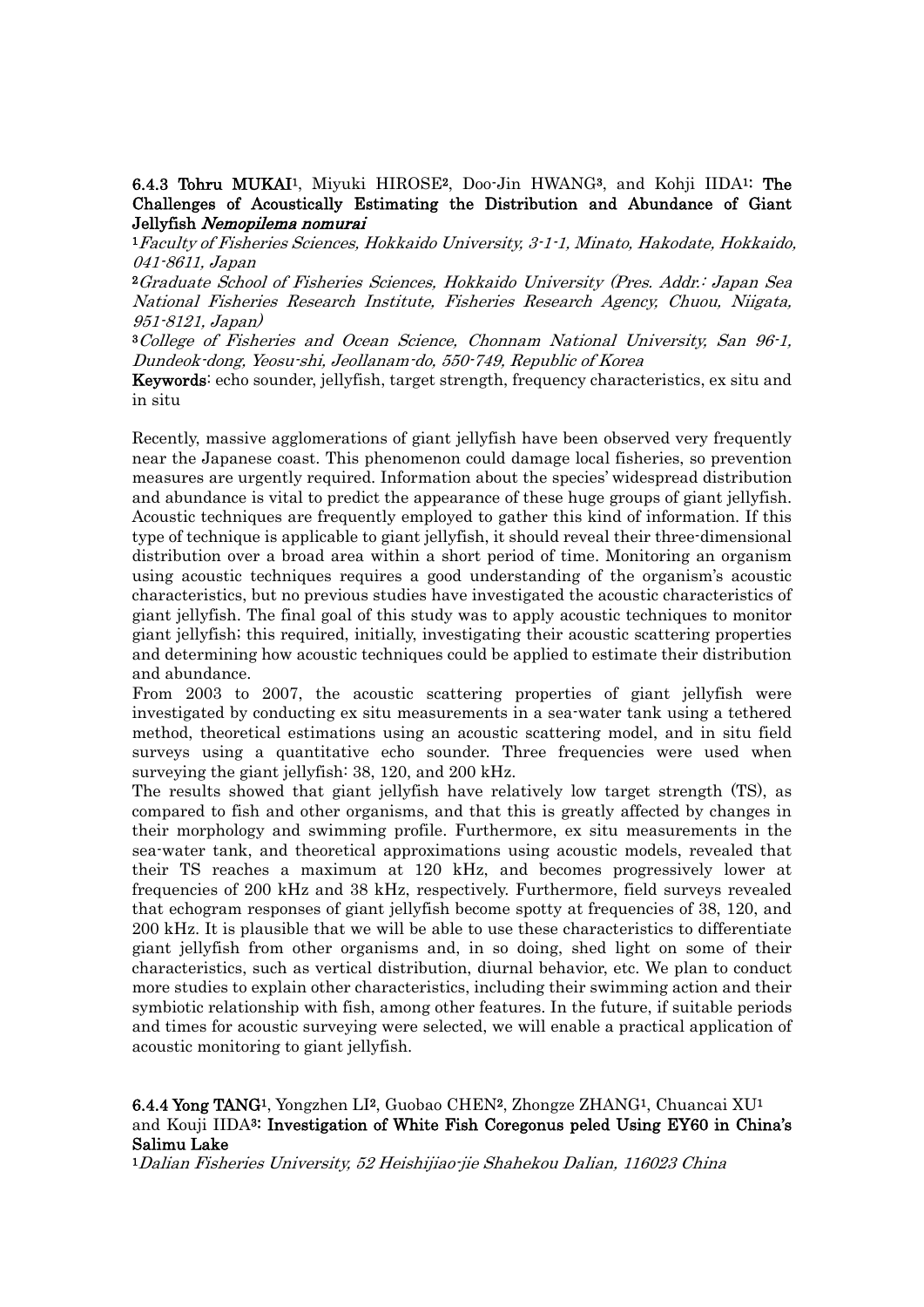<sup>2</sup>South Sea Fisheries Research Institute Chinese Academic of Fisheries Science, 231 Xingang-xilu Guangzhou, China <sup>3</sup>Hokkaido University, Faculty of Fisheries Science, Hakodate, Japan Keywords: White fish, Salimu Lake, distribution, fresh water fish

The Salimu Lake is located in northwest of Xinjiang, which in northwest area of China. The altitude of lake is 2070m; the area is 453km2; the maximum depth is 100m. After the subfrigid zoon white fish Coregonus peled was introduced into the Salimu Lake from Russia in 1998, the releasing and propagation have been conducted. The Salimu fishing became a new important local economies domain. However, the fish catch has decreased quickly abruptly since May.2007, although the amounts of releasing increased annually. This has affected severity the development of relative domain. So, for proving up the abundance and distribution of white fish, the integrations were carried out by using the acoustical method. In first step, a commercial echo sounder (FCV551, 200kHz, FURUNO) was used to observed the distribution of white fish in Jul. 28 2007 and the EY60 quantitive echo sounder (120kHz, Simrad) was used to investigate the lake along the survey line in Aug. 31 2007. The calibration was tried to carry out with the cooper sphere attached EY60 in lake. On offline data processing, the data was analyzed by using Echoview software. The horizontal and vertical distribution of white fish and other aquatic in lake and the characteristic in day and night were obtained. Also, the biologic abundance was being analyzed at first step. The preliminary result showed that the fisheries abundance could be estimated by using EY60 in fresh water, although there are some of problems need to be solved in further work, e.g. the target strength (TS) of white fish and other aquatic animals, developing a simple gear for sampling fish and difference frequency technology application.

## 6.5 Topic 5: Promising Technologies in Underwater Acoustics for Fisheries. (Chaired by K. ABE and K. IIDA)

## 6.5.1 Kohji Iida1, Rika Takahashi1, Tohru Mukai1, Yong Tang2, and Masanori Sato3: Application of Underwater Ultrasonic Camera for Fisheries

<sup>1</sup>Hokkaido Univ., 3-1-1 Minato, Hakodate, Hokkaido 0418611 Japan

<sup>2</sup>Dalian Fish. Univ., 52 Heishijiao-jie Shahekou, Dalian 116023 China

<sup>3</sup>Honda Electronics Co., Ltd., 20 Oyamazuka, Oiwa-cho, Toyohashi, Aichi 4413193 Japan

Keywords: ultrasonography, acoustic camera, ultrasonic camera, gender identification

An ultrasonic camera is originally used for medical diagnosis of human body. However it is also useful for both scientific and commercial fisheries. This paper discussed about several applications of underwater ultrasonic camera for fisheries.

One is the observation of marine animals. An ultrasonic camera enclosed in a pressure-resistant case was constructed to observe underwater animals. This enabled the measurement of the size, shape, and behavior of living marine animals including internal organs in the detection range up to 240 cm. Observations were conducted for captive animals in a water tank and for natural animals in a field. The captive animals, including fish, squid and jellyfish were observed, and a three-dimensional internal structure of animals was reconstructed using multiple acoustical images. In a field experiment, the shape, size, and swimming behavior of wild animals were observed.

The other one is the application for the quality inspection for fresh fish. There are few species that have high commercial value in their gonads. For example, ovaries in salmon, cod, walleye pollock, beluga, and spermaries in cod are especially welcomed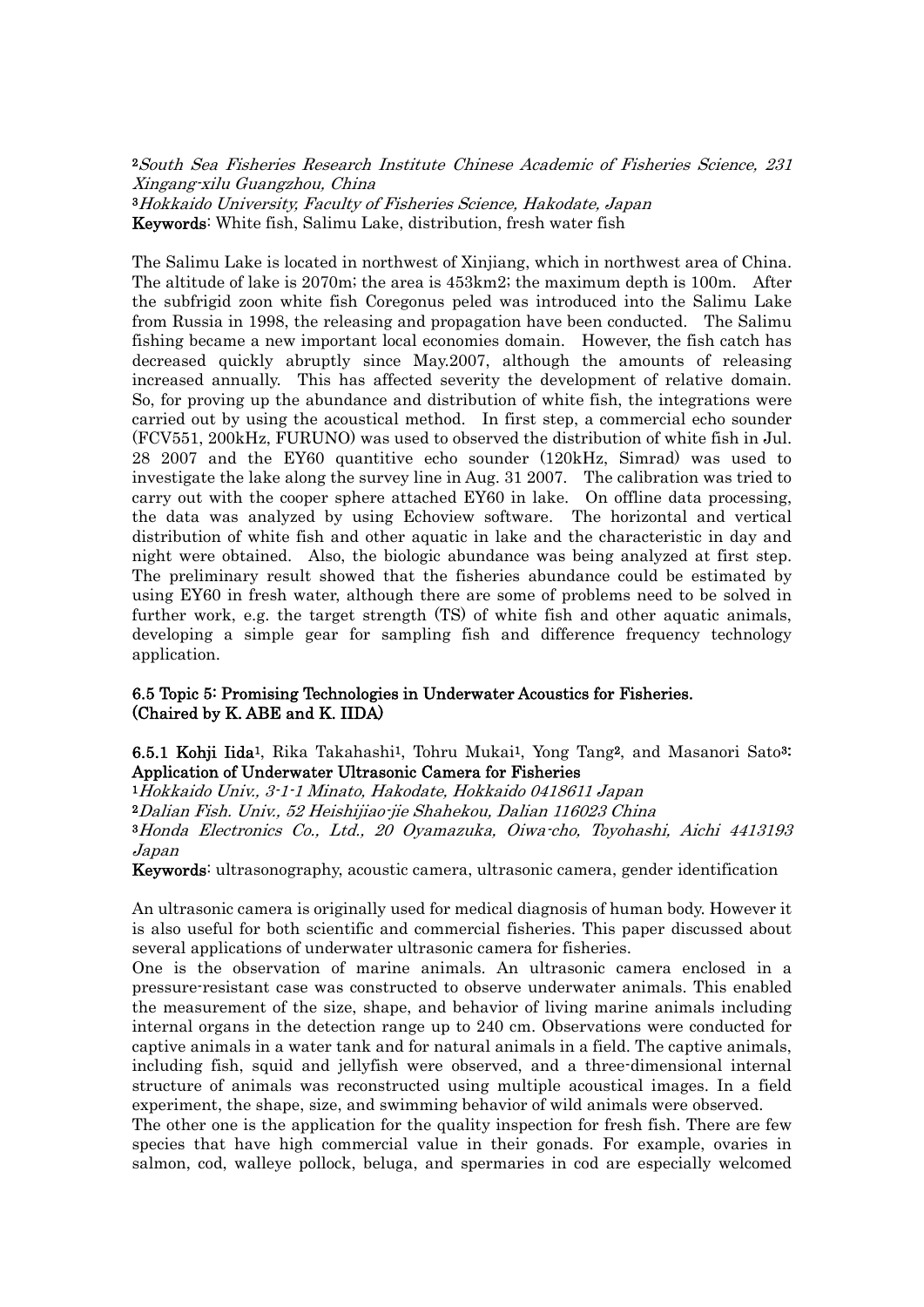among people as favorite foods. However it is not easy to judge the gender of fresh fish by appearances. Therefore the non-destructive methods using acoustics to determine sex and maturity quickly are useful. Methods to identify fish gender and to estimate size and maturity of fish gonads non-destructively using acoustics are discussed.

The possibilities and limitations of the underwater ultrasonic camera for fishery applications are discussed.

6.5.2 Yoshinori MIYAMOTO1, Masahiko FURUSAWA1, Shintaro ARATA2, Katuji MIWA<sup>2</sup>, Keiichi UCHIDA<sup>1</sup>, Toshikazu MOTOYOSHI<sup>3</sup> and Toshiharu KAKIHARA<sup>1:</sup> 3-D SBL Digital Underwater Positioning System using GNSS Compass

<sup>1</sup> Tokyo University of Marine Science and Technology, 4-5-7 Konan, Minato, Tokyo 108-8477, Japan

<sup>2</sup> Koden Electronics Co., LTD., 2-13-24 Tamagawa, Ota, Tokyo 146-0095, Japan

<sup>3</sup> The Graduate School of Tokyo University of Marine Science and Technology, 4-5-7 Konan, Minato, Tokyo 108-8477, Japan

Keywords: Underwater positioning; pinger; digital signal processing; GNSS compass

A highly digitized underwater positioning system using the SBL method was developed. This system can measure highly accurate 3-dimensional positions of marine organisms equipped with an ultrasonic transmitter (pinger).

This system is combined with a GNSS (GPS) compass which measures the bearing, the location (latitude and longitude), and the commotion (rolling angle and pitching angle) of a boat or a buoy.

 Then the pinger positions are compensated for the commotion and are translated into the underwater absolute positions. The four arbitrary frequencies of the pingers are received by four wide band hydrophones. The received signals are immediately AD converted in high-speed and processed by the quadrature detection and the digital filtering with a bandwidth of 3kHz using FPGA.

Finally, the receiving time differences are measured by the cross correlation realizing a resolution of 0.01msec. A position measurement experiment was performed in a water tank (length 15m, width 10m, depth 10m) changing the position of a pinger and it is confirmed that almost the expected accuracy could be realized. Moreover, this system was installed in a boat and the absolute positions of a fish were pursued to confirm the practicality.

#### 6.5.3 Aki MIYAGI1, Yoshinori MIYAMOTO2, Tomohito IMAIZUMI1, Keiichi UCHIDA2, Toshiharu KAKIHARA2, and Ryo YAMAGUCHI3: Receiving Range of The Stationary Ultrasonic Biotelemetry Receiver in The Temperate and Tropical Ocean

<sup>1</sup>The Graduate School of Tokyo University of Marine Science and Technology,

4-5-7,Konan,Minato-ku,Tokyo,108-8477,Japan

<sup>2</sup>Tokyo University of Marine Science and Technology,

4-5-7,Konan,Minato-ku,Tokyo,108-8477,Japan

<sup>3</sup>The under-graduate students of Tokyo University of Marine Science and Technology, 4-5-7,Konan,Minato-ku,Tokyo,108-8477,Japan

Keywords: Ultrasonic, Biotelemetry, Pinger, ambient noise level, receiving range

The stationary ultrasonic receiver (VR2 made by the Canada VEMCO Co.) of the ultrasonic biotelemetry is utilized in the research of many marine organisms behaviors. This receiver is single channel receiver (69kHz) capable of identifying the coded transmitters (pingers). It records the identification number, sensor data (if any) and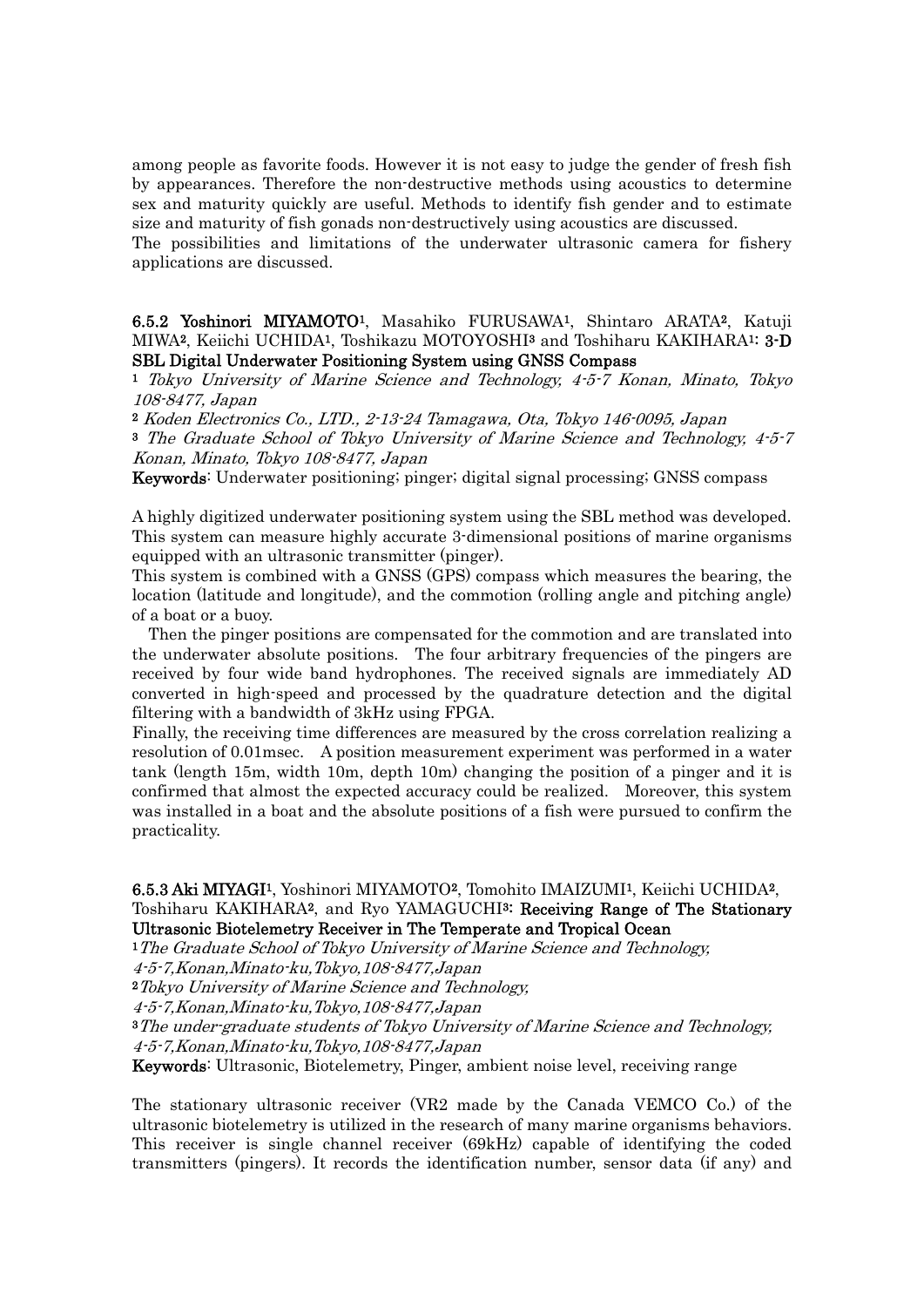time stamp from pingers as the animal being studied travels within receiver range. The receiving distance is possible to the simulation on a maker's Web. However, the detailed specification of this receiver is not shown. In many cases, the researcher has determined receiving distance by survey.

The investigation by the ultrasonic biotelemetry currently performed in Asia is shallow ocean space where water temperature is high. Furthermore, there is also much underwater noise, such as Pistol shrimp (*Alpheus lobidens*), in this ocean space. Therefore, differing from the receiving range that a maker recommends is assumed.

Then, the maximum detection distance of VR2 was measured in the tank. From that result, the simulation that shows the detection range of this receiver quantitatively was performed. Moreover, the receiving range was measured in real ocean space, and change by oceanic condition was verified.

Consequently, receiving distance brought a result shorter than a maker's simulation. Also, the receiving distance was sharply changed by wind and weather.

## 6.5.4 Yang DAI, Wei FAN: Review on tagging techniques and Current status of Pop-up Tag

East Sea Fisheries Research Institute Chinese Academic of Fisheries Science

The tagging technique is very useful on study of the fishery resource. Along with the technical progressing, many high technologies have been applied to modern tagging techniques, however, this high-tech tagging techniques is not been widely used in China. In this article, several types of conventional tagging technique are reviewed roughly, and then, the principle of Pop-up Tag, one type of high-tech tagging techniques and which is developed in the last 10 years, is introduced. To improve the application of the Pop-up Tag, two main Pop-up Tag factories and the characteristic of they produces are introduced in detail.

## 6.5.5 Yongzhen LI: Acoustic assessment of five groups commercial fish in the northern waters of South China Sea

South Sea Fisheries Research Institute Chinese Academic of Fisheries Science

A fishery acoustic survey was conducted in the northern waters of South China Sea by calibrated Simrad EK500 echosounder on board R/V "Beidou" in spring (April to June), summer (July to September), autumn (October to December) and winter (December to February) from December 1997 to June 1999. Based on the data, this article assessed the stocks of 23 species of 5 commercial taxonomical groups——*Trichiuridae* were assessed, Decapterus maruadsi, Trachurus japonicus, Nemipterus and Priacanthidae. The results show that stocks of Trichiuridae, Decapterus maruadsi, Trachurus japonicus, Nemipterus and Priacanthidae were  $5.04 \times 105$  t,  $1.63 \times 105$  t,  $1.04 \times 105$  t,  $9.8\times104$  t and  $9.2\times104$  t, respectively, in the north waters of South China. In addition, regional distribution and seasonal variation of stock densities of the species were still analyzed.

## 6.5.6 Guobao CHEN: Acoustic assessment of non-commercial small-size fish resources in the northern waters of South China Sea

South Sea Fisheries Research Institute Chinese Academic of Fisheries Science

Based on fishery resources survey data collected in the northern waters of South China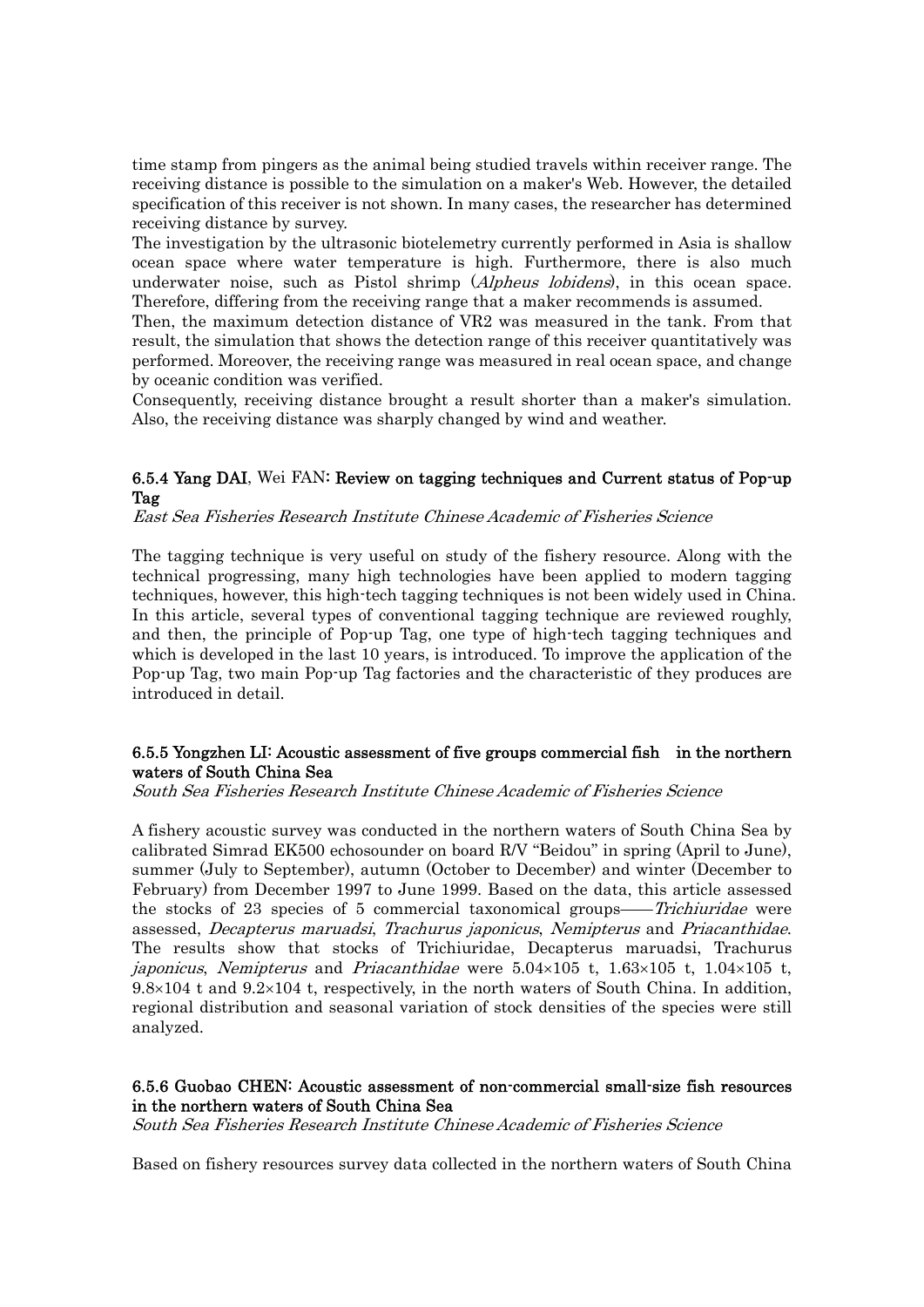Sea using a calibrated Simrad EK500 echosounder on board R/V "Beidou" from December 1997 to June 1999, this article assessed the stocks of 58 species of 5 non-commercial small-size taxonomical groups—*Apogonidae*, Leiognathus, Myctophidae, Champsodon and Bregmacerotidae in the waters. The results show that they have relatively abundant stocks in the northern waters of South China Sea, the average values being 18.5×104 t, 26.1×104 t, 22.3×104 t, 17.6×104 t and 4.5×104 t in Spring, Summer, Autumn and Winter respectively. In addition, the article also analyzed the regional distribution and seasonal variation of the stock densities of the species.

## 6.5.7 Tan xichang<sup>1,3</sup>, Li xinghui<sup>1</sup>, Chang jianbo<sup>2</sup>, Tao jiangping<sup>2,3:</sup> Some applications of using EY60 echo-sounder for fish research in China's inland waters

<sup>1</sup>Pearl River Fishery Research Institute, CAFS, Guangzhou 510380 <sup>2</sup>Institute of Hydroecology, Ministry of Water Resources & Chinese Academy of Science, Wuhan,430079,

<sup>3</sup>Institute of Hydrobiology,Chinese Academy of Science, Wuhan,430072 Keywords: hydroacoustic, inland waters, fish research, China

Using Simrad EY60 split-beam echo-sounder, the distribution and abundance of fish in several China's inland waters (Yangtze River, Pearl River, Qinghai Lake and Three Gorge Reservoir) was studied between 2005 and 2007. The result showed that hydroacoustic survey can provide some necessary information for fish protect and river ecology management in inland waters of China. In Yangtze River, Chinese Sturgeon was observed in spawning ground under the Gezhouba Dam, this fish is dangerous for the population of breed stocks is decreasing; In Pearl River, spawning aggregation of Megalobrama hoffmanni were obviously observed and the different of behavior of fish population between two spawning grounds was described; In Qinhai Lake, the fish was observed mainly distributing near the delta of tributary; and in Three Gorge Reservoir, fish was mainly distributed adjacent to tributary mouths. At the same time, we recognize that more work should be done about species identification, TS-length relation, GIS system.

## **7. Discussion**

There are 4 discussion times in the meeting. Language is assumed in English, but the mother languages of the members are also available. The secretary records the contents of discussion for compiling the record book. The themes of discussion are as follows.

## **7.1 Theme 1: What are the characteristics of Asian Fisheries?**

(1)Make clear that the characteristics and the differences of fisheries in Asia comparing to Europe and North America.

- Many fish species, smaller fishing ground than Europe, Many fishing method, Korean people likes raw fish, etc.
- Multi-species
- Catch and Fishing effect were increasing during 1975 to 2000.
- After stepping into the  $21<sup>st</sup>$  century, the increase of output keeps stable because a series of management measures were carried out under national and local government, such as law, fishery resources restoration systems, nature preservation zone, artificial reef, stock enhancement etc.
- It is different in fishing species, small sized. A low valued fish have become main components in china and china managed fishery resources ell eitively,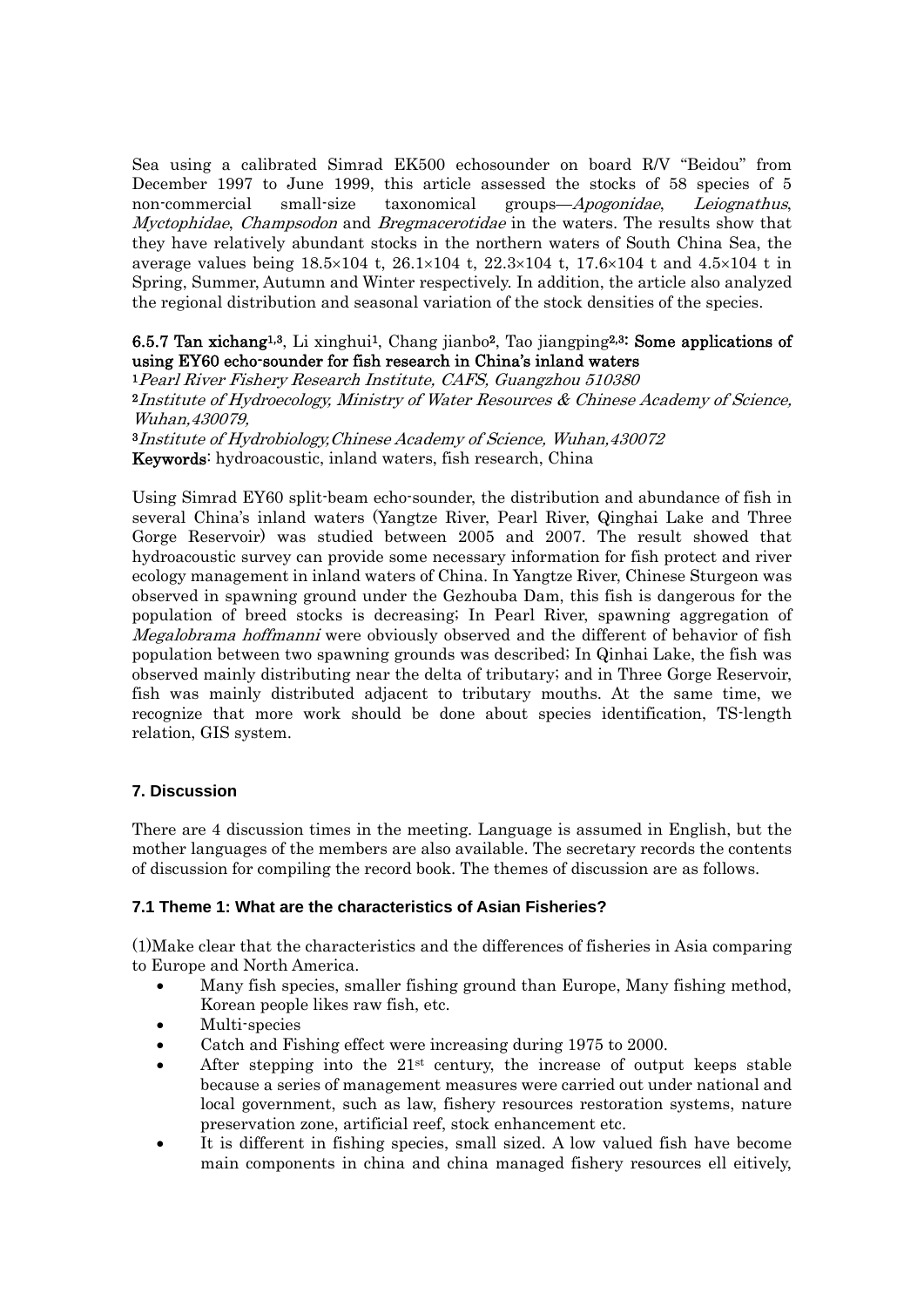but TAC system was not be carried out.

- Fish species is mixed in Asia
- Difficult to separate of each fish species.
- It is very difficult to estimate of stock.
- Uncontrolled fisheries are competitive.
- Multi species in tropical waters.
- Swell schooling behavior
- Asian country has poor ability to manage the fishery resources compared to Europe and North America. There is a high species diversity, people utilize many species.

(2)Compare the characteristics of fisheries in Asia by country, by species, by fishing method, by fishing scale, freshwater/seawater, etc.

| Item                | Characteristics                                                            |  |  |  |
|---------------------|----------------------------------------------------------------------------|--|--|--|
| Region              | <b>KOREA</b>                                                               |  |  |  |
| Species             | Anchovy, mackerel, sardine, squid, saury                                   |  |  |  |
| Fishing method      | Trawl, Purse seine, Fish pot, Jigging, Gill net                            |  |  |  |
| Fishing scale       | Lange scale (Trawl, purse seine, etc), small scale (Gill net, Fish<br>pot) |  |  |  |
| Freshwater/Seawater | Salmon, carp, crustacean, eel                                              |  |  |  |

| Item           | Characteristics                                                                                                                                     |  |  |  |
|----------------|-----------------------------------------------------------------------------------------------------------------------------------------------------|--|--|--|
| Region         | <b>CHINA</b>                                                                                                                                        |  |  |  |
| <b>Species</b> | little yellow croaker, Spanish mackerel, chub mackerel harvest<br>fish, flatfishes, fleshy, anchovy, scaled sardine, gizzard-shad,<br>common squid. |  |  |  |
| Fishing method | Trawl, purse seine, drift net. set.net, angling                                                                                                     |  |  |  |
| Fishing scale  | Catch and fishing effort ware increasing during 1975 to 2000,<br>marine aquatic out put was 28 to 38 MT in 2005.<br>marine fishing was 14.53MT      |  |  |  |
|                | Freshwater/Seawater   Carp, grass carp, mullet, chub, herring                                                                                       |  |  |  |

| Item                | Characteristics                                                                                                                                                                                                                                        |  |  |  |  |
|---------------------|--------------------------------------------------------------------------------------------------------------------------------------------------------------------------------------------------------------------------------------------------------|--|--|--|--|
| Region              | <b>JAPAN</b>                                                                                                                                                                                                                                           |  |  |  |  |
| <b>Species</b>      | spot lined sardine, Japanese horse mackerel, chub mackerel,<br>blue mackerel, Pacific saury, Alaska pollock, Japanese common<br>squid, stay club, walleye pollack, Japanese sardine, Japanese<br>anchovy, Japanese common squid, eel, tuna, skip jack. |  |  |  |  |
| Fishing method      | purse seine, sub & mid trawl net, stick-held dip net<br>long line, set net, trawl, squid jigging.                                                                                                                                                      |  |  |  |  |
| Fishing scale       | Coastal fishery: small, mid>small size                                                                                                                                                                                                                 |  |  |  |  |
| Freshwater/Seawater | Freshwater $:$ mainly aquafarming.<br>eel, rainbow trout, ayu<br>Seawater $:$ aquafarming and fishing<br>red bream, young yellow tail, abalone, laver, pearl, oyster 8<br>common scallop                                                               |  |  |  |  |
| Notice              | We must consider the conflict between fish catch in the world<br>and whales predatory for sustainable yield in future<br>corresponded increasing world population.                                                                                     |  |  |  |  |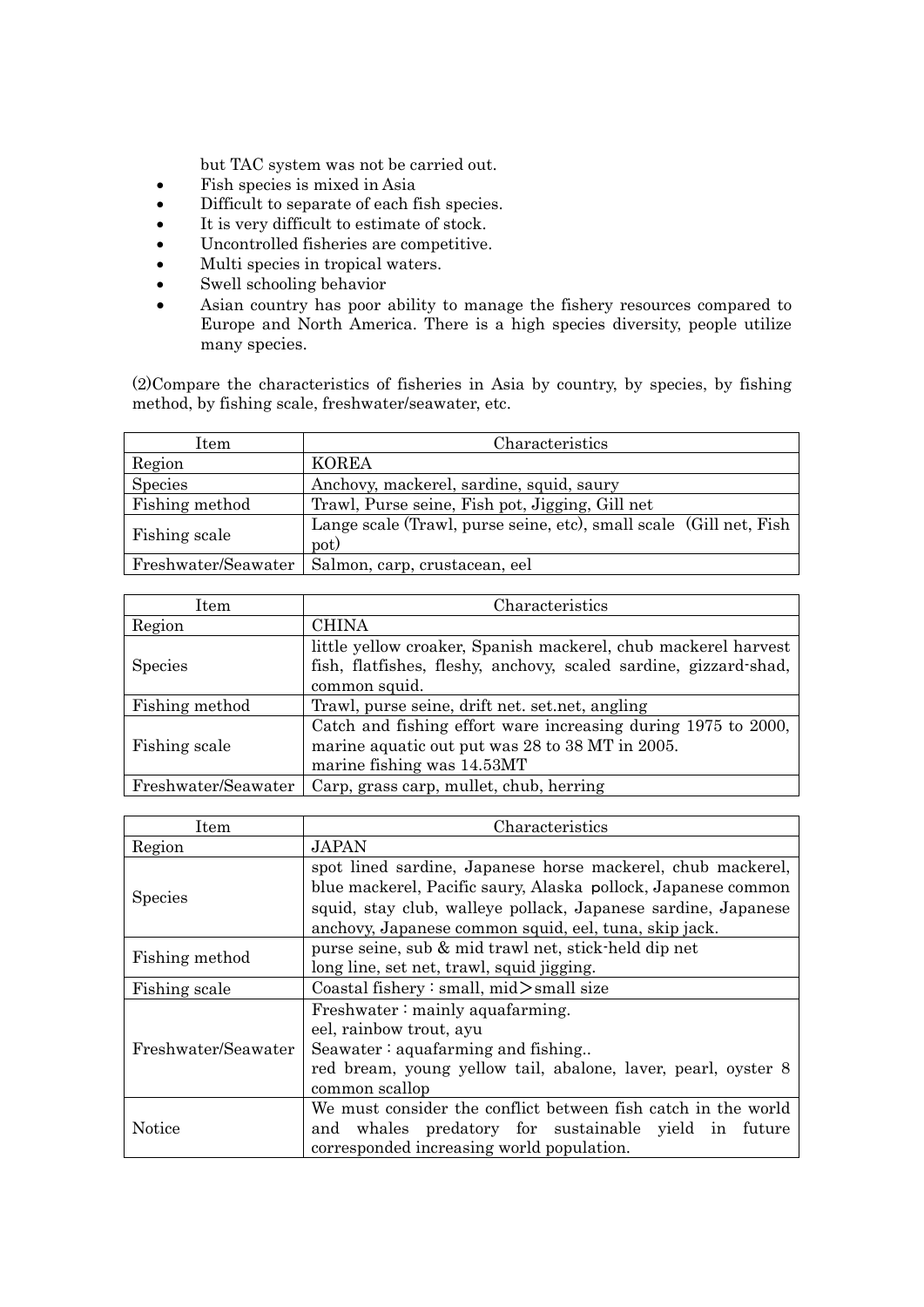| Fish catch world : 90 million tons amount of whale's predatory :           |
|----------------------------------------------------------------------------|
| $\frac{1}{2}$ 3~500 million tans. *by comparison whale's it 3~5 times than |
| catch                                                                      |

| Item                | Characteristics                                                                                                                          |  |  |  |  |
|---------------------|------------------------------------------------------------------------------------------------------------------------------------------|--|--|--|--|
| Region              | <b>MALAYSIA</b>                                                                                                                          |  |  |  |  |
| Species             | mainly<br>Pelagic and Demersal species, multi species<br>dominated by Mackerels, Roundscad and Sea breams                                |  |  |  |  |
| Fishing method      | Purse seine, trawl, handline and traps                                                                                                   |  |  |  |  |
| Fishing scale       | Small scale fisheries, medium and Commercial fisheries                                                                                   |  |  |  |  |
| Freshwater/Seawater | Pond culture, Cage culture, Open sea cage culture, sea weeds<br>culture. Good potential for higher production $\sim 600,000$ mt/<br>year |  |  |  |  |

## **7.2 Theme 2: What kinds of Fisheries Acoustics are studying in Asia?**

(1) List up and evaluate the acoustic works which are going on in Asia.

| KOREA        |              |                                                         |  |  |
|--------------|--------------|---------------------------------------------------------|--|--|
| Organization | Name/Group   | Activity                                                |  |  |
| University   | <b>PKNU</b>  | Principles, TS measurement.                             |  |  |
|              |              |                                                         |  |  |
| Ditto        | <b>CNNU</b>  | TS measurement, echo survey, Jellyfish, artificial reef |  |  |
| ditto        | <b>CJNU</b>  | no information                                          |  |  |
| ditto        | <b>GSNU</b>  | no information                                          |  |  |
| National     | KORDI        | Acoustic survey, TS measurement                         |  |  |
| Institute    |              |                                                         |  |  |
| ditto        | <b>NFRDI</b> | Acoustic survey, Jellyfish                              |  |  |
| ditto        |              |                                                         |  |  |

#### JAPAN

| Organization | Name/Group        | Activity                                                |  |  |  |
|--------------|-------------------|---------------------------------------------------------|--|--|--|
| University   | <b>Tokyo UMST</b> | Antarctic krill TS and survey, Plankton acoustics,      |  |  |  |
|              |                   | multi-frequency inversion, Biotelemetry                 |  |  |  |
| ditto        | Hokkaido U.       | survey, TS<br>jellyfish,<br>Acoustic<br>measurement,    |  |  |  |
|              |                   | biotelemetry,<br>acoustic<br>sonar, acoustic<br>camera, |  |  |  |
|              |                   | instrument.                                             |  |  |  |
| ditto        | Fishery U.        | Acoustic survey, sonar, artificial fish reef            |  |  |  |
| ditto        | U. Tokyo          | Ecosystem                                               |  |  |  |
| ditto        | Kagoshima U.      | Animal observation                                      |  |  |  |
| National     | NRI FE            | Fish and plankton TS, echo survey, sonar, underwater    |  |  |  |
| Institute    |                   | vehicle, Jellyfish, bioacoustics.                       |  |  |  |
| ditto        | NRI Hokkaido      | Echo survey, walleye Pollock                            |  |  |  |
| ditto        | NRI Tohoku        | Echo survey, common squid, demersal fish, trawl.        |  |  |  |
| ditto        | NRI Japan Sea     | Jellyfish                                               |  |  |  |
| ditto        | NRI Far Seas      | Echo survey, southern blue-fin tuna, cetacean           |  |  |  |
| ditto        | NRI Seikai        | Acoustic survey, sardine, Japanese mackerel             |  |  |  |
| Prefecture   | Hokkaido          | Acoustic survey, walleye Pollock                        |  |  |  |
| Institute    |                   |                                                         |  |  |  |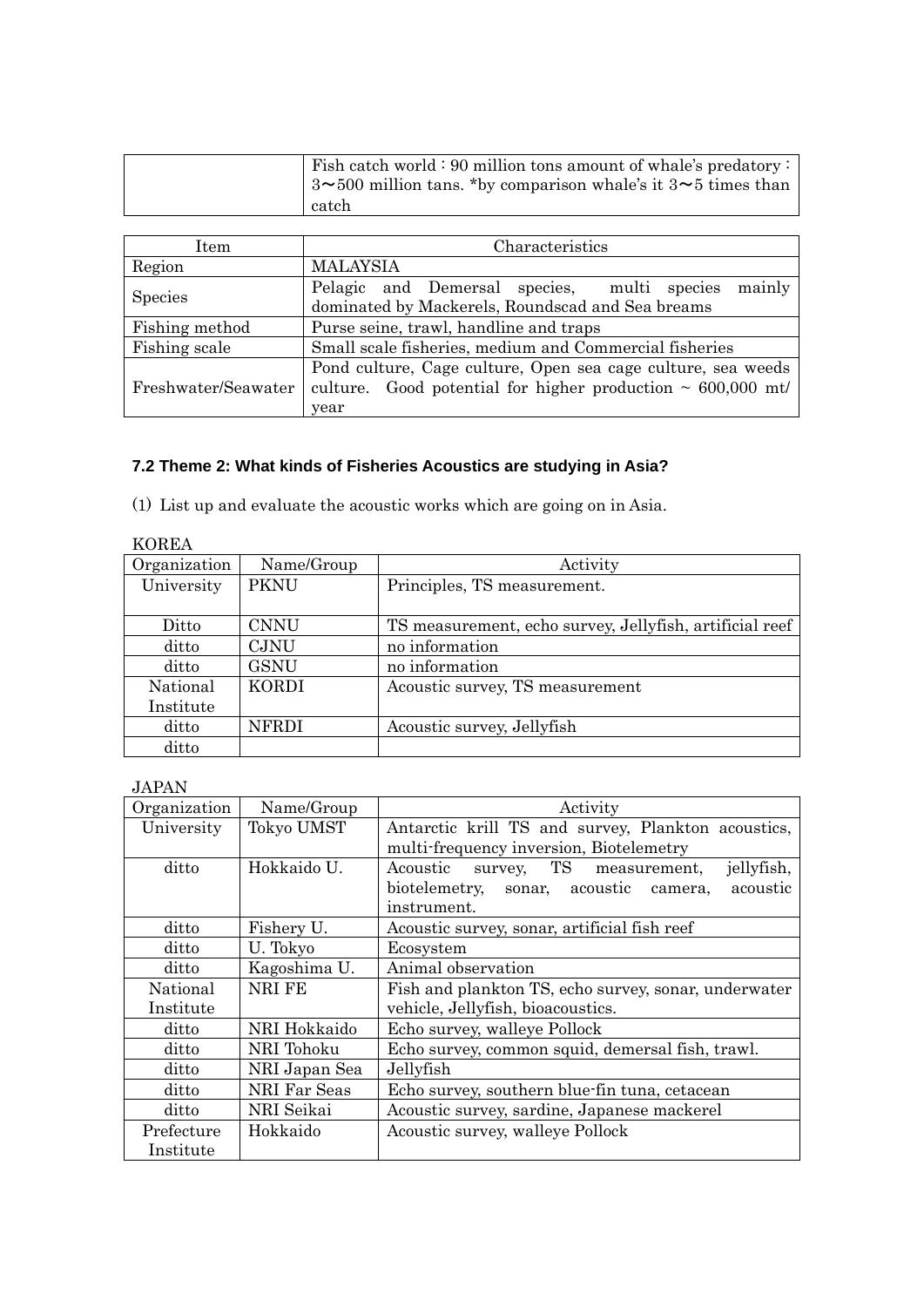| ditto | Aomori                        | Acoustic survey, common squid, artificial reefs                                     |  |  |
|-------|-------------------------------|-------------------------------------------------------------------------------------|--|--|
| ditto | Tottori                       | Acoustic survey, horse mackerel, Japanese mackerel                                  |  |  |
| ditto | Ibaraki                       | Sonar survey, sardine, mackerel, horse mackerel,<br>anchovy                         |  |  |
|       | Corporation   Furuno Elec. Co | Manufacture Echo sounder, multi-beam<br>sonar.<br>calibration, theoretical analysis |  |  |
| ditto | Kaijo Sonic Co                | Manufacture Echo sounder, multi-beam sonar                                          |  |  |
| ditto | Nippon Kiyo Co                | Distribute import instrument, user support                                          |  |  |

## **CHINA**

| Organization | Name/Group     | Activity                                           |  |  |
|--------------|----------------|----------------------------------------------------|--|--|
| University   | <b>DLFU</b>    | Interest field for application of acoustics as,    |  |  |
|              |                | 1) Stock assessment of marine product.             |  |  |
|              |                | 2) Evaluation of efficiency of loosing by<br>stock |  |  |
|              |                | enhancement.                                       |  |  |
| ditto        | Ocean U. China | No information.                                    |  |  |
| ditto        | <b>SHFU</b>    | No information.                                    |  |  |
| National     | YSFRI          | Acoustic survey, hair tail, TS measurement         |  |  |
| Institute    |                |                                                    |  |  |
| ditto        | <b>ECSFRI</b>  | No information                                     |  |  |

(2)Collect the information related to Fisheries Acoustics. i.e. government agency, educational institution, research institution, survey vessels, facilities, researchers, research organizations, and research themes.(omitted)

## **7.3 Theme 3: How do we proceed the Asian Fisheries Acoustics?**

(1) Where and what kinds of acoustic technologies are required to contribute?

- ・ Robust echo sounder
- ・ Species classification
- ・ Unify technologies (software and hardware) to research of fish resources.
- ・ Develop a effective way to monitor small pelagic fishes. Small pelagic fish has a large proportion to the total catch in all countries and it's biomass fluctuation is most case correlated to change of the ecosystem. For fisheries importance and ecological monitoring importance, it is good to work on improve the monitoring of small pelagic fish for the first step.
- ・ Size estimation, separation, ecological characteristics, deepwater, diurnal migration, acoustic age decomposition.
- ・ Species recognition, multi species estimation, Survey protocol, TS estimation techniques.
- ・ High resolution, good image quality equipment for shallow water, species identification by wide-band system.
- ・ Cheaper data processing software, echo verification, sampling technologies, TS measurement.

(2) What is the most suitable method of acoustic fish resource survey in Asia?

- ・ Based on the old acoustic method will be the standard in Asia.
- ・ Quantitative echo sounder or sonar with multi-beam and multi-frequency system.
- Sonar for pelagic fish, low price equipments like two frequencies echo-sounder.
- Based on the traditional acoustic method will be the standard method in Asia.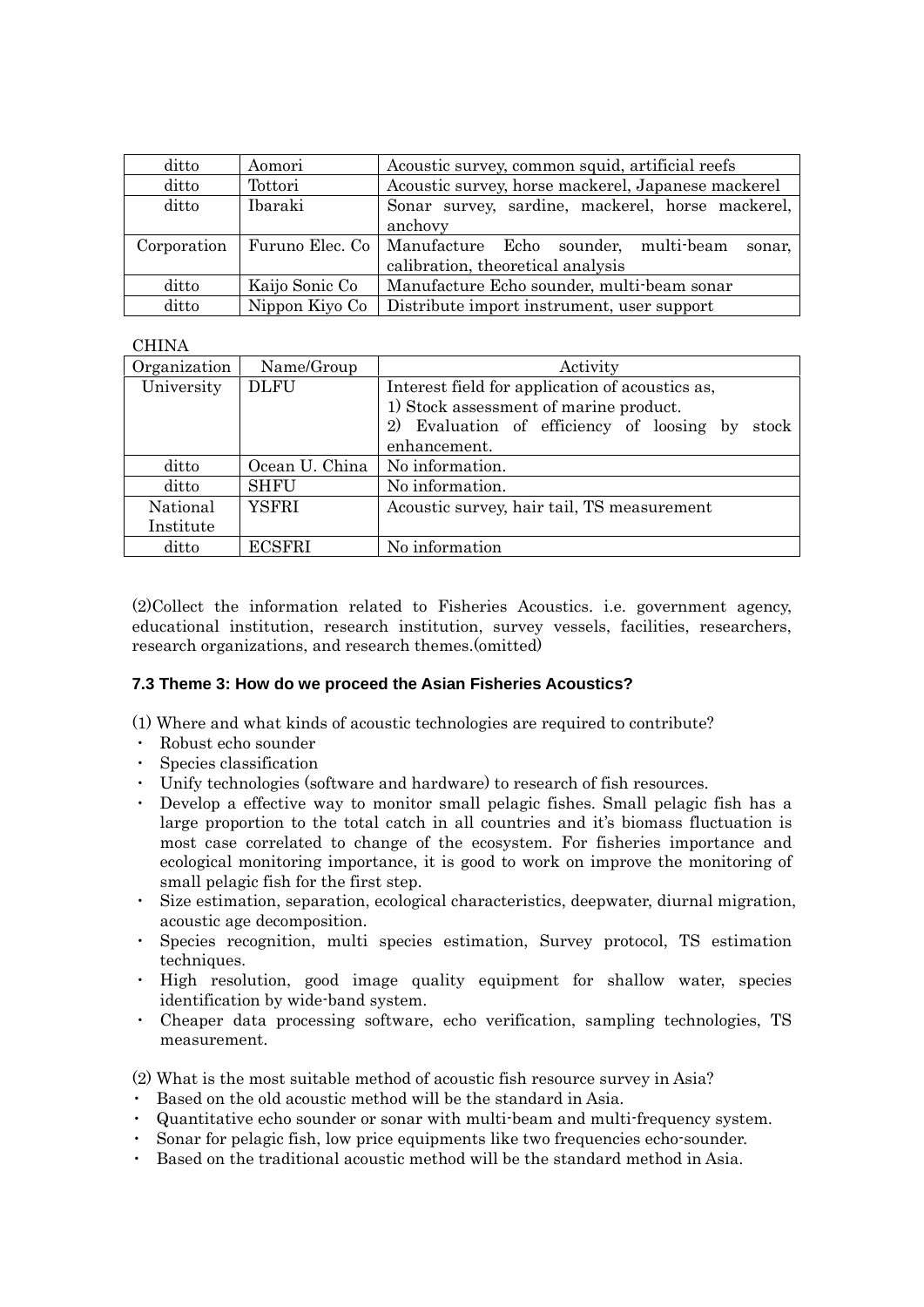(3) Discuss about significance and possibility of relevant technologies for fisheries using underwater acoustics.

- ・ Biotelemetry using the ultrasonic transmitter pinger for fish behavior analysis.
- ・ Fishing gear shape in the sea by underwater positioning system.
- ・ Turtle excluder device from gill net fishery using underwater acoustics.

## **7.4 Theme 4: Recommendations for Fisheries Acoustics scientists in Asia.**

(1) What is the most important and urgent issue in the fisheries acoustics in Asia?

- Species: commercial fish, TAC, ABC species/ Place: coast area/ Method: Firstly use conventional technology and techniques to record to the database, then find the problems from the database to use new technologies./ instrumentation: use conventional system and make free software.
- There are high importance in fishery and urgent need for monitoring the stock abundance in each Asian country. However people working on the fisheries acoustics are still few especially in China and Korea. Appeal and the understanding of the effectiveness to the government is our urgent task. For this purpose, Japanese scientists should show the results, what the acoustic survey contribute to the stock assessment. In referring the substantial topics, monitoring of chub and blue mackerel, anchovy, horse mackerel and round herring are important. We should develop methods to identify these species. As the freshwater species is highly important and is considered there is huge population in China, freshwater acoustics must be the important topic.
- I hope discuss about acoustic technology between acoustic user and acoustic researcher about, 1. TAC & Tuna(whale), 2. Sea water, 3. newest technology, and 4. hardware / software.
- Species identification and echo verification, TS measurement database (compilations of TS measurement from Asian countries)

## **8. Recommendations**

- (1) We establish the Asian Fisheries Acoustics Society (AFAS) to promote further progress of science and technologies on Fisheries Acoustics in Asia.
- (2) To achieve the objectives of the society, we set up the Statutes, Science groups and Working groups.
- (3) We have a general meeting every year in Asia to share the information about Fisheries Acoustics.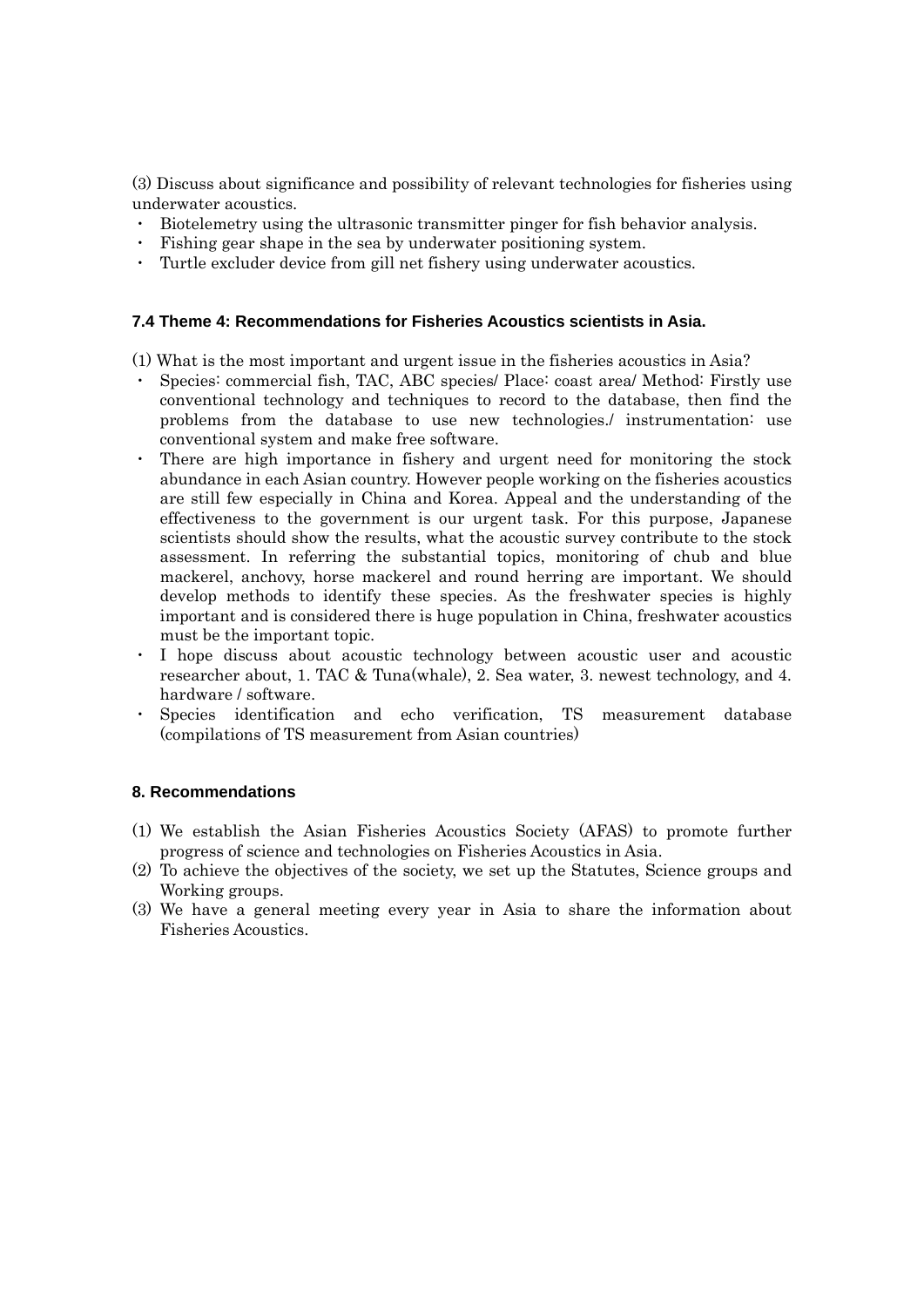## **APPENDIX 1.**

## Asian Fisheries Acoustics Society AFAS Statutes

## 1. Name

The name of this society is Asian Fisheries Acoustics Society.

2. Objective

The Asian Fisheries Acoustics Society promotes the progress and the popularization of science and technologies on Fisheries Acoustics in Asia.

## 3. Activities

The Asian Fisheries Acoustics Society has the following programs.

(1) It organizes the science meeting to discuss on Fisheries Acoustics.

(2) It researches the specific theme on Fisheries Acoustics in Asia.

(3) It contributes the education and training about Fisheries Acoustics in Asia.

(4) It supports the cooperative works for acoustic surveys and experiments in Asia.

(5) It emits the profitable information about Fisheries Acoustics for members.

4. Membership

(1) Any researchers who are interested in Fisheries Acoustics in Asia, or who support the AFAS activities can become regular members of AFAS.

(2) A person who wants to join the membership should propose the application to AFAS secretariat with personal information (i.e., name, affiliation, address, TEL/FAX, Email)

5. Directors

(1) Chairman(1 person), board members(15 persons), Scientific advisers(2 persons), and secretary(1 person) are placed in this society.

(2) Chairman is elected by the regular member's vote in the general meeting based on the recommendation by the board of directors.

(3) Board members are elected by the current board of directors.

(4) Scientific Advisers and Secretary are invited by the board.

(5) Director's term of office is two years. However, it is possible to be reappointed.

6. Management

(1) This society is managed under voluntary donation by members and supporters.

(2) This society does not collect membership fee from members.

(3) The fiscal year of this society is assumed from April 1 every year to March 31 next year.

7. Conference

(1) Conferences consist of the general meeting, directors meeting, and the meetings of science committee (SC), studying group (SG), and working group (WG).

(2) The general meeting is held once in a year in Asian country.

(3) The member can make research presentation and discussion at the annual meeting.

8. Publication

This society publishes the report book after the annual meeting as soon as possible. 9. Secretariat

The secretariat has its office in the chairman's affiliation.

Enacted in November 6, 2007

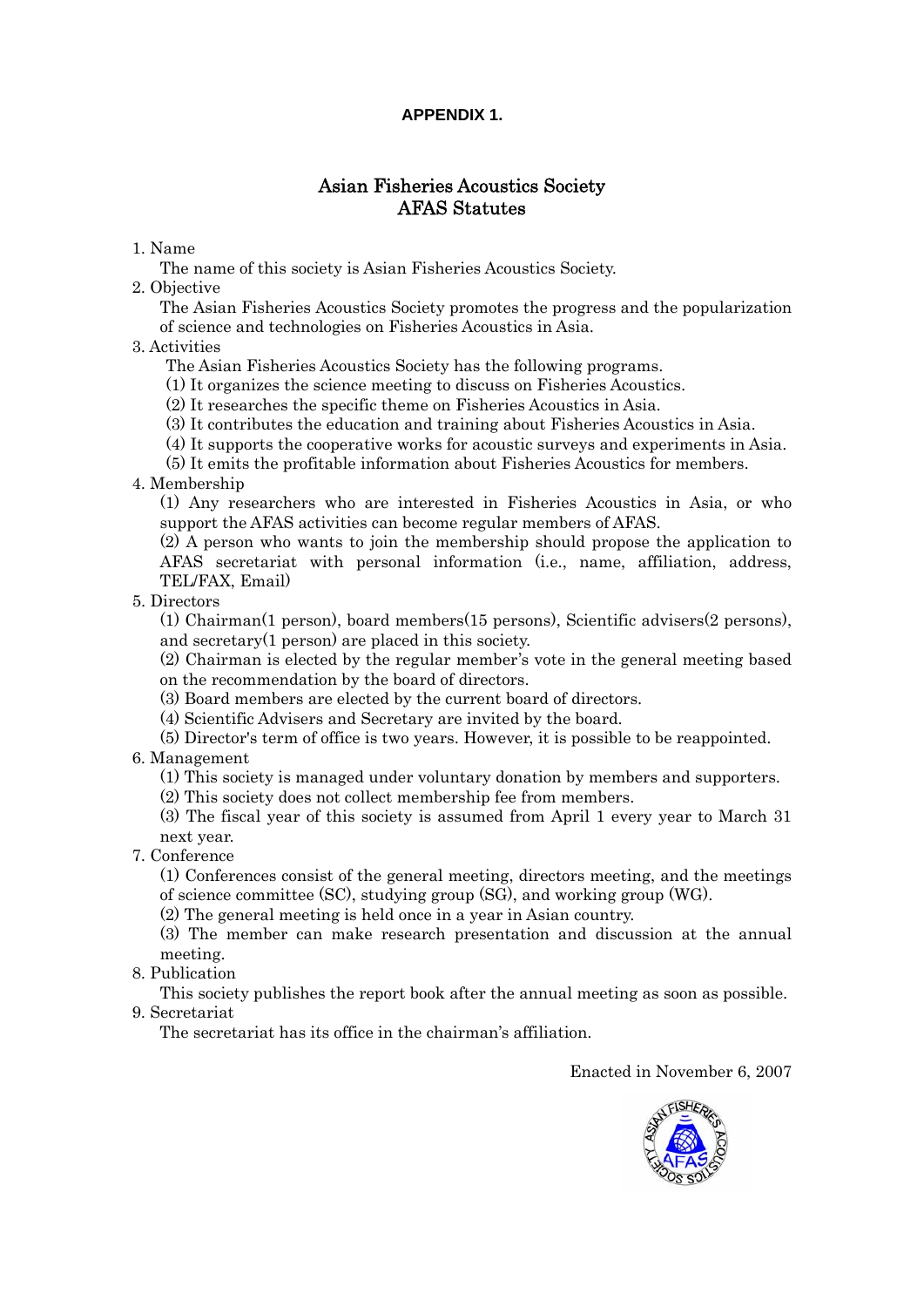**APPENDIX 2.**

# **The First Meeting of Asian Fisheries Acoustic Society**  AFAS 2007

**Place: Multi-Function Chamber, Dalian Fisheries University Date: November 6-8, 2007** 

地点:大连水产学院图书馆多功能厅

Registration: Nov.6<sup>th</sup>  $8:00 \sim 9:00$ 报到地址:大连水产学院图书馆大厅 报到时间: 11月6日8:00~9:00

# PROGRAM

# **11** 月 **6** 日 第一天上午会议

**Nov.6th AM Meeting** 

## **Inauguration**  开幕式

- 主持 (Chair): 张国胜, 大连水产学院海洋工程学院院长
- Guosheng Zhang, Dean, College of Ocean Engineering, Dalian Fisheries University 9:00 - 9:30 1. 领导来宾介绍
	- Introduction of VIP guests and leaders
	- 2. 大连水产学院 校领导 致欢迎词 Welcome Address by the Leader of Dalian Fisheries University
	- 3. 議长致开幕词 饭田浩二,日本北海道大学教授 Chairman's inauguration address Kohii IIDA, Professor, Hokkaido University 4. 纪念合影

Souvenir picture

## **SESSION I**  Present State and Characteristics of Asian Fisheries 亚洲渔业资源特征介绍

- 主持 (Chair): 飯田浩二, 日本北海道大学水产学部 Kohji IIDA, Faculty of Fisheries Sciences, Hokkaido University
- 10:00 10:30 董婧, 辽宁省海洋水 产科学研究院 Jing DONG, Liaoning Ocean and Fisheries Science Research Institute **Management and Utilization of Fishery Resources in China**(Invited)
- 10:30 11:00 黄斗凑, 韩国忠南国立大学校水产海洋科学学院 Doojin HWANG, College of Fisheries and Ocean Science, Chonnam National University **Overview of Fisheries in Korea**(Invited)
- 11:00 11:30 中村保昭, 大连水产学院/上海水产大学/日本水产综合研究中心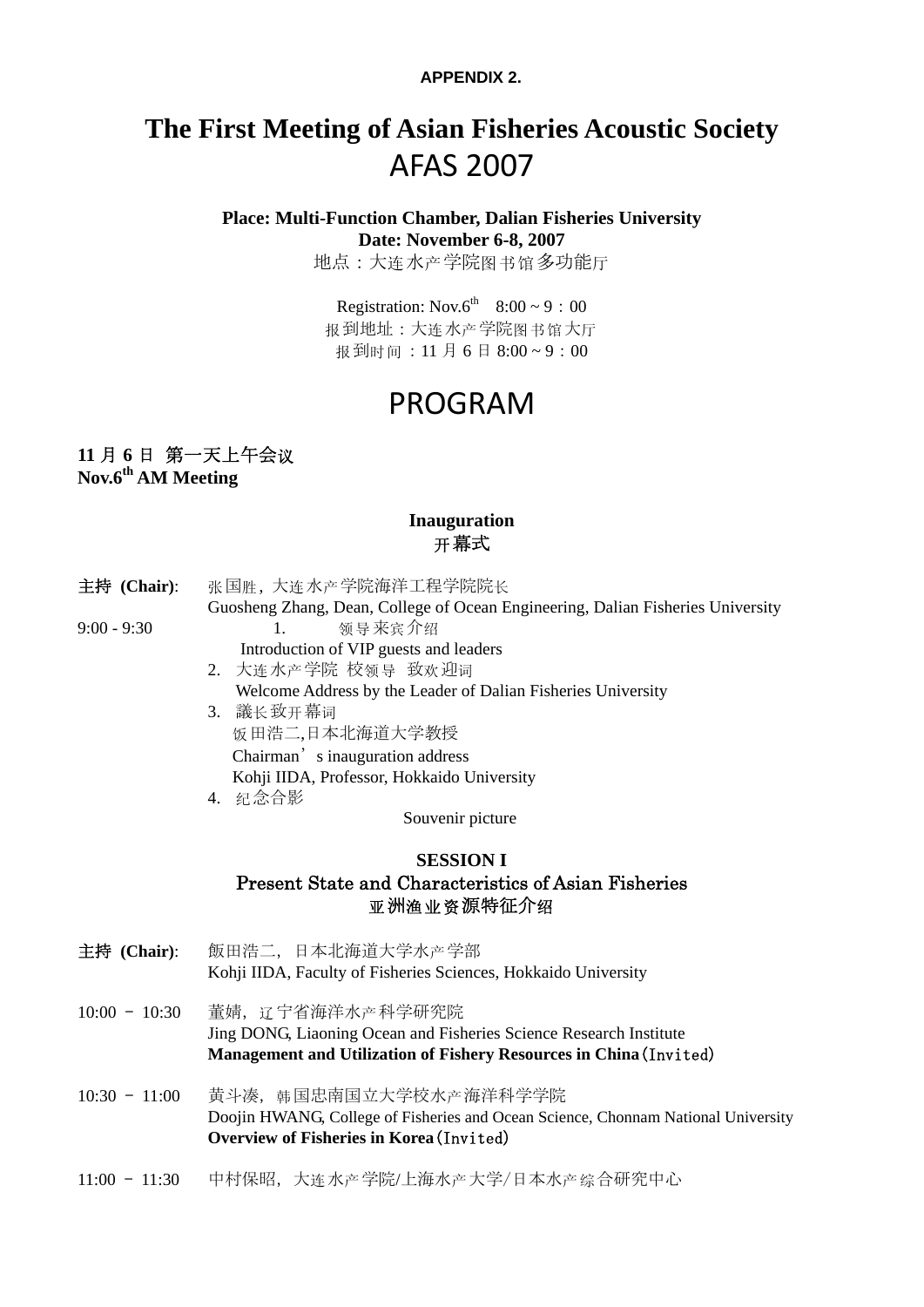Yasuaki NAKAMURA, Dalian Fisheries University/ Shanghai Fisheries University/ Fisheries Research Agency, Japan **Prospective of Fisheries, and its Research and Technological Development in Japan**(Invited)

- 11:30 12:00 讨论 (Discussion)
- 12:00– 13:30 会 午餐 议 **(Lunch)**

## **11** 月 **6** 日 第一天下午会议 **Nov.6th PM Meeting**

- 13:30 14:30 **General Meeting of Asian Fisheries Acoustic Society AFAS** 总会
- 主持 (Chair): 古澤昌彦, 日本东京海洋大学 Masahiko FURUSAWA, Tokyo University of Marine Science and Technology
- 14:30 14:45 休息 **(Service)**

## Session II Technological Trends in Fisheries Acoustics 渔业水声技术动向

- 主持 (Chair) : 汤勇, 大连水产学院海洋工程学院 Yong TANG, College of Ocean Engineering, Dalian Fisheries University 飯田浩二, 日本北海道大学水产学部 Kohji IIDA, Faculty of Fisheries Sciences, Hokkaido University
- 14:45 15:10 古澤昌彦, 日本 东京海洋大学 Masahiko FURUSAWA, Tokyo University of Marine Science and Technology  **Progress in Fisheries Acoustics(Invited)**
- 15:10 15:35 赵宪勇, 中国水产科学院黄海水产研究所 Xianyong ZHAO, Yellow Sea Fisheries Research Institute Chinese Academic of Fisheries Science **Fisheries Acoustics in Chin** – **A Review**(Invited)
- 15:30 15:50 藤野敬忠, 日本北海道大学北方生态地域科学中心 Tadanori FUJINO, Field Science Center for Northern Biosphere, Hokkaido University **Fisheries Acoustic Study in Japan in the Past and the Future -from the review of presentations given at the annual meeting of Japanese Society of Fisheries Science from 1994 to 2007-**
- 15:50 16:10 安部幸树, 日本水产综合研究中心水产工学研究所 Koki ABE, National Research Institute of Fisheries Engineering, Fisheries Research Agency **Introduction of Target Strength Measurements at NRIFE in Recent Years**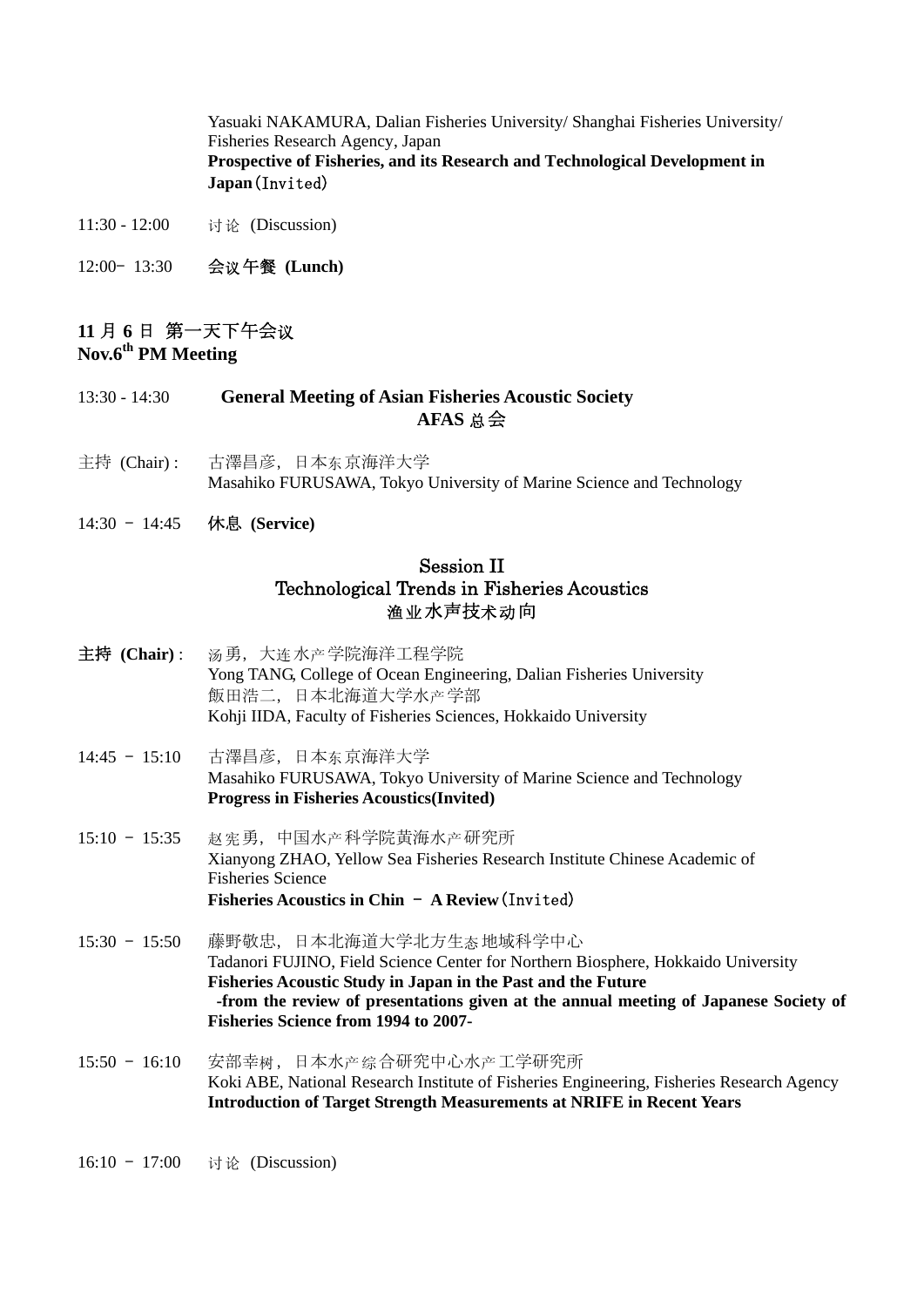#### 17:30 - 19:30 会议晚宴 (Conference Dinner)

## **11** 月 **7** 日 第二天上午会议 **Nov.7th AM Meeting**

## Session III Advanced Technologies in Fisheries Acoustics 渔业水声的最新技术

主持 (Chair): 黄斗凑, 韩国忠南国立大学校水产海洋科学学院 Doojin HWANG, College of Fisheries and Ocean Science, Chonnam National University 飯田浩二, 日本北海道大学水产学部 Kohii IIDA, Faculty of Fisheries Sciences, Hokkaido University  $9:00 - 9:20$  大西由利子, 日本古野 电气株式会社 Yuriko Ohnishi, Furuno Electric Company, LTD **Developments of a Split Beam Echo Sounder FCV-30**   $9:20 - 9:40$  西森靖, 日本古野 电气株式会社 Yasushi NISHIMORI, Furuno Electric Company, LTD **Development of a new general echo sounder FCV-620 with the fish size assessment function**   $9:40 - 11:00$  徐梦儒, 大连水产学院海洋工程学院 Mengru XU, College of Ocean Engineering, Dalian Fisheries University **Determination of fish direction using double acoustic beams**  11:00 - 11:20 飯田浩二, 日本北海道大学水产学部 Kohji IIDA, Faculty of Fisheries Sciences, Hokkaido University **Fish Abundance Estimation by Quantitative Multi-beam Sonar**  11:20 - 11:40 德山浩三, 日本古野电气株式会社 Kozo TOKUYAMA, Furuno Electric Company, LTD **Development of low frequency and middle frequency Scanning Sonars and their application for scientific survey**  11:40 - 11:30 小组讨论 (Group Discussion) 11:30 - 12:00 总体讨论 (General Discussion) 12:00 – 13:30 会 午餐 议 **(Lunch)**

# **11** 月 **7** 日 第二天下午会议

## **Nov.7th PM Meeting**

## Session IV Practical Acoustic Fisheries Survey 音響水産資源調査の実際

主持 (Chair): 赵宪勇, 中国水产科学院黄海水产研究所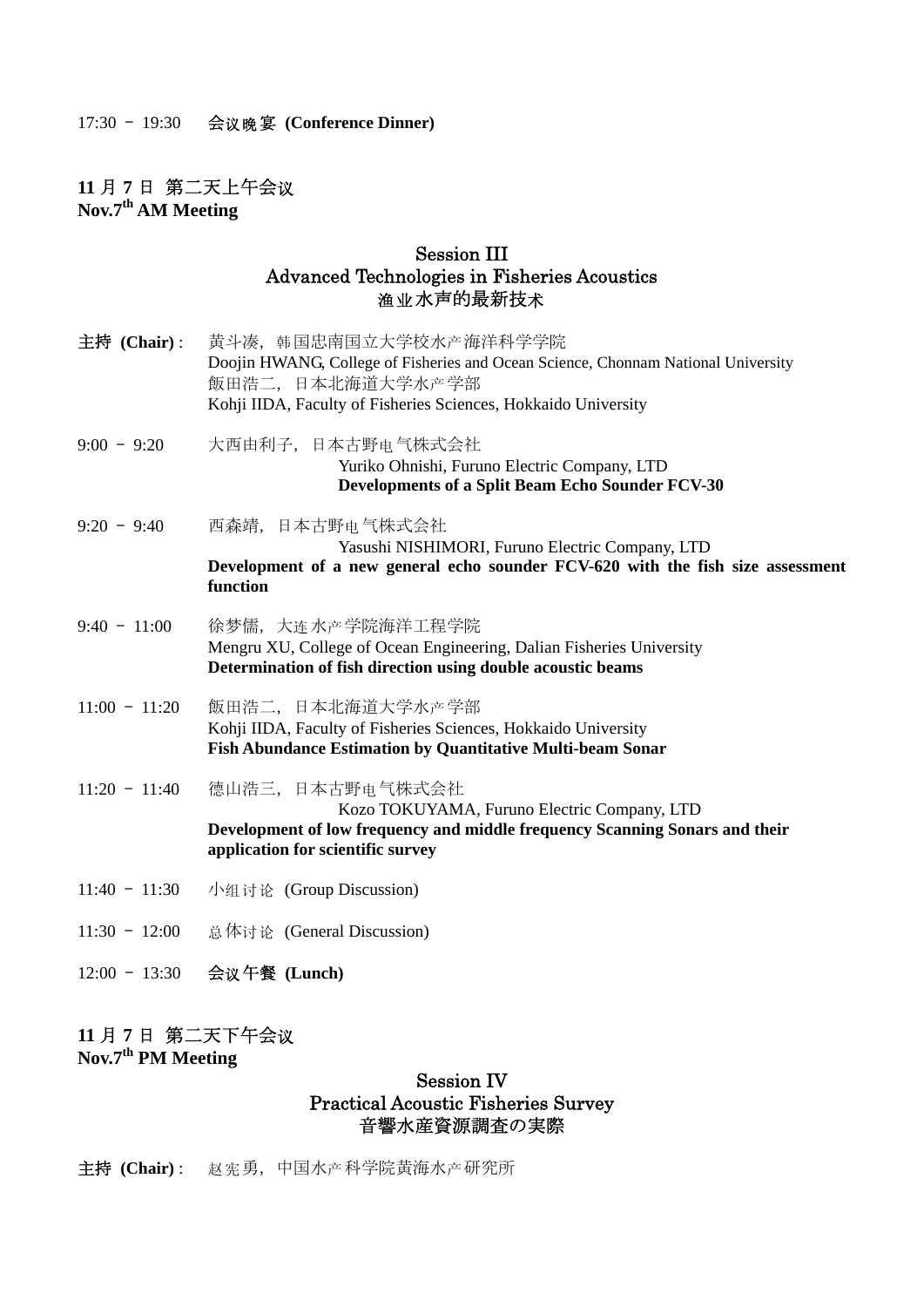Xianyong ZHAO, Yellow Sea Fisheries Research Institute Chinese Academic of 飯田浩二,日本北海道大学水产学部 Kohii IIDA, Faculty of Fisheries Sciences, Hokkaidao University

- 13:30 13:50 黄斗凑, 韩国忠南国立大学校水产海洋科学学院 Doojin HWANG, College of Fisheries and Ocean Science, Chonnam National University **Comparison of Geostatistic and Traditional Acoustic Estimates of Anchovy Biomass in Tongyoung Fishing Grounds In 2006**
- 13:50 14:10 **Raja Bidin b Raja HASSAN**, Marine Fishery Resources Development and Management Department, Department of Fisheries Malaysia **Pelagic Fish Stock Assessment Using FQ80 System in Malaysia**
- 14:10 14:30 向井徹, 日本北海道大学水产学部 Tohru MUKAI, Faculty of Fisheries Sciences, Hokkaido University **The Challenges of Acoustically Estimating the Distribution and Abundance of Giant Jellyfish** *Nemopilema nomurai*
- 14:30 14:50 汤勇, 大连水产学院海洋工程学院 Yong TANG, College of Ocean Engineering, Dalian Fisheries University **Investigation of White fish** *Coregonus peled* **Using EY60 in Salimu Lake of China**
- 14:50 15:10 休息 (Service)

## Session V Promising Technologies in Underwater Acoustics for Fisheries 水中音響の水産分野への応用

- 主持 (Chair) : 安部幸树, 日本水产综合研究中心水产工学研究所 Koki ABE, National Research Institute of Fisheries Engineering, Fisheries Research Agency 飯田浩二, 日本北海道大学水产学部 Kohii IIDA, Faculty of Fisheries Sciences, Hokkaido University
- 15:10 15:30 飯田浩二, 日本北海道大学水产学部 Kohji IIDA, Faculty of Fisheries Sciences, Hokkaidao University **Application of Underwater Ultrasonic Camera for Fisheries**
- 15:30 15:50 宫本佳则, 日本东京海洋大学 Yoshinori MIYAMOTO, Tokyo University of Marine Science and Technology **3-D SBL Digital Underwater Positioning System using GNSS Compass**
- 15:50 16:10 宫城亜紀, 日本东京海洋大学 AKI MIYAGI, Tokyo University of Marine Science and Technology **Receiving Range of the Stationary Ultrasonic Biotelemetry Receiverin the Temperate and Tropical Ocean**

(Short Presentation)

16:10 - 16:20 戴阳, 中国水产科学院东海水产研究所

Yang DAI, East Sea Fisheries Research Institute Chinese Academic of Fisheries Science **Review on tagging techniques and Current status of Pop-up Tag** 

 $16:20 - 16:30$  李永振, 中国水产科学院南海水产研究所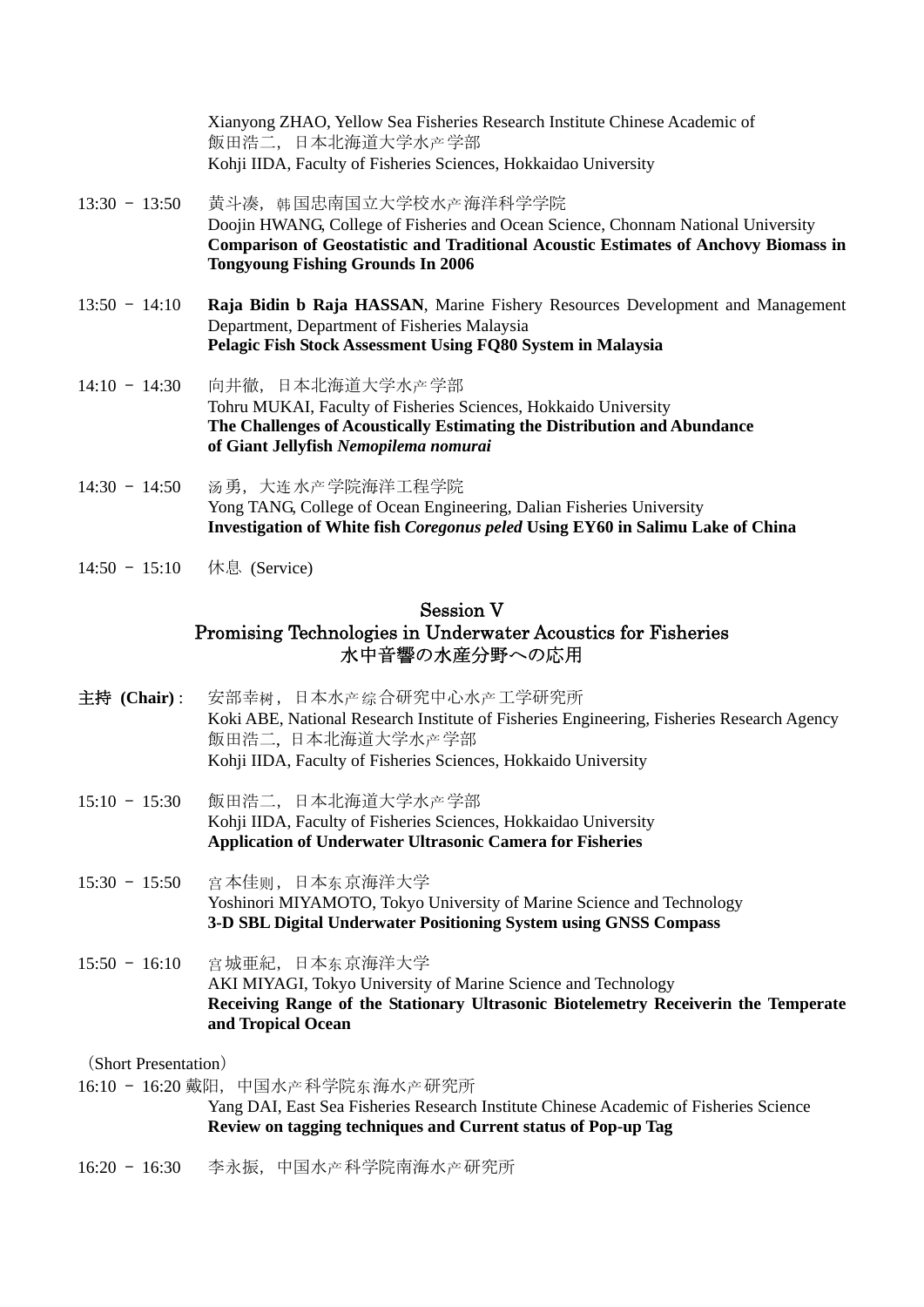Yongzhen LI, South Sea Fisheries Research Institute Chinese Academic of Fisheries Science **Acoustic assessment of five groups commercial fish in the northern waters of South China Sea** 

- 16:30 16:40 陈国宝, 中国水产科学院南海水产研究所 Guobao CHEN, South Sea Fisheries Research Institute Chinese Academic of Fisheries Science **Acoustic assessment of non-commercial small-size fish resources in the northern waters of South China Sea**
- 16:40 16:50 Xichang TAN
- 16:50 17:20 General Discussion(总体讨论)
- 17:20 17:30 Closing Ceremony(闭会式)
- 18:00 20:00 会议晚宴 (Conference Dinner)

## 11 月 8 日 第三天 参观大连渔业博览会

**Nov.8th Visit the Exhibition of Asian Fisheries**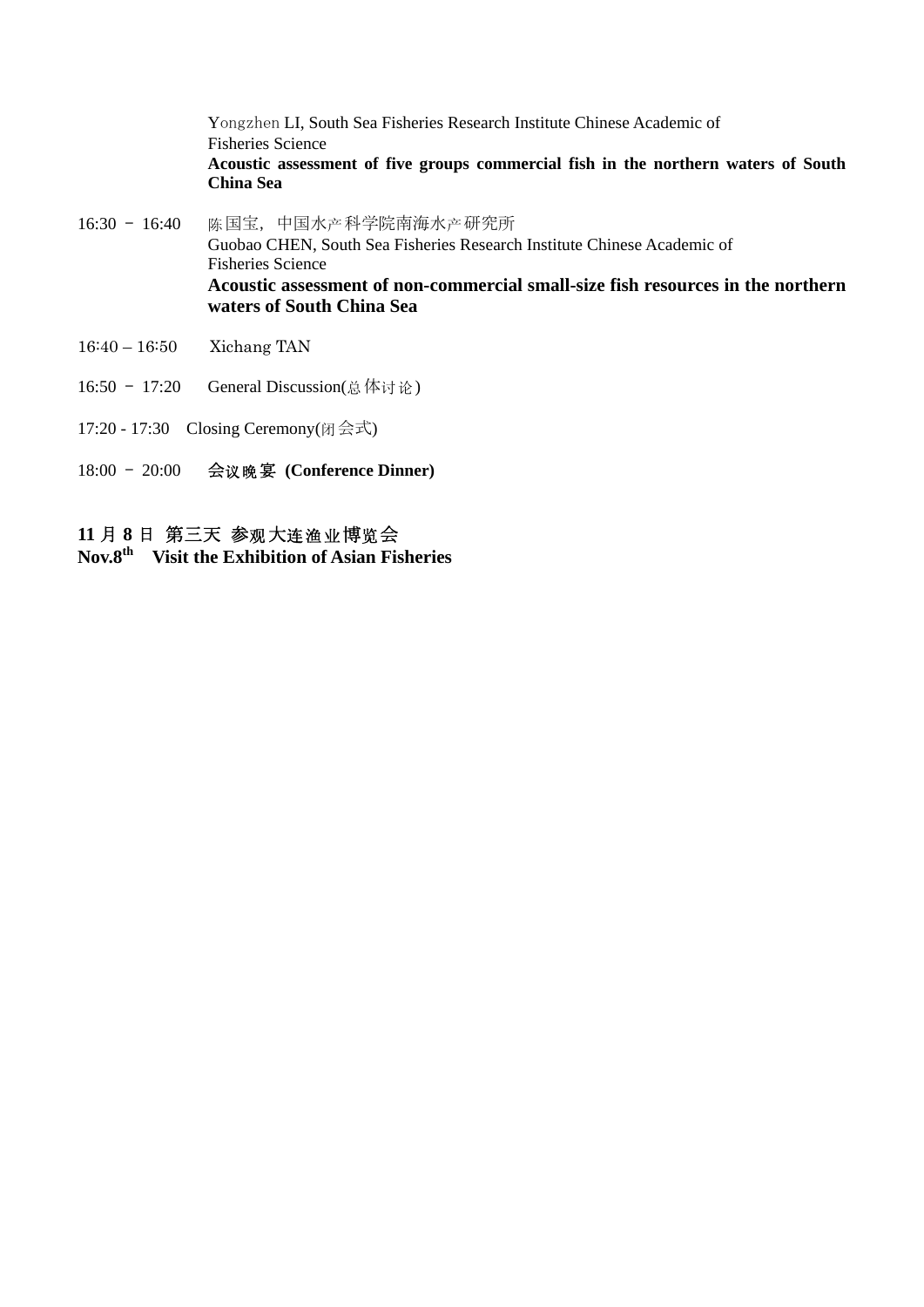## **APPENDIX 3.**

## DISCUSSION 1 (1stAM) What are the characteristics of Asian Fisheries?

(1) Let's make clear that the characteristics and the differences of fisheries in Asia comparing to Europe and North America.

(2) Compare the characteristics of fisheries in Asia by country, by species, by fishing method, by fishing scale, freshwater/seawater, etc.

| Item                | Characteristics |
|---------------------|-----------------|
| Country/Region      |                 |
| Species             |                 |
| Fishing method      |                 |
| Fishing scale       |                 |
| Freshwater/Seawater |                 |
|                     |                 |
|                     |                 |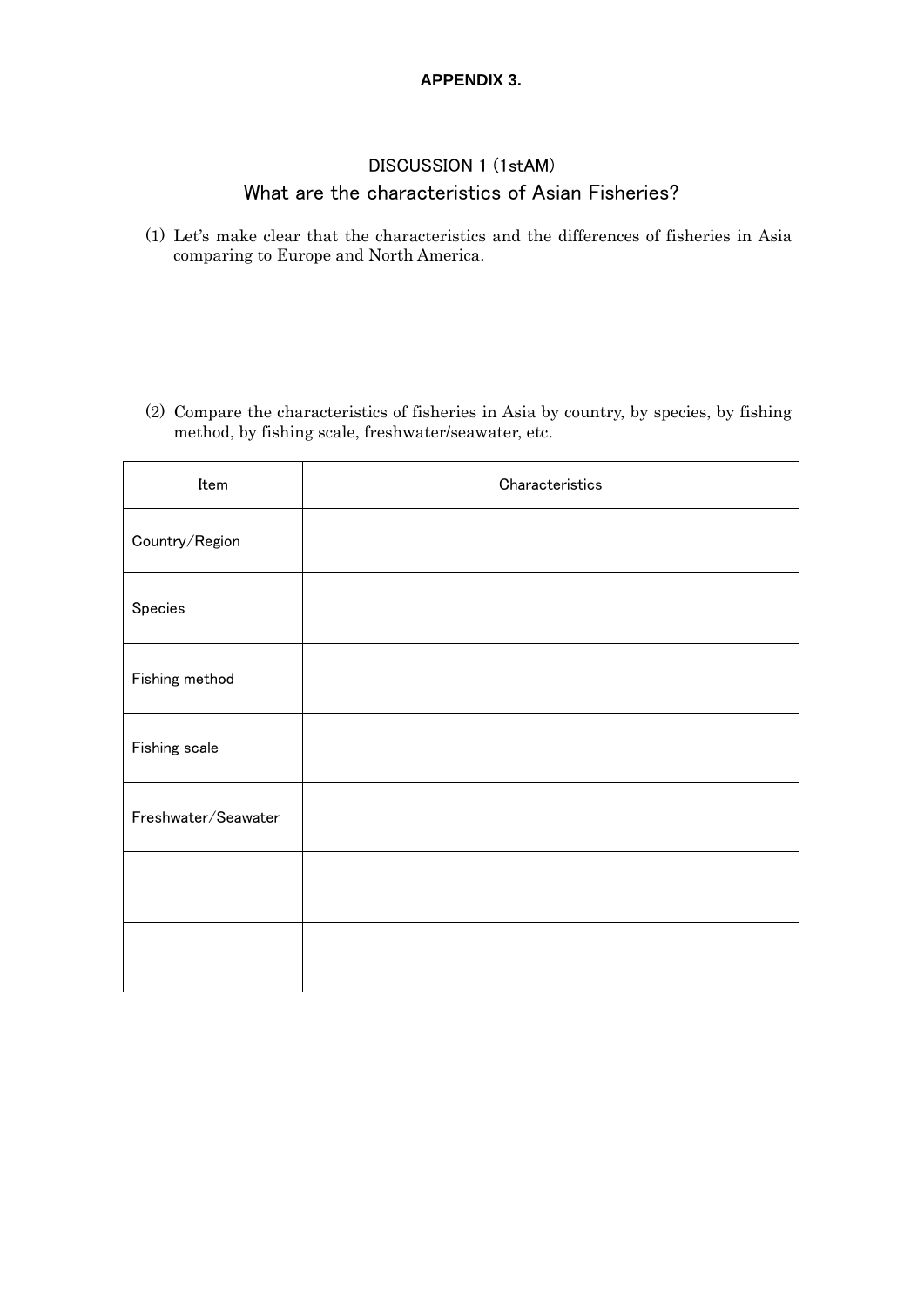## DISCUSSION 2 (1st PM) What kinds of Fisheries Acoustics are studying in Asia?

(1) List up and evaluate the acoustic works which are going on in Asia.

| Country | Name/Group | Activity |
|---------|------------|----------|
|         |            |          |
|         |            |          |
|         |            |          |
|         |            |          |
|         |            |          |
|         |            |          |

(2) Collect the information related to Fisheries Acoustics. i.e. government agency, educational institution, research institution, survey vessels, facilities, researchers, research organizations, and research themes.

| Name of<br>Institution | Category<br>(1)Government<br>(2)Institute<br>(3)University | Facilities<br>(1)Vessel<br>(2)Echo-sounder<br>(3) Water tank | Nr. of<br>Staff | Research theme (briefly) |
|------------------------|------------------------------------------------------------|--------------------------------------------------------------|-----------------|--------------------------|
|                        |                                                            |                                                              |                 |                          |
|                        |                                                            |                                                              |                 |                          |
|                        |                                                            |                                                              |                 |                          |
|                        |                                                            |                                                              |                 |                          |
|                        |                                                            |                                                              |                 |                          |
|                        |                                                            |                                                              |                 |                          |
|                        |                                                            |                                                              |                 |                          |
|                        |                                                            |                                                              |                 |                          |
|                        |                                                            |                                                              |                 |                          |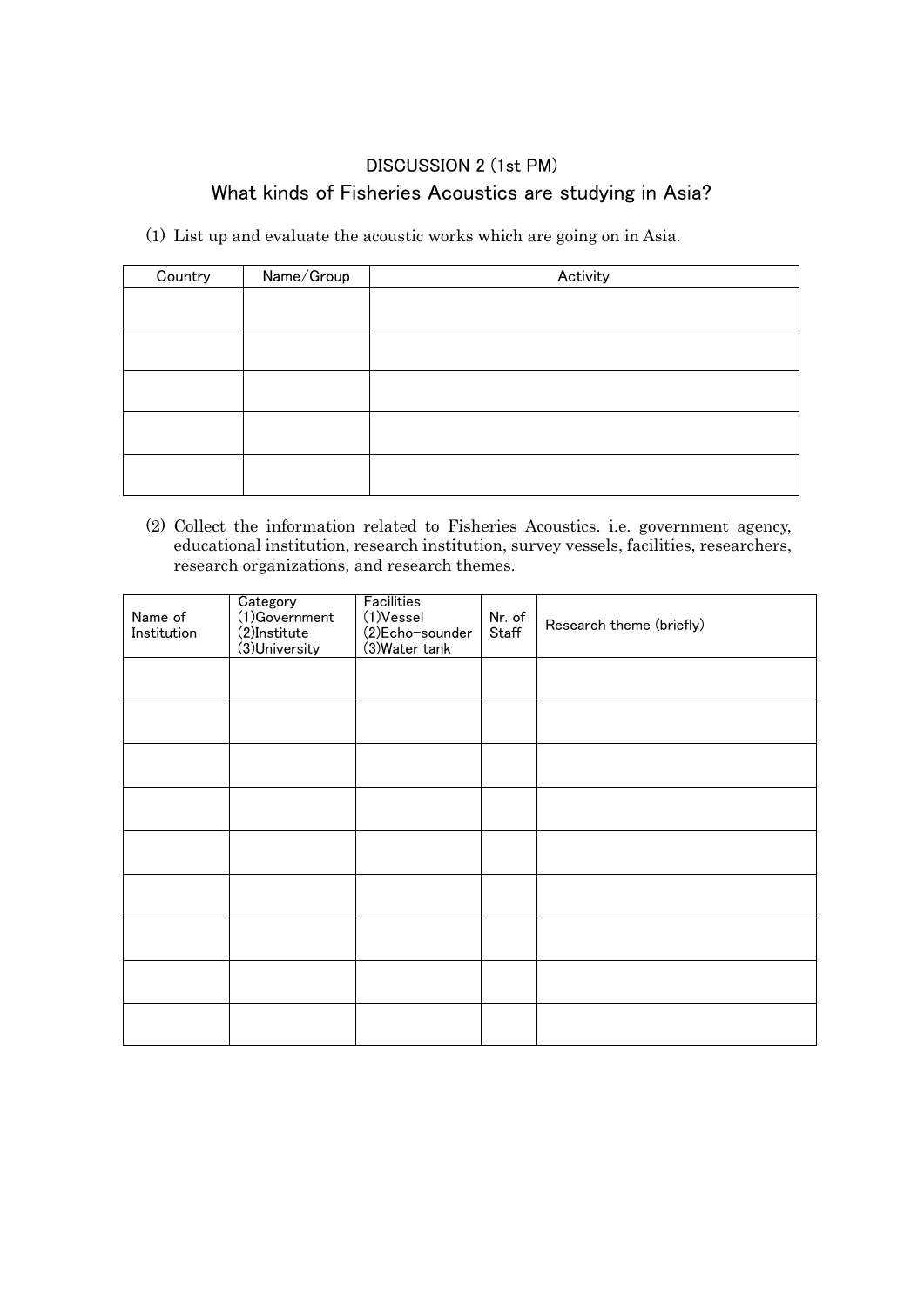## DISCUSSION 3 (2nd AM) How do we proceed the Asian Fisheries Acoustics?

(1) Where and what kinds of acoustic technologies are required in Asian countries?

(2) What is the most suitable method of acoustic fish resource survey in Asia?

(3) Are there any significances and possibilities of relevant technologies for fisheries using underwater acoustics?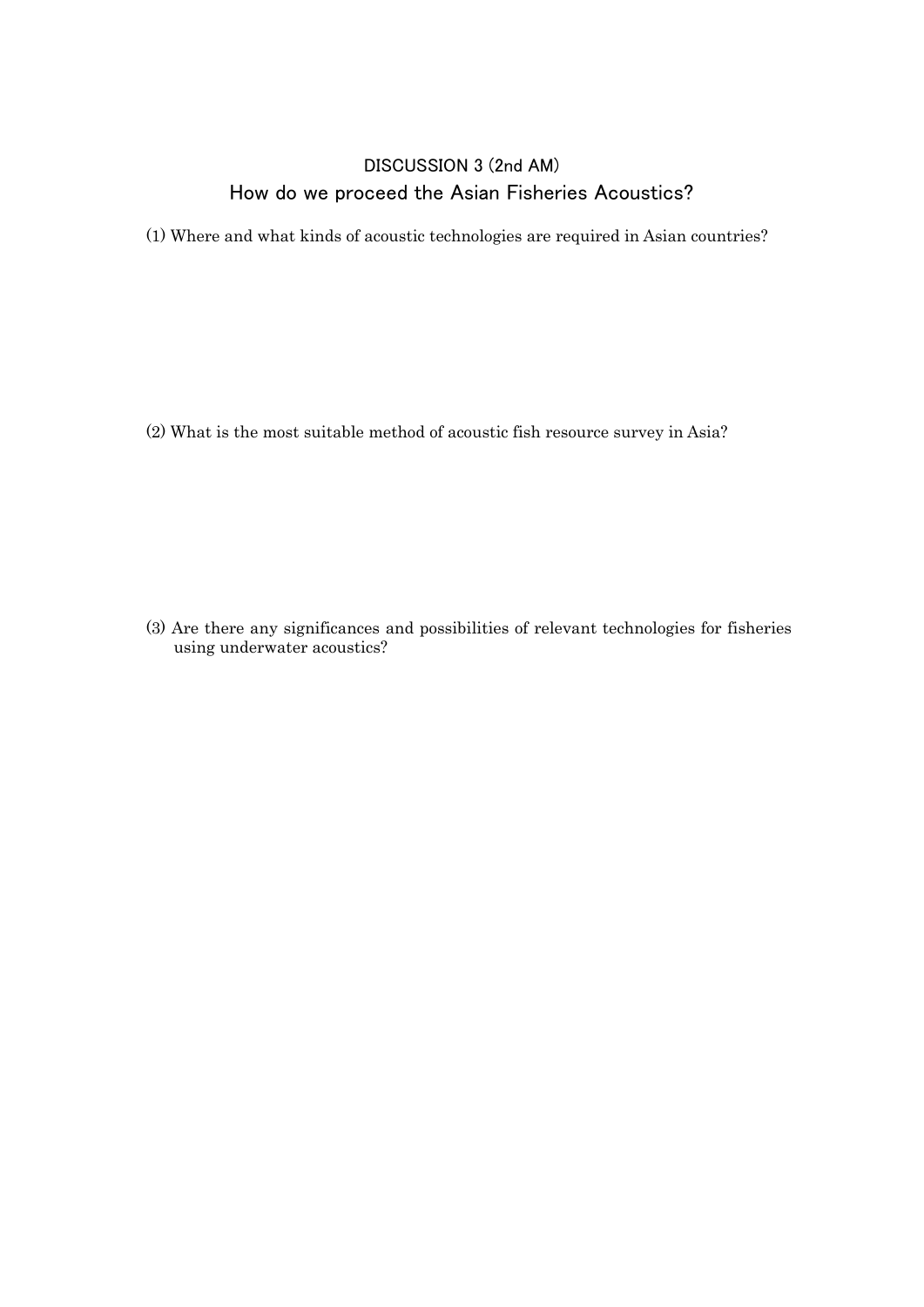# DISCUSSION 4 (2nd PM) Recommendations for Fisheries Acoustics scientists in Asia.

(1) What is the most important and urgent issue in the fisheries acoustics in Asia?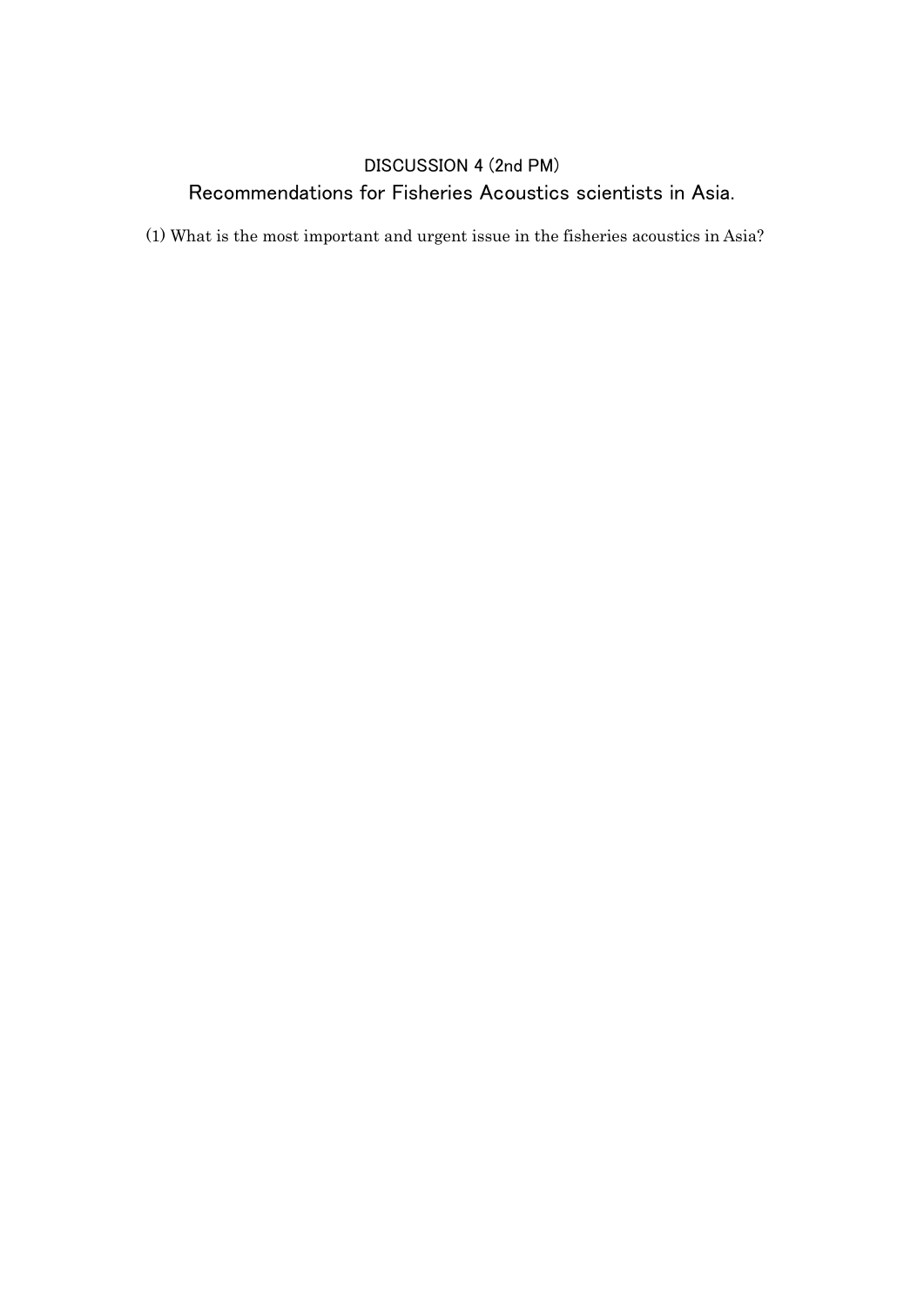## **APPENDIX 4.**

## APPLICATION FOR ADMISSION TO AFAS

# I apply membership to Asian Fisheries Acoustic Society as follows.

| Name        |  |
|-------------|--|
| Affiliation |  |
| Address     |  |
| TEL/FAX     |  |
| E-mail      |  |

If you know a person who is expected to join AFAS, please recommend him/her.

| Name                 |  |
|----------------------|--|
| Country/ Affiliation |  |
| E-mail               |  |

| Name                 |  |
|----------------------|--|
| Country/ Affiliation |  |
| E-mail               |  |

| Name                 |  |
|----------------------|--|
| Country/ Affiliation |  |
| E-mail               |  |

| Name                 |  |
|----------------------|--|
| Country/ Affiliation |  |
| E-mail               |  |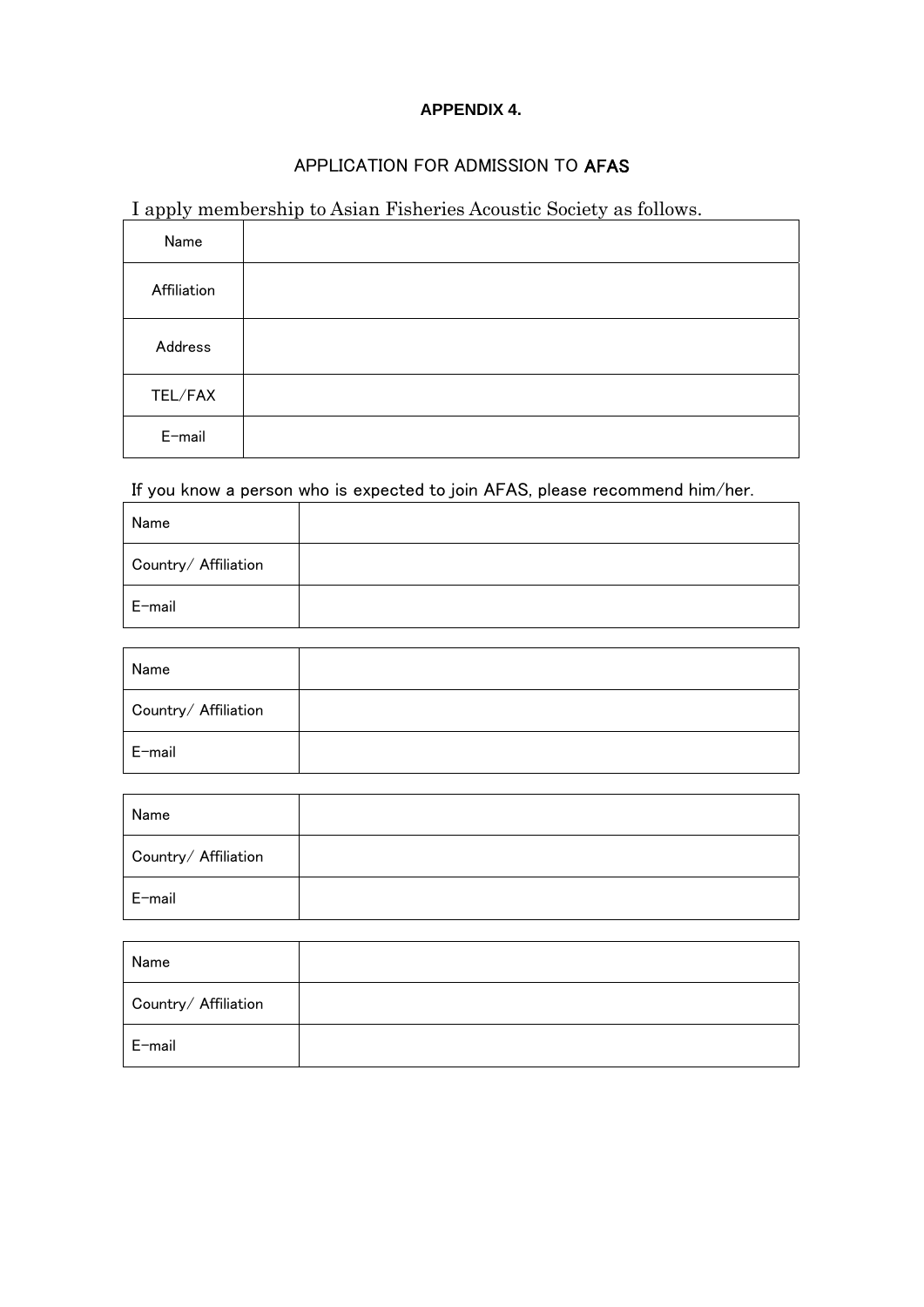## **APPENDIX 5.**

# Proposal for Working Group in AFAS

I propose to organize special interest working group as follows. (ex.)

| Name of WG         | Freshwater Fisheries Acoustics (WGFW)                                                                                         |  |  |  |
|--------------------|-------------------------------------------------------------------------------------------------------------------------------|--|--|--|
| Chair person       | Tang YONG (China)                                                                                                             |  |  |  |
| <b>Members</b>     | Rajabidin Hassan(Malaysia),                                                                                                   |  |  |  |
| Purpose            | Development of survey method to estimate fish resource<br>in lake                                                             |  |  |  |
| <b>Action Plan</b> | Development of shallow water echosounder, TS measurement for<br>freshwater fish, Resource survey for carps in Lake Liaoniang. |  |  |  |

| Name of WG         |  |
|--------------------|--|
| Chair person       |  |
| <b>Members</b>     |  |
| Purpose            |  |
| <b>Action Plan</b> |  |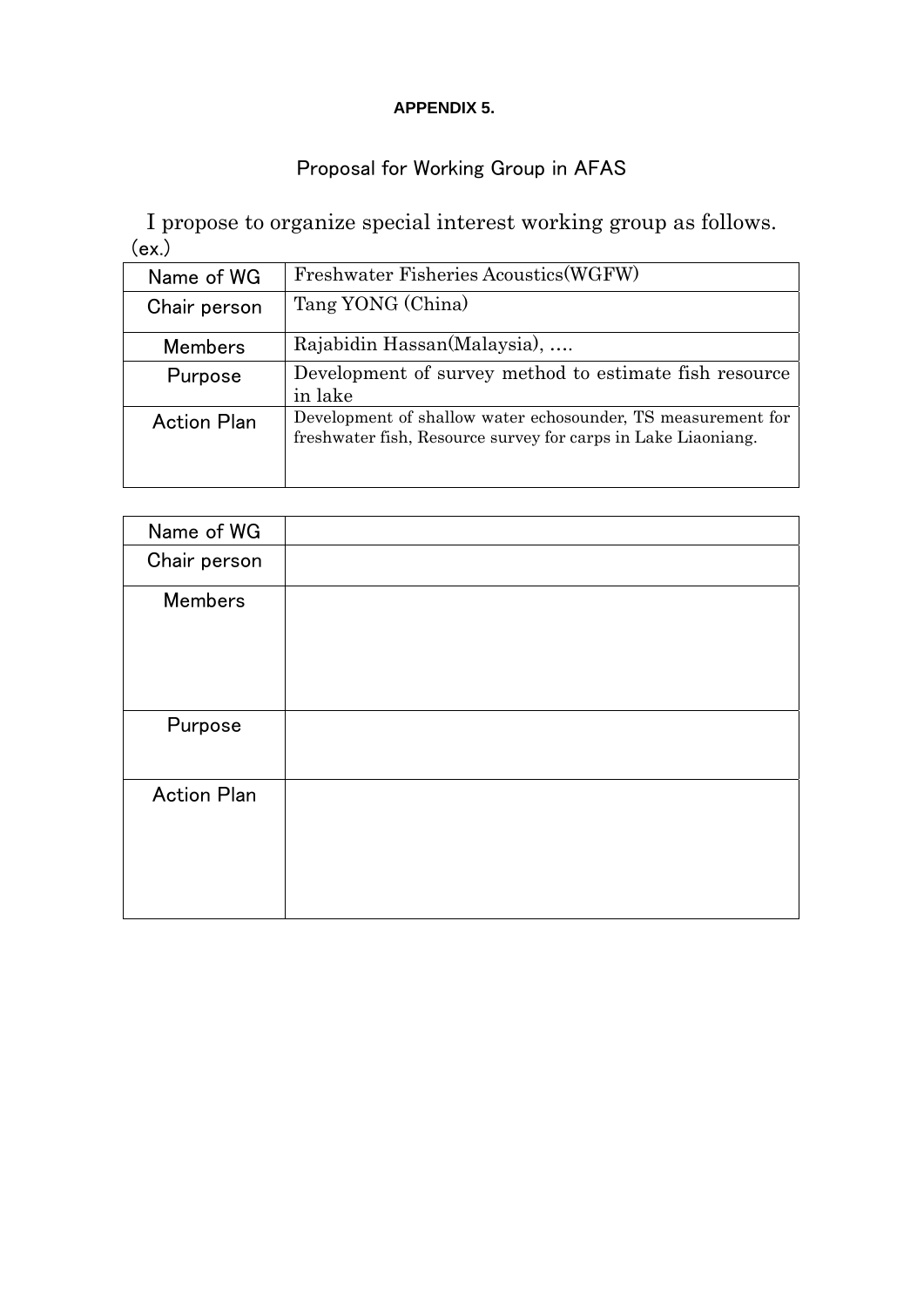## **APPENDIX 6.**

# **List of Participants**

|    | Member iist of AFAS2007<br>2007-11-10 Danan, Chian |                                                                                                |                         |                      |                                |                                                                               |  |  |
|----|----------------------------------------------------|------------------------------------------------------------------------------------------------|-------------------------|----------------------|--------------------------------|-------------------------------------------------------------------------------|--|--|
|    | Name                                               | Affiliation                                                                                    | Tel                     | Fax                  | E-mail                         | Address                                                                       |  |  |
|    | Yong TANG                                          | Dalian Fisheries University College of Ocean                                                   | +86-411-84763561        | +86-411-84762708     | sonarway@hotmail.com           | 52 Heishijiao-jie Shahekou Dalian 116023 Chian                                |  |  |
|    | Guosheng ZHANG                                     | Dalian Fisheries University College of Ocean                                                   | +86-411-84762708        | +86-411-84762708     | hyx-zhang@dlfu.edu.cn          | 53 Heishijiao-jie Shahekou Dalian 116023 Chian                                |  |  |
|    | Zhongzhe ZHANG                                     | Dalian Fisheries University College of Ocean                                                   | +86-411-84763561        | +86-411-84762708     | zzz@dlfu.ed.cn                 | 52 Heishijiao-jie Shahekou Dalian 116023 Chian                                |  |  |
|    | Mengru XU                                          | Dalian Fisheries University College of Ocean                                                   | +86-411-84763561        | +86-411-84762708     | mengyou_rose@hotmail.com       | 53 Heishijiao-jie Shahekou Dalian 116023 Chian                                |  |  |
|    | 5 Xianyong ZHAO                                    | Yellow Sea Fisheries Research Institute Chinese<br>Academic of Fisheries Science               | +86-532-85835363        | 86-532-85811541      | zhaoxy@ysfri.ac.cn             | 106 Nanjing-road Qingdao 266071 China                                         |  |  |
|    | 6 Yongzhen LI                                      | South Sea Fisheries Research Institute Chinese<br>Academic of Fisheries Science                | +86-20-89100850         | +86-20-84451442      | Y.Z.Li@163.net                 | 231 Xingang-road west Guangzhou 510300 China                                  |  |  |
|    | 7 Guobao CHEN                                      | South Sea Fisheries Research Institute Chinese<br>Academic of Fisheries Science                | +86-20-84456153         | +86-20-84451442      | chenguobao@163.net             | 232 Xingang-road west Guangzhou 510300 China                                  |  |  |
|    | 8 Xichang TAN                                      | Pearl River Fisheries Research Institute Chinese<br>Academic of Fisheries Science              | +86-2081217543          | +86-20-81616162      | txc@prfri.ac.cn                | Xilang Fanchun Guangzhou 510380 Chian                                         |  |  |
|    | Wei FAN                                            | East Sea Fisheries Research Institute Chinese Academic<br>of Fisheries Science                 | +86-21-65804690         | +86-21-65680117      | dhyqzh@public4.sta.net.cn      | 300 Jungong-road Shanghai 200090 China                                        |  |  |
|    | 10 Yang DAI                                        | East Sea Fisheries Research Institute Chinese Academic<br>of Fisheries Science                 | +86-21-65804690         | +86-21-65680117      | daiyangbox@163.com             | 301 Jungong-road Shanghai 200090 China                                        |  |  |
|    | 11 Hongliang HUANG                                 | East Sea Fisheries Research Institute Chinese Academic<br>of Fisheries Science                 | +86-21-65806226         | +86-21-65683926      | ecshhl@sohu.com                | 302 Jungong-road Shanghai 200090 China                                        |  |  |
|    | 12 Jing DONG                                       | Liaoning Ocean and Fisheries Science Research Institute                                        | +86-411-84691058        | +86-411-86471027     | dj660228@mail.dlptt.ln.cn      | 50 Heishijiao-jie Shahekou Dalian 116023 Chian                                |  |  |
|    | 13 Shuo ZHANG                                      | Shanghai Fisheries University                                                                  | +86-13371934996         |                      | s-zhang@shfu.edu.cn            | 344 Jungong Road Shanghai 200090 China                                        |  |  |
|    | 14 Qiqi GE                                         | Harbin Enginering University                                                                   | +86-13604887044         |                      | geqqemail@163.com              | 145 Nantong-jie Harbin 150001 China                                           |  |  |
|    | 15 Doojin HWANG                                    | College of Fisheries and Ocean Science, Chonnam<br>National University                         | +82-61-659-3126         | +82-61-659-3127      | djhwang@chonnam.ac.kr          | San 96-1, Dunduck-dong, Yeosu, Chonnam 550-749, Korea                         |  |  |
|    | 16 Raja Bidin b Raja HASSA!                        | Marine Fishery Resources Development and<br>Management Department, Department of Fisheries     | +609-6175940            | +609-6175136         | rbidin@mfrdmd.org.my           | SEAFDEC MFRDMD Chendering Fisheries Garden 21080 Kuala<br>Terengganu Malaysia |  |  |
|    | 17 Masahiko FURUSAWA                               | Tokyo University of Marine Science and Technology                                              |                         |                      | frsw@fine.ocn.ne.jp            | 2-4-9 Ohsumidai, Isehara Kanagawa, Japan                                      |  |  |
|    | 18 Kohji IIDA                                      | Hokkaido University, Faculty of Fisheries Science                                              | +81-138-40-8852         | +81-138-40-8854      | iidacs@fish.hokudai.ac.jp      | 3-1-1 Minato-cho Hakodate 041-8611 Japan                                      |  |  |
|    | 19 Tohru MUKAI                                     | Hokkaido University, Faculty of Fisheries Science                                              | $+81 - 138 - 40 - 8853$ | +81-138-40-8854      | nukai@fish.hokudai.ac.jp       | 3-1-1 Minato-cho Hakodate 041-8611 Japan                                      |  |  |
|    | 20 Kazhushi MIYASHITA                              | Hokkaido University, Field Science Center for the<br>Northern Biosphere                        | +81-138-40-8856         | +81-138-40-8856      | miyashi@fish.hokudai.ac.jp     | 3-1-1 Minato-cho Hakodate 041-8611 Japan                                      |  |  |
|    | 21 Yoshinori MIYAMOTO                              | Tokyo University of Marine Science and Technology                                              | +81-3-5463-0488         | +81-3-5463-0678      | miyamoto@kaiyodai.ac.jp        | Kounan 4-5-7 Minato-ku Tokyo 108-8477 Japan                                   |  |  |
|    | 22 Koki ABE                                        | National ResearchInstitute of Fisheries Engineering<br><b>Fisheries Research Agency</b>        | +81-479-44-5949         | +81-479-44-6221      | abec@frc.affrc.go.jp           | 7620-7 Hasaki, Kamisu, Ibaraki, 314-0408, Japan                               |  |  |
|    | 23 Tadanori FUJINO                                 | Hokkaido University, Field Science Center for the<br>Northern Biosphere                        | +81-138-40-8856         | +81-138-40-8856      | fnori@fish.hokudai.ac.jp       | 3-1-1 Minato-cho Hakodate 041-8611 Japan                                      |  |  |
|    | 24 Aki MIYAGI                                      | Tokyo University of Marine Science and Technology                                              | +81-3-5463-0488         | +81-3-5463-0678      | maringirl_aki@yahoo.co.jp      | Kounan 4-5-7 Minato-ku Tokyo 108-8477 Japan                                   |  |  |
|    | 25 Yasushi NISHIMORI                               | FURUNO ELECTRIC Co., LTD. Research Laboratory                                                  | +81-798-63-1174         | +81-0798-64-6302     | vasushi.nishimori@furuno.co.jp | 9-25 Ashihara-cho, Nishinomiya, 662-8580 Japan                                |  |  |
|    | 26 Kozo TOKUYAMA                                   | Furuno Electric Company, LTD                                                                   | $(0798)63 - 1156$       | (0798)63-1157        | kozo.tokuyama@furuno.co.jp     | 9-25Ashihara-cho, Nishinomiya, 662-8581 Japan                                 |  |  |
|    | 27 Yuriko OHNISHI                                  | Furuno Electric Company, LTD                                                                   | (U/98)63-1156           | (U/98)63-1157        | yuriko.ohnishi@furuno.co.jp    | 9-25 Ashihara-cho, Nishinomiya, 662-8582 Japan                                |  |  |
| 28 | Makoto NARA                                        | air-ism LTD JAPAN                                                                              | +81 (0)11 860 2944      | +81 (0)11 887 6215   | mnara@air-ism.co.jp            | 6-20 5Chome 3Jo Chuo Shiroishi-ku Sapporo Hokkaido 003-                       |  |  |
|    | 29 Yasuaki NAKAMURA                                | Dalian Fisheries University/ Shanghai Fisheries<br>University/Fisheries Research Agency, Japan | +81-(0)54-629-9693      | $+81-(0)54-629-9694$ | akasuisan@yahoo.co.jp          | 201-6 katanokami, Yaizu Shizuoka, 425-0005 Japan                              |  |  |

Member list of AFAS2007 2007-11-10 Dalian, Chian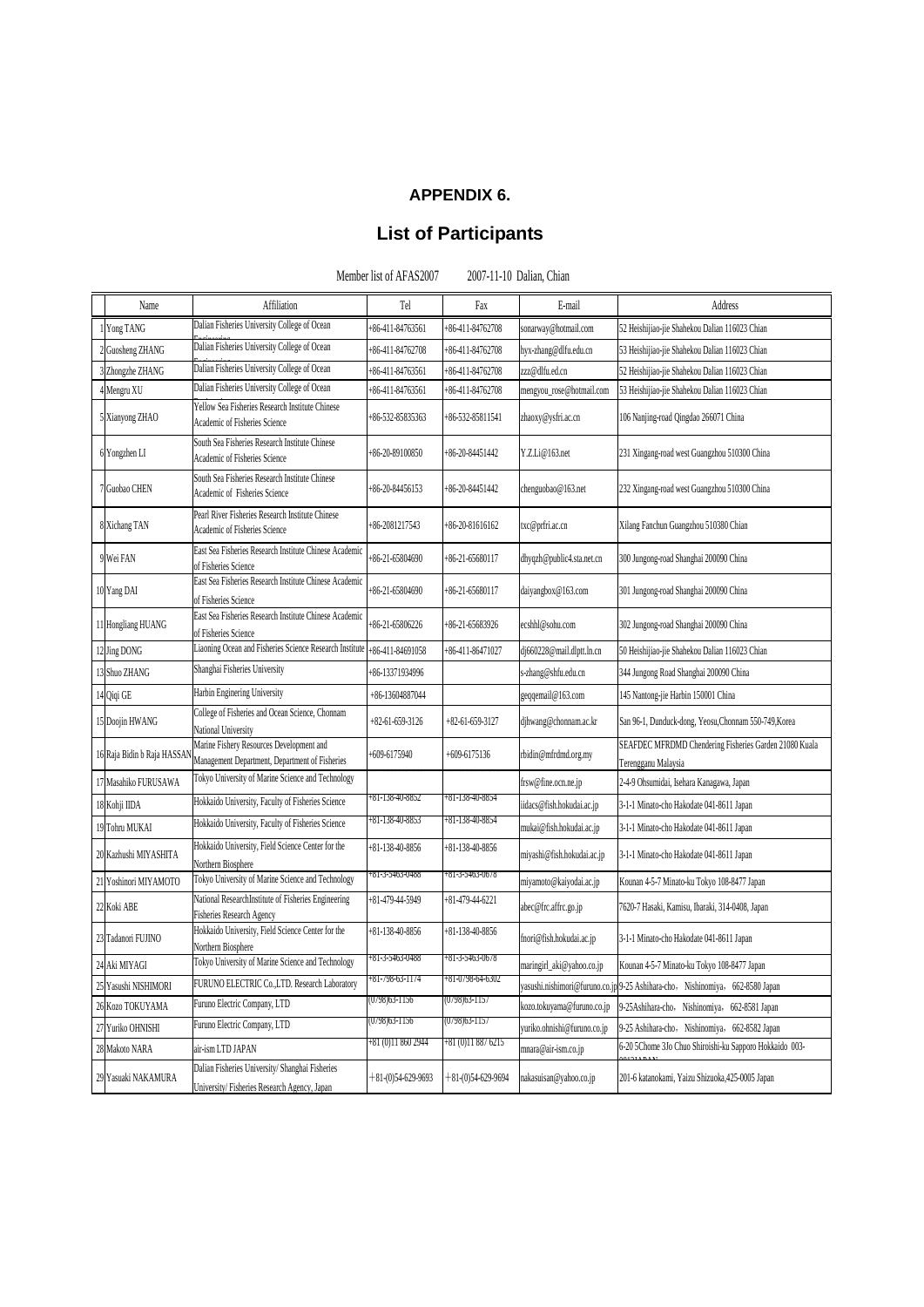## **APPENDIX 7.**

## **List of Directors (2007-2008)**

#### Members of AFAS Directors (2007-2008)

2008.8.27

| Name               | Affiliation                                                                                    | Country<br>/Region | Role                               | E-mail                         | Remarks |
|--------------------|------------------------------------------------------------------------------------------------|--------------------|------------------------------------|--------------------------------|---------|
| Kohji IIDA         | Hokkaido University, Faculty of Fisheries                                                      | Japan              | Cahirman                           | iidacs@fish.hokudai.ac.ip      |         |
| Koki ABE           | National Research Institute of Fisheries<br>Engineering (NRIFE)                                | Japan              | Recuruitment                       | abec@fra.affrc.go.jp           |         |
| Rajabidin HASSAN   | Marine Fisheries Resource Development<br>and Manegement Department (MFRDMD),<br><b>SEAFDEC</b> | Malaysia           | South East Asia.<br><b>SEAFDEC</b> | rbidin@mfrdmd.org.mv           |         |
| Doojin HWANG       | Chonnam National University, College of<br>Fisheries and Ocean Science                         | Korea              | Domestic, AFAS2008.<br>WGPF, WGJF  | dihwang@chonnam.ac.kr          |         |
| Yoshinori MIYAMOTO | Tokyo University of Marine Sience<br>and technology                                            | Japan              | <b>SGAA, WGBT</b>                  | miyamoto@kaiyodai.ac.jp        |         |
| Kazushi MIYASHITA  | Hokkaido University, Field Science center<br>for Northern Biosphere                            | Japan              | <b>SGES</b>                        | miyashi@fish.hokudai.ac.ip     |         |
| <b>Tohru MUKAI</b> | Hokkaido University, Faculty of Fisheries                                                      | Japan              | Secretariat.SGTS                   | mukai@fish.hokudai.ac.jp       |         |
| Yasushi NISHIMORI  | Furuno Electric Co. Ltd.                                                                       | Japan              | <b>SGAT</b>                        | vasushi.nishimori@furuno.co.ip |         |
| Yong TANG          | Dalian Fisheries Uniersity, College of<br>Ocean Engineering                                    | China              | Domestic                           | sonarway@hotmail.com           |         |
| Xianyong ZHAO      | Yellow Sea Fisheries Research Institute                                                        | China              | Domestic                           | zhaoxy@vsfri.ac.cn             |         |
| Masahiko FURUSAWA  | Tokyo University of Marine Science and<br>Technology                                           | Japan              | Advisor                            | frsw@fine.ocn.ne.jp            |         |
|                    |                                                                                                |                    |                                    |                                |         |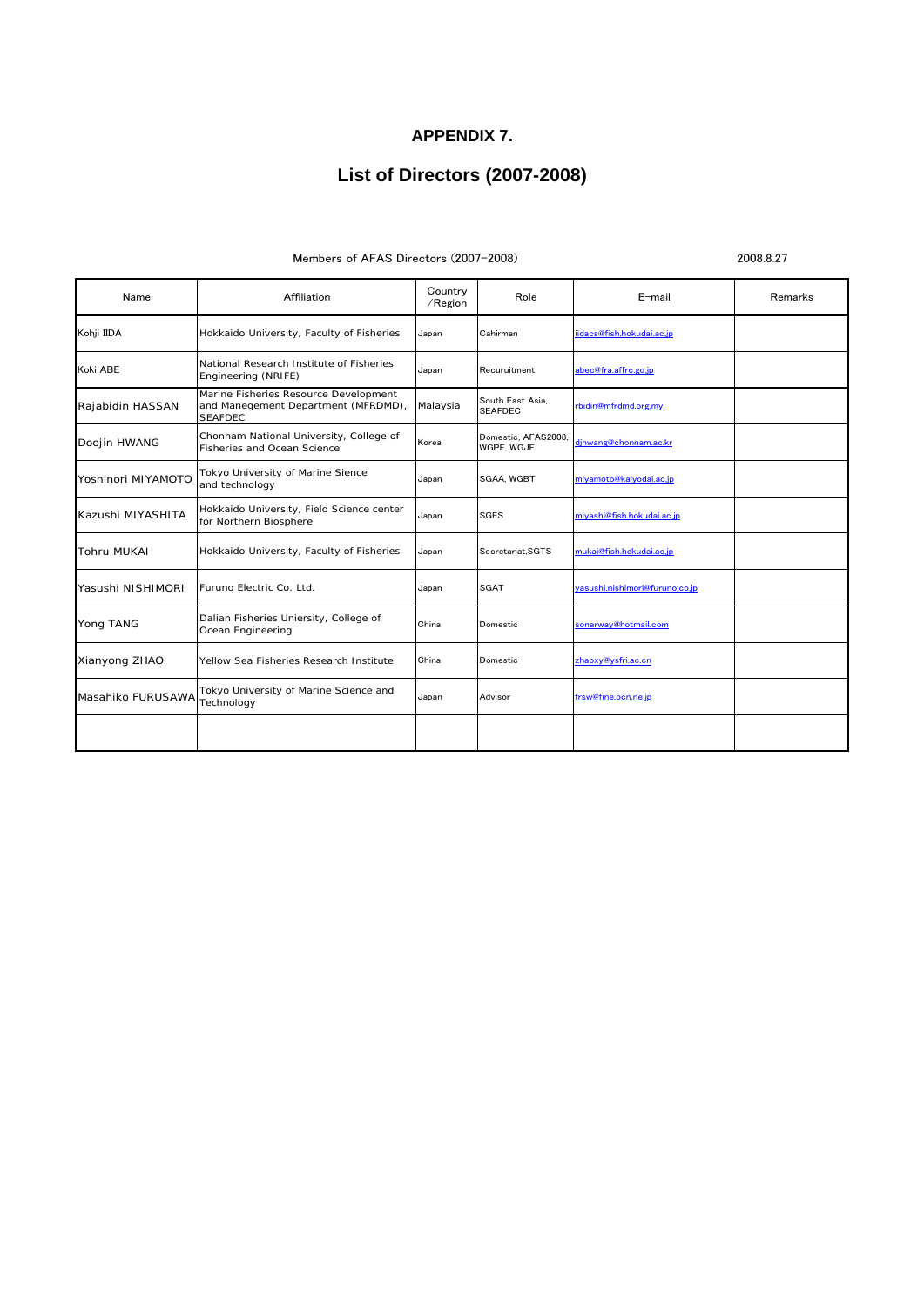## Final Announcement and Call for Papers

## The First meeting of Asian Fisheries Acoustics Society (AFAS 2007)



## DALIAN,CHINA NOVEMBER 6-8,2007

## Sponsored by Dalian Fisheries University

## **Overview**

International meetings on Fisheries Acoustics in Asian countries were held two times over the last decade. The first meeting was held in Pusan, Korea in 1997, entitled "International Workshop on Acoustic Surveys of North Pacific Fisheries Resources", and the second meeting was held in Hakodate, Japan in 2000, entitled "International Symposium on Advanced Techniques of Sampling Gear and Acoustical Surveys for Estimation of Fish Abundance and Behavior", both in conjunction with the PICES (The North Pacific Marine Science Organization) annual meetings.

The coming third meeting is held in Dalian, China. In this meeting, we independently establish the Asian Fisheries Acoustics Society (AFAS) based on past activities in order to promote further progress of science and technologies on Fisheries Acoustics in Asian countries.

Since there are many particular problems in Asian fisheries such like small quantities with numerous species, benthic animals, freshwater fish, and aquaculture, the AFAS aims to apply the acoustical technologies for those problems. Subsequently, the AFAS meeting will be held every year in somewhere in Asia.

## Date and Venue

The meeting will be held November 6-8, 2007 in Dalian Fisheries University, Dalian, China

## Organizing Committee

Dr. Yong Tang(Chairperson), Dalian Fisheries University, China Dr. Guosheng Zhang, Dalian Fisheries University, China Dr. Xianyong Zhao, Yellow Sea Fisheries Research Institute, China Dr. Masahiko Furusawa, Tokyo University of Marine Science and Technology, Japan Dr. Kohji Iida, Hokkaido University, Japan Dr. Doojin Hwang, Chong-Nam University, Korea

#### Issues of Discussions

The first meeting of Asian Fisheries Acoustics Society discusses the following issues.

1. The establishment of Asian Fisheries Acoustics Society.

2. Present states and problems in the research on fisheries acoustics in Asian countries.

3. Recommendation of the research topics required in Asian fisheries acoustics.

## The Keywords

The keywords of this meeting are follows. Pelagic fish, Demersal fish, Freshwater fish, Benthic animals, Seaweeds, Aquaculture, Resource assessment, Fish behavior, Behavior control.

## Call for Papers

Contributed papers are welcome on all relevant topics in sampling gears and acoustical techniques for stock assessment or ecological research. Contributed papers will be selected for oral or poster presentations. The language of the symposium is English. The session includes invited lectures, oral presentations, and poster presentations. The time allotted for oral presentations including discussion is 20 minutes. The maximum size for poster presentations is 120×90 cm.

## Registration

All interested persons are free to attend the symposium. Participants should send the REPLY FORM on the back of this sheet to the symposium secretariat by Fax or E-mail by **September 30, 2007**. Reply Form

Please make one registration per one person. (a) Full name (first, middle and last: last name in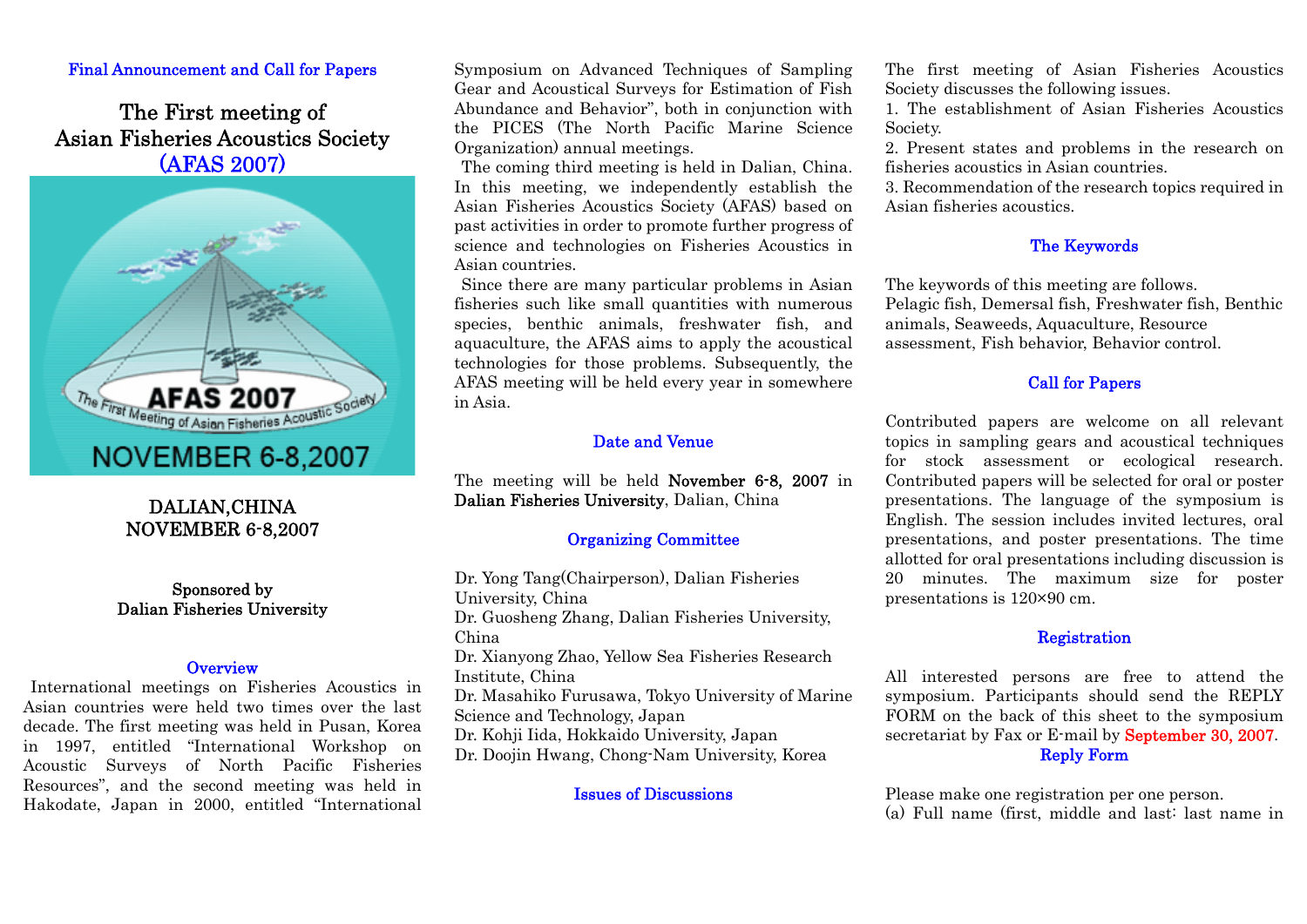capital letter);

(d) Postal (mailing) address;

(b) Name of the organization that you belong to;

- (c) Your Post, and Position or Title;
- (e) E-mail address;
- (f) Telephone number including country code;
- (g) FAX number including country code;
- (h) If you want to reserve a room at hotel by the symposium secretariat; (for details, refer to 'ACCOMMODATIONS' Section);

## Registration Fees

Only on-site (walk-in) registration fee: RMB 800; JP ¥ 13000; US\$ 110

## **Accommodation**

Reservation hotel by the symposium secretariat: XinBanDao Hotel (Three Stars)

It relatively close to the University (4 minutes by taxi depending on the traffic and it will cost about RMB 8 for one way)

For other accommodation, please make reservations by yourself.

## Abstract Submission

Abstracts should be submitted to the secretariat by E-mail with Fax (or Ordinary mail). The deadline for receipt of abstract is September 30, 2007.

## Abstract Format

Size: One page of A4 size paper. Margin: Top 30 mm, bottom / left / right 25 mm. Font: Times New Roman. Title: 13 point font size, bold and align center.

Author(s), Affiliation(s), and Address(es): 9 point,

align center. Text: 11 point, single space and fully justified. Keywords: 11 point in one line volume at maximum.

## About Dalian

 It is a city full of charms and well-known as "Home of Track and Field" and "City of Fashion". This charming city with its blue sea, clear sky, delicious seafood, green grass and kind people is sure to provide you with a good travel experience. Visiting scenic spots, places of historic interests and wonders will keep you busy during the day. At night, soaking yourself in the beautiful night scenery, strolling along seaside, with wind gently sweeping your face, tasting various delicious seafood you can feel the pleasure of life.

Dalian, facing the sea on three sides, is a flourishing coastal and beautiful port city with convenient land, water and air transport. The port of Dalian is the major one for China's northeast province. Thriving financial, trading, shipbuilding, chemical and garment industries have been developed since it was founded 100 years ago.



## More Information

Request for additional information and registration for our mailing list should be directed to the symposium secretariat: c/o Prof. Yong Tang Dalian Fisheries University, Dalian, China 52 Heishijiao-jie Shahekou Dalian China Tel: 86-411-8476-3561 Fax:86-411-8476-2706 E-mail:afas@dlfu.edu.cn, sonarway@hotmail.com